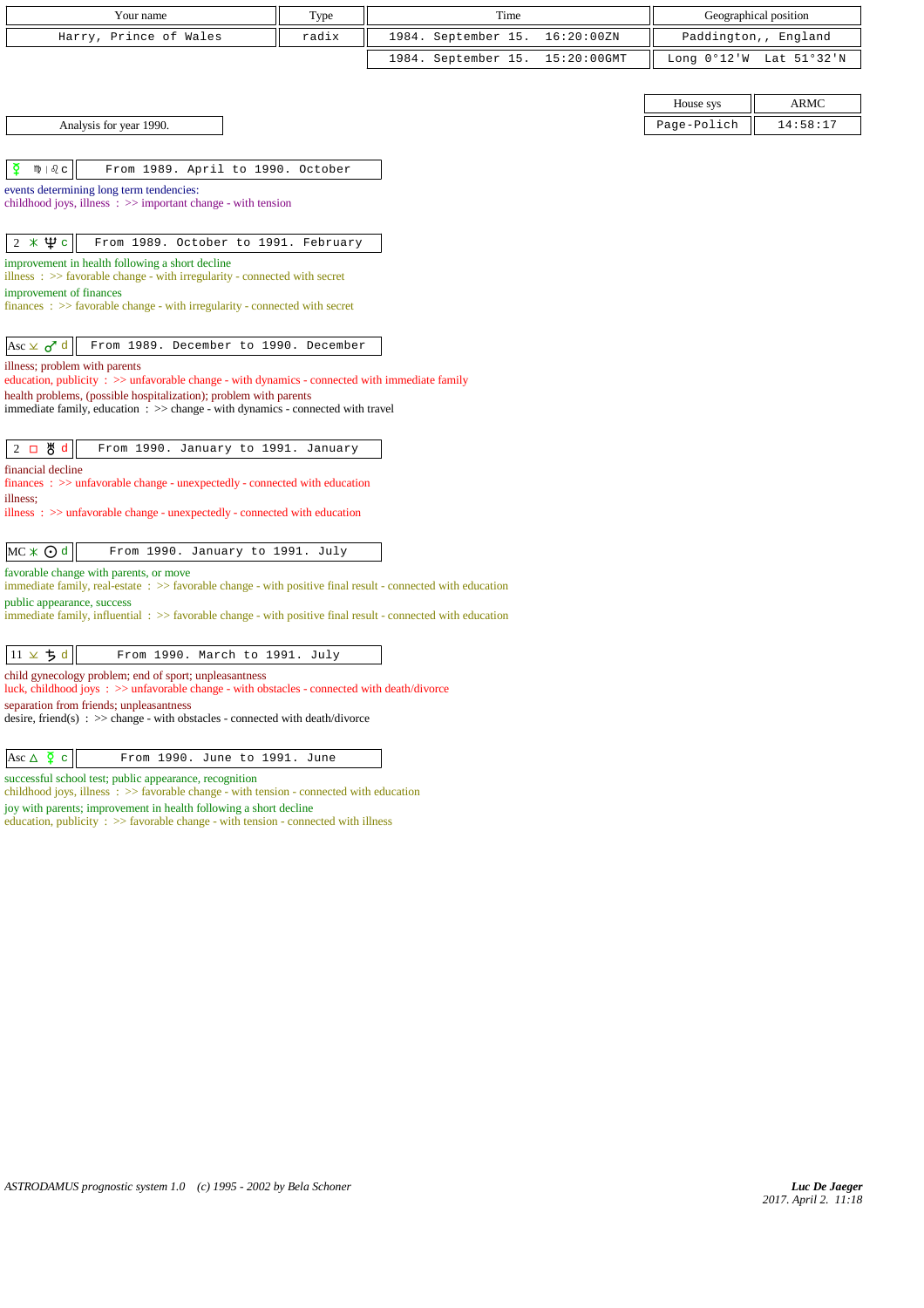| Your name                                                                                                                                                                   | Type  | Time                               | Geographical position    |
|-----------------------------------------------------------------------------------------------------------------------------------------------------------------------------|-------|------------------------------------|--------------------------|
| Harry, Prince of Wales                                                                                                                                                      | radix | 16:20:00ZN<br>1984. September 15.  | Paddington,, England     |
|                                                                                                                                                                             |       | 1984. September 15.<br>15:20:00GMT | Long 0°12'W Lat 51°32'N  |
|                                                                                                                                                                             |       |                                    |                          |
|                                                                                                                                                                             |       |                                    | <b>ARMC</b><br>House sys |
| Analysis for year 1991.                                                                                                                                                     |       |                                    | Page-Polich<br>14:58:17  |
|                                                                                                                                                                             |       |                                    |                          |
| $12 * 9c$<br>From 1990. July to 1991. July                                                                                                                                  |       |                                    |                          |
| favorable change in education<br>distant relatives, illness $\Rightarrow$ favorable change - with good luck - connected with publicity                                      |       |                                    |                          |
| improvement in health following a short decline; positive secrets                                                                                                           |       |                                    |                          |
| distant relatives, secret $\Rightarrow$ Savorable change - with good luck - connected with publicity                                                                        |       |                                    |                          |
| $11 \times P$ c<br>From 1990. July to 1991. November                                                                                                                        |       |                                    |                          |
| child gynecology problem; end of sport; unpleasantness<br>luck, childhood joys $\Rightarrow$ > $\Rightarrow$ change - in the extreme - connected with illness               |       |                                    |                          |
| separation from friends; unpleasantness                                                                                                                                     |       |                                    |                          |
| desire, friend(s) : $\gg$ change - in the extreme - connected with illness                                                                                                  |       |                                    |                          |
| Asc $\Box$ $\varphi$ d<br>From 1990. September to 1991. September                                                                                                           |       |                                    |                          |
| health problems, (no hospitalization); problem with parents                                                                                                                 |       |                                    |                          |
| real-estate, immediate family, foreign countries : >> important change - with good luck - connected with publicity                                                          |       |                                    |                          |
| illness; problem with parents<br>publicity, education $\Rightarrow$ important change - with good luck - connected with art                                                  |       |                                    |                          |
|                                                                                                                                                                             |       |                                    |                          |
| 3 スち c<br>From 1990. August to 1991. December                                                                                                                               |       |                                    |                          |
| problem with sibling; unfavorable travel; poor school test result<br>education, immediate family : >> unfavorable change - with obstacles - connected with death/divorce    |       |                                    |                          |
| problem with sibling; unfavorable travel; poor school test results                                                                                                          |       |                                    |                          |
| foreign countries, distant relatives $\Rightarrow$ > $\Rightarrow$ change - with obstacles - connected with death/divorce                                                   |       |                                    |                          |
| $12 \times P d$<br>From 1990. October to 1992. February                                                                                                                     |       |                                    |                          |
| favorable change in education                                                                                                                                               |       |                                    |                          |
| illness, distant relatives $\Rightarrow$ favorable change - in the extreme - connected with over reach                                                                      |       |                                    |                          |
| improvement in health following a short decline; positive secrets<br>secret, distant relatives $\Rightarrow$ >> favorable change - in the extreme - connected with illness  |       |                                    |                          |
|                                                                                                                                                                             |       |                                    |                          |
| From 1991. May to 1992. May<br>$12 \times \sigma$ c                                                                                                                         |       |                                    |                          |
| improvement in health following a short decline; positive secrets<br>$accident/damage$ , surgery : $\gg$ important change - with dynamics - connected with immediate family |       |                                    |                          |
| illness, distant relatives $\Rightarrow$ >> important change - with dynamics - connected with education                                                                     |       |                                    |                          |
|                                                                                                                                                                             |       |                                    |                          |
| From 1990. November to 1992. November<br>⊙ n∌⊥≞d                                                                                                                            |       |                                    |                          |

events determining long term tendencies:

accident/damage, surgery, death/divorce : >> important change - with positive final result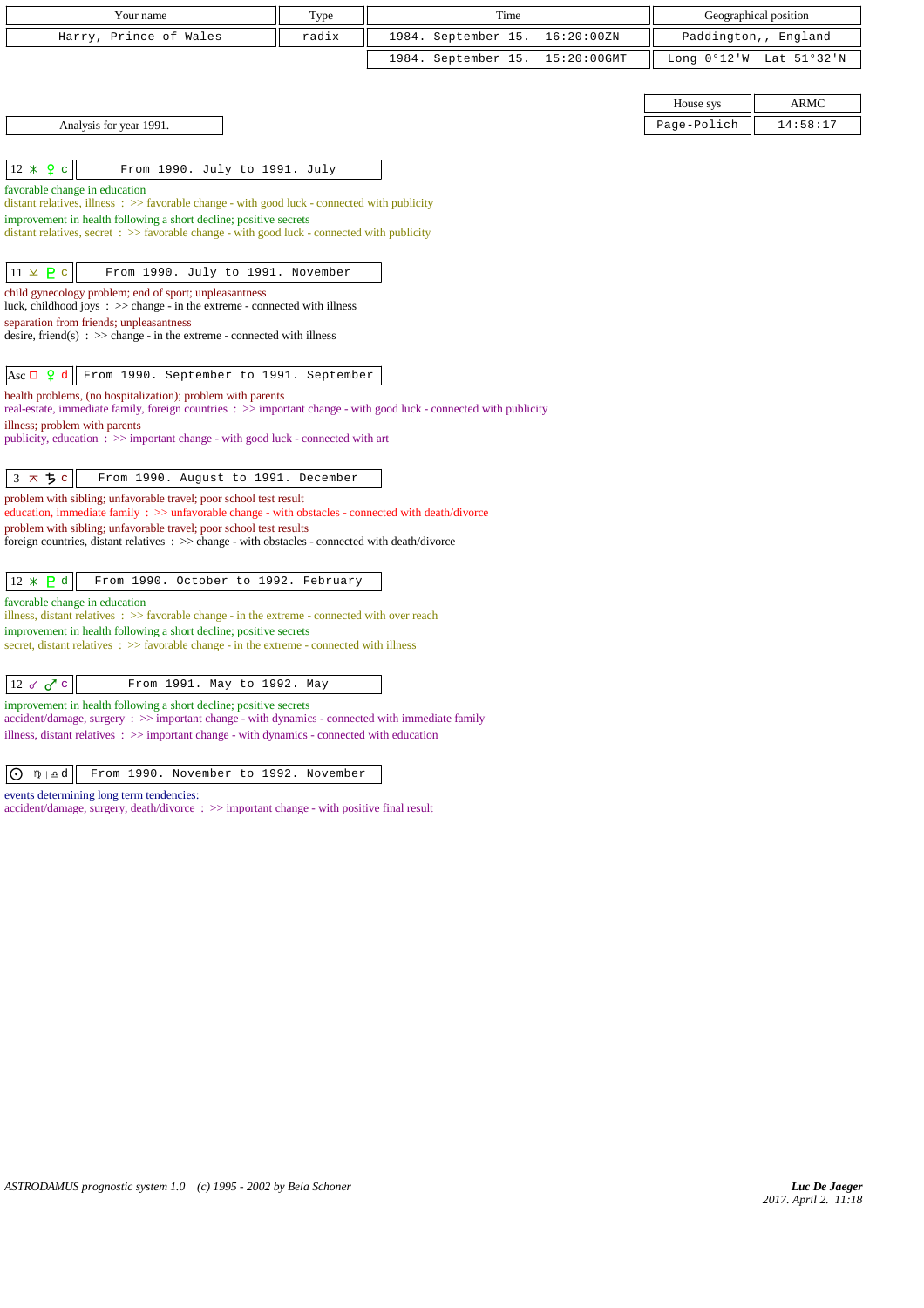| Your name              | Type  | Time                            | Geographical position                                     |
|------------------------|-------|---------------------------------|-----------------------------------------------------------|
| Harry, Prince of Wales | radix | 1984. September 15. 16:20:00ZN  | Paddington,, England                                      |
|                        |       | 1984. September 15. 15:20:00GMT | Long $0^{\circ}12^{\prime}W$ Lat $51^{\circ}32^{\prime}N$ |

| Analysis for year 1992. |  |
|-------------------------|--|
|-------------------------|--|

 $MC \times BC$   $||$  From 1991. July to 1992. July

unfavorable real-estate transaction or move; damage; problem with parent immediate family, real-estate : >> unfavorable change - unexpectedly - connected with education health problem of parents, (no hospitalization); accident, or surgery: (scale: 1)

immediate family, influential : >> change - unexpectedly - connected with education

 $|{\rm Ass}\,\sigma\,1\!\!\downarrow$  c  $|$  From 1992. March to 1993. March

successful school test; public appearance, recognition

finances, desire, friend(s)  $\Rightarrow$  important change - with great luck - connected with education education, external environment  $\Rightarrow$  > important change - with great luck - connected with friend(s)

House sys ARMC Page-Polich  $\parallel$  14:58:17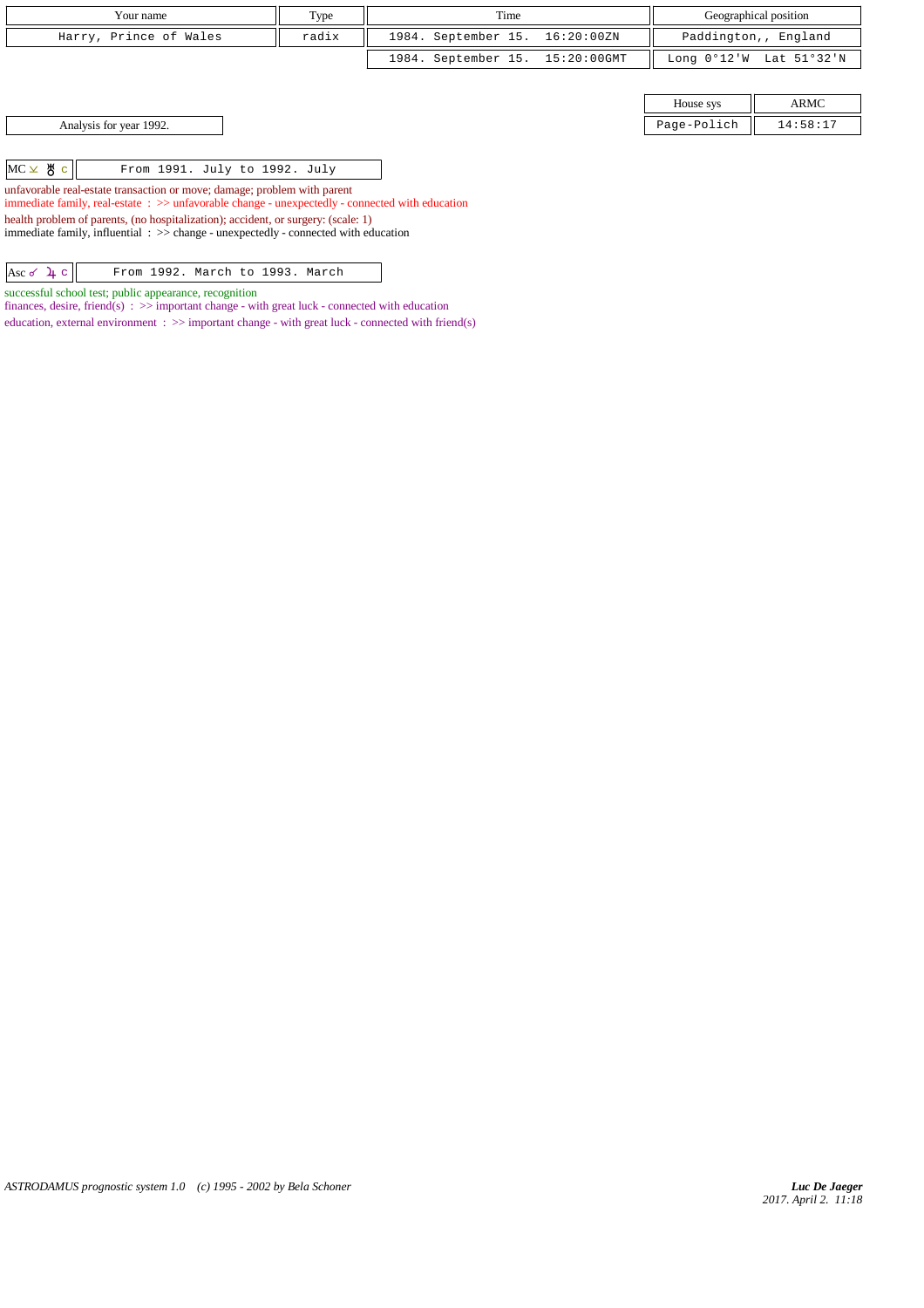| Your name              | T <sub>VDE</sub> | Time                            | Geographical position                                     |
|------------------------|------------------|---------------------------------|-----------------------------------------------------------|
| Harry, Prince of Wales | radix            | 1984. September 15. 16:20:00ZN  | Paddington,, England                                      |
|                        |                  | 1984. September 15. 15:20:00GMT | Long $0^{\circ}12^{\prime}W$ Lat $51^{\circ}32^{\prime}N$ |

| Analysis for year 1993. |  |
|-------------------------|--|
|-------------------------|--|

House sys ARMC Page-Polich  $\parallel$  14:58:17

 $\boxed{11 \times \Psi c}$  From 1992. July to 1993. November

child gynecology problem; end of sport; unpleasantness luck, childhood joys : >> unfavorable change - with irregularity - connected with secret

separation from friends; unpleasantness

desire, friend(s)  $\Rightarrow$  > change - with irregularity - connected with secret

| $ 2 \Delta 5d $ From 1992. December to 1994. April |
|----------------------------------------------------|
|----------------------------------------------------|

improvement of finances

finances : >> favorable change - with obstacles - connected with illness

improvement in health following a short decline  $\lim_{x \to \infty}$  :  $\lim_{x \to \infty}$  favorable change - with obstacles - connected with important life events

 $\sqrt{3}$   $\sqrt{4}$  From 1992. July to 1994. July

events determining long term tendencies:

external environment, real-estate, immediate family :  $\gg$  important change - repeatedly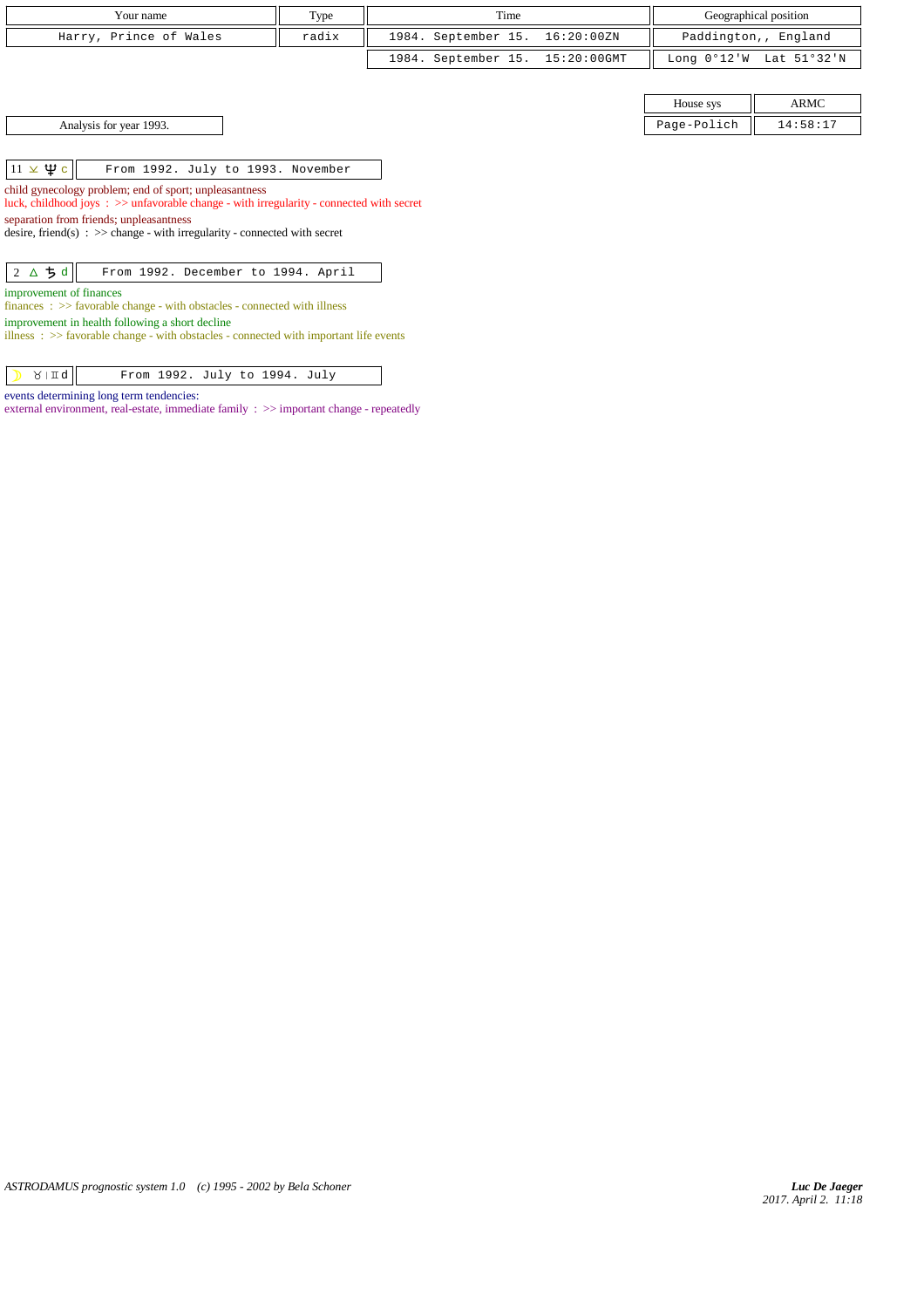| Your name                                                                                                                                                                                                 | Type  | Time                |             |                       | Geographical position |
|-----------------------------------------------------------------------------------------------------------------------------------------------------------------------------------------------------------|-------|---------------------|-------------|-----------------------|-----------------------|
| Harry, Prince of Wales                                                                                                                                                                                    | radix | 1984. September 15. | 16:20:00ZN  |                       | Paddington,, England  |
|                                                                                                                                                                                                           |       | 1984. September 15. | 15:20:00GMT | Long $0^{\circ}12$ 'W | Lat 51°32'N           |
|                                                                                                                                                                                                           |       |                     |             |                       |                       |
|                                                                                                                                                                                                           |       |                     |             | House sys             | ARMC                  |
| Analysis for year 1994.                                                                                                                                                                                   |       |                     |             | Page-Polich           | 14:58:17              |
|                                                                                                                                                                                                           |       |                     |             |                       |                       |
| 3 △ 5 °<br>From 1993. October to 1994. October                                                                                                                                                            |       |                     |             |                       |                       |
| joy with sibling; travel, or examination<br>education, travel: $\gg$ favorable change - unexpectedly - connected with friend(s)                                                                           |       |                     |             |                       |                       |
| foreign travel or successful school test                                                                                                                                                                  |       |                     |             |                       |                       |
| foreign countries, distant relatives : >> favorable change - unexpectedly - connected with education                                                                                                      |       |                     |             |                       |                       |
| $3 \Delta \Psi d$<br>From 1993. October to 1995. February                                                                                                                                                 |       |                     |             |                       |                       |
| joy with sibling; travel, or examination                                                                                                                                                                  |       |                     |             |                       |                       |
| education, travel: $\gg$ favorable change - with irregularity - connected with secret                                                                                                                     |       |                     |             |                       |                       |
| foreign travel or successful school test<br>distant relatives, foreign countries $\Rightarrow$ Savorable change - with irregularity - connected with secret                                               |       |                     |             |                       |                       |
|                                                                                                                                                                                                           |       |                     |             |                       |                       |
| $12 \times 4$ d<br>From 1994. January to 1995. January                                                                                                                                                    |       |                     |             |                       |                       |
| improvement in health following a short decline; positive secrets                                                                                                                                         |       |                     |             |                       |                       |
| isolation, secret $\Rightarrow$ important change - with great luck - connected with education<br>distant relatives, illness $\Rightarrow$ > important change - with great luck - connected with education |       |                     |             |                       |                       |
|                                                                                                                                                                                                           |       |                     |             |                       |                       |
| ₩<br>From 1994. January to 1995. July<br><sub></sub> ⁄   ጢ ሮ                                                                                                                                              |       |                     |             |                       |                       |
| events determining long term tendencies:                                                                                                                                                                  |       |                     |             |                       |                       |
| desire, friend(s) : $\gg$ important change - unexpectedly                                                                                                                                                 |       |                     |             |                       |                       |
| d<br>From 1994. February to 1995. August<br>Asc $\Delta$                                                                                                                                                  |       |                     |             |                       |                       |
| successful school test; public appearance, recognition                                                                                                                                                    |       |                     |             |                       |                       |
| external environment, real-estate, immediate family : >> favorable change - repeatedly - connected with publicity                                                                                         |       |                     |             |                       |                       |
| joy with parents; improvement in health following a short decline<br>publicity, education $\Rightarrow$ > favorable change - repeatedly - connected with immediate family                                 |       |                     |             |                       |                       |
|                                                                                                                                                                                                           |       |                     |             |                       |                       |

| 11 d d d<br>From 1994. June to 1995. June |
|-------------------------------------------|
|-------------------------------------------|

beginning of new friendship; pleasantness

desire, friend(s) : >> important change - with dynamics - connected with education

luck, childhood joys : >> important change - with dynamics - connected with education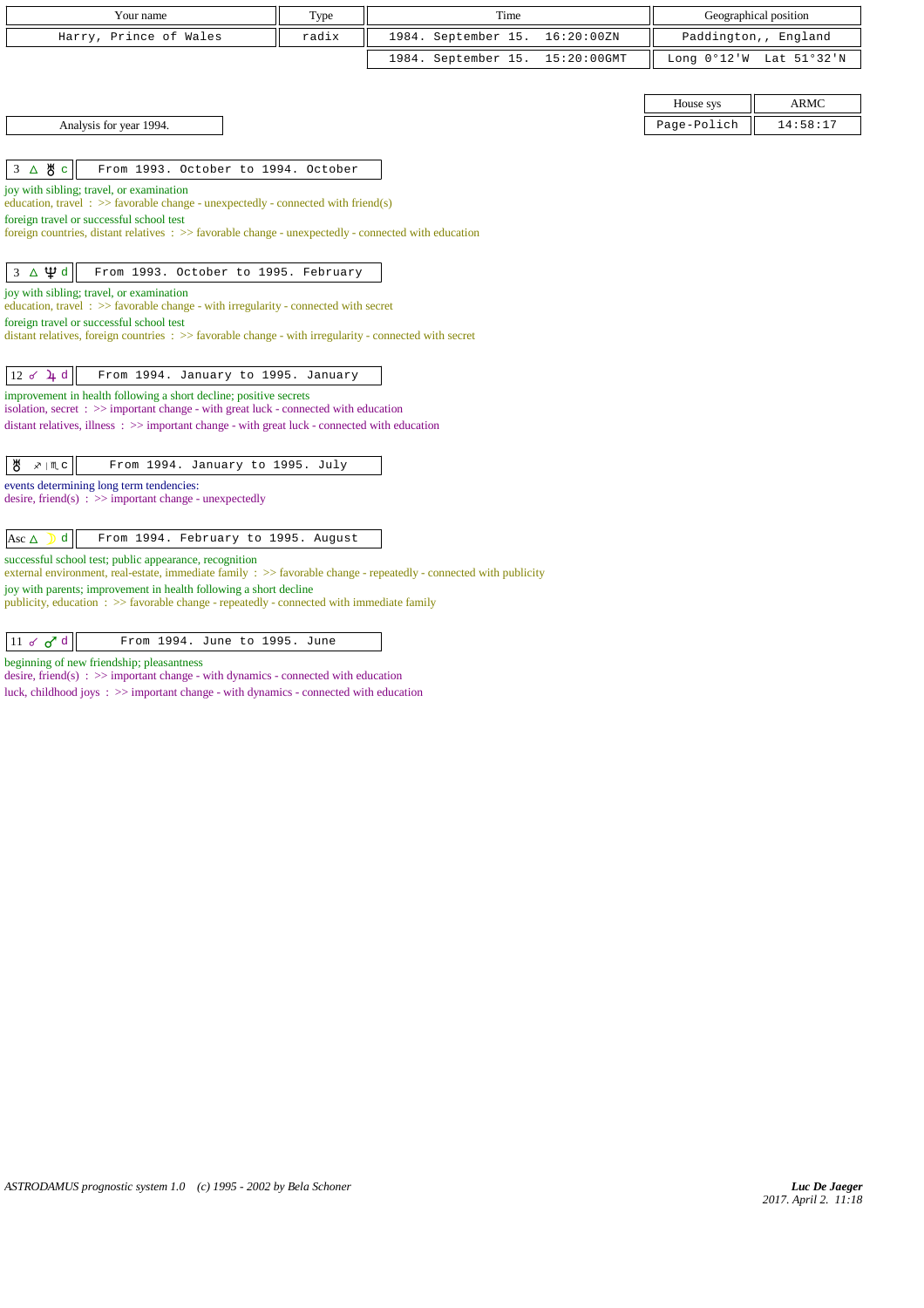| Your name              | Type  | Time                            | Geographical position   |
|------------------------|-------|---------------------------------|-------------------------|
| Harry, Prince of Wales | radix | 1984. September 15. 16:20:00ZN  | Paddington,, England    |
|                        |       | 1984. September 15. 15:20:00GMT | Long 0°12'W Lat 51°32'N |
|                        |       |                                 |                         |

House sys  $\parallel$  ARMC Page-Polich  $\parallel$  14:58:17

Asc c From 1995. February to 1996. June

joy with parents; improvement in health following a short decline education, publicity  $\Rightarrow$  favorable change - in the extreme - connected with illness

successful school test; public appearance, recognition

immediate family, foreign countries :  $\gg$  favorable change - in the extreme - connected with illness

|--|

favorable change sport or education; pleasantness childhood joys : >> favorable change - with good luck - connected with publicity

beginning of new friendship; pleasantness

desire, friend(s) :  $\gg$  favorable change - with good luck - connected with publicity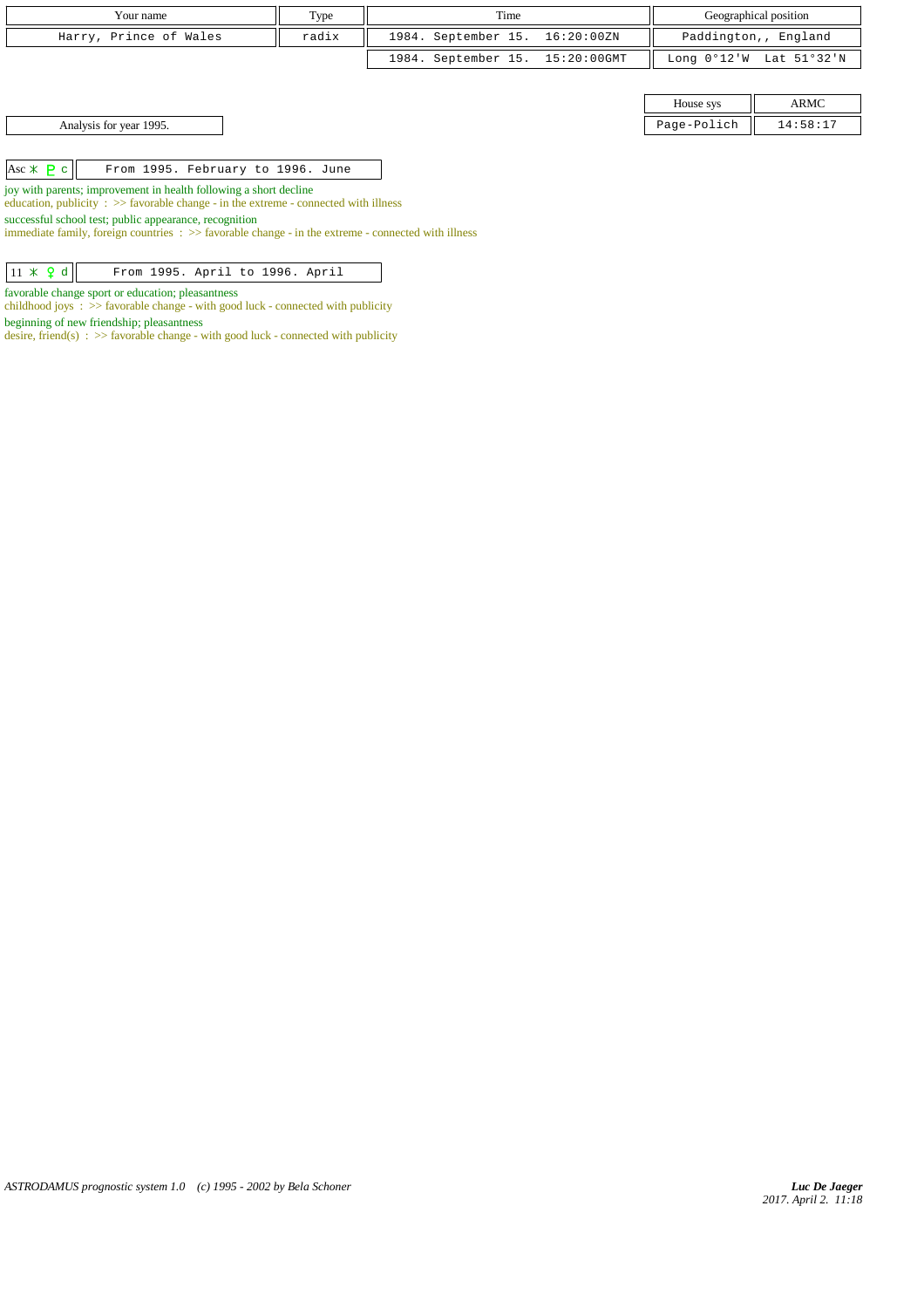| Your name                                                                                                                                                                                                  | Type  |  |                     | Time |             |                       | Geographical position |
|------------------------------------------------------------------------------------------------------------------------------------------------------------------------------------------------------------|-------|--|---------------------|------|-------------|-----------------------|-----------------------|
| Prince of Wales<br>Harry,                                                                                                                                                                                  | radix |  | 1984. September 15. |      | 16:20:00ZN  |                       | Paddington,, England  |
|                                                                                                                                                                                                            |       |  | 1984. September 15. |      | 15:20:00GMT | Long $0^{\circ}12$ 'W | Lat 51°32'N           |
|                                                                                                                                                                                                            |       |  |                     |      |             |                       |                       |
|                                                                                                                                                                                                            |       |  |                     |      |             | House sys             | <b>ARMC</b>           |
| Analysis for year 1996.                                                                                                                                                                                    |       |  |                     |      |             | Page-Polich           | 14:58:17              |
|                                                                                                                                                                                                            |       |  |                     |      |             |                       |                       |
| $12 \times 5c$<br>From 1995. June to 1996. October                                                                                                                                                         |       |  |                     |      |             |                       |                       |
| health problems, (possible hospitalization)<br>illness, obligation $\Rightarrow$ unfavorable change - with obstacles - connected with death/divorce                                                        |       |  |                     |      |             |                       |                       |
| secrets, troubles                                                                                                                                                                                          |       |  |                     |      |             |                       |                       |
| death/divorce, accident/damage : >> change - with obstacles - connected with elderly person                                                                                                                |       |  |                     |      |             |                       |                       |
| $2 \times 0c$<br>From 1995. June to 1996. December                                                                                                                                                         |       |  |                     |      |             |                       |                       |
| financial decline                                                                                                                                                                                          |       |  |                     |      |             |                       |                       |
| finances : >> important change - with positive final result - connected with death/divorce                                                                                                                 |       |  |                     |      |             |                       |                       |
| illness; risk of accident or surgery, death/separation/divorce in immediate environment: (scale: 4)<br>$death/divorce, surgery : >> change - with positive final result - connected with immediate family$ |       |  |                     |      |             |                       |                       |
|                                                                                                                                                                                                            |       |  |                     |      |             |                       |                       |
| $12 \triangle \overline{2}$ d<br>From 1995. September to 1996. September                                                                                                                                   |       |  |                     |      |             |                       |                       |
| improvement in health following a short decline; positive secrets<br>distant relatives, isolation $\Rightarrow$ > favorable change - with tension - connected with illness                                 |       |  |                     |      |             |                       |                       |
| favorable change in education                                                                                                                                                                              |       |  |                     |      |             |                       |                       |
| illness, obligation $\Rightarrow$ favorable change - with tension - connected with education                                                                                                               |       |  |                     |      |             |                       |                       |
| P <sub>d</sub><br>3 <sub>o</sub><br>From 1995. August to 1996. December                                                                                                                                    |       |  |                     |      |             |                       |                       |
| foreign travel or successful school test                                                                                                                                                                   |       |  |                     |      |             |                       |                       |
| foreign countries, distant relatives $\Rightarrow$ important change - in the extreme - connected with illness                                                                                              |       |  |                     |      |             |                       |                       |
| immediate family, education $\Rightarrow$ > important change - in the extreme - connected with illness                                                                                                     |       |  |                     |      |             |                       |                       |
| Asc $\triangle$ $\odot$ d<br>From 1995. October to 1997. April                                                                                                                                             |       |  |                     |      |             |                       |                       |
| successful school test; public appearance, recognition<br>illness $\Rightarrow$ favorable change - with positive final result - connected with immediate family                                            |       |  |                     |      |             |                       |                       |
| joy with parents; improvement in health following a short decline                                                                                                                                          |       |  |                     |      |             |                       |                       |
| education, publicity $\Rightarrow$ Savorable change - with positive final result - connected with immediate family                                                                                         |       |  |                     |      |             |                       |                       |
|                                                                                                                                                                                                            |       |  |                     |      |             |                       |                       |
| $MC \times \Psi d$<br>From 1996. January to 1997. May                                                                                                                                                      |       |  |                     |      |             |                       |                       |
| unfavorable real-estate transaction or move; damage; problem with parent<br>accident/damage, death/divorce: >> unfavorable change - with irregularity - connected with distant relatives                   |       |  |                     |      |             |                       |                       |
| health problem of parents, (possible hospitalization); accident, or surgery: (scale: 4)<br>immediate family, influential $\Rightarrow$ > change - with irregularity - connected with secret                |       |  |                     |      |             |                       |                       |
|                                                                                                                                                                                                            |       |  |                     |      |             |                       |                       |
| $MC \times$ $\Omega$ c<br>From 1996. April to 1997. April                                                                                                                                                  |       |  |                     |      |             |                       |                       |

favorable change with parents, or move

immediate family, real-estate :  $\gg$  favorable change - with tension - connected with illness public appearance, success

immediate family, influential : >> favorable change - with tension - connected with illness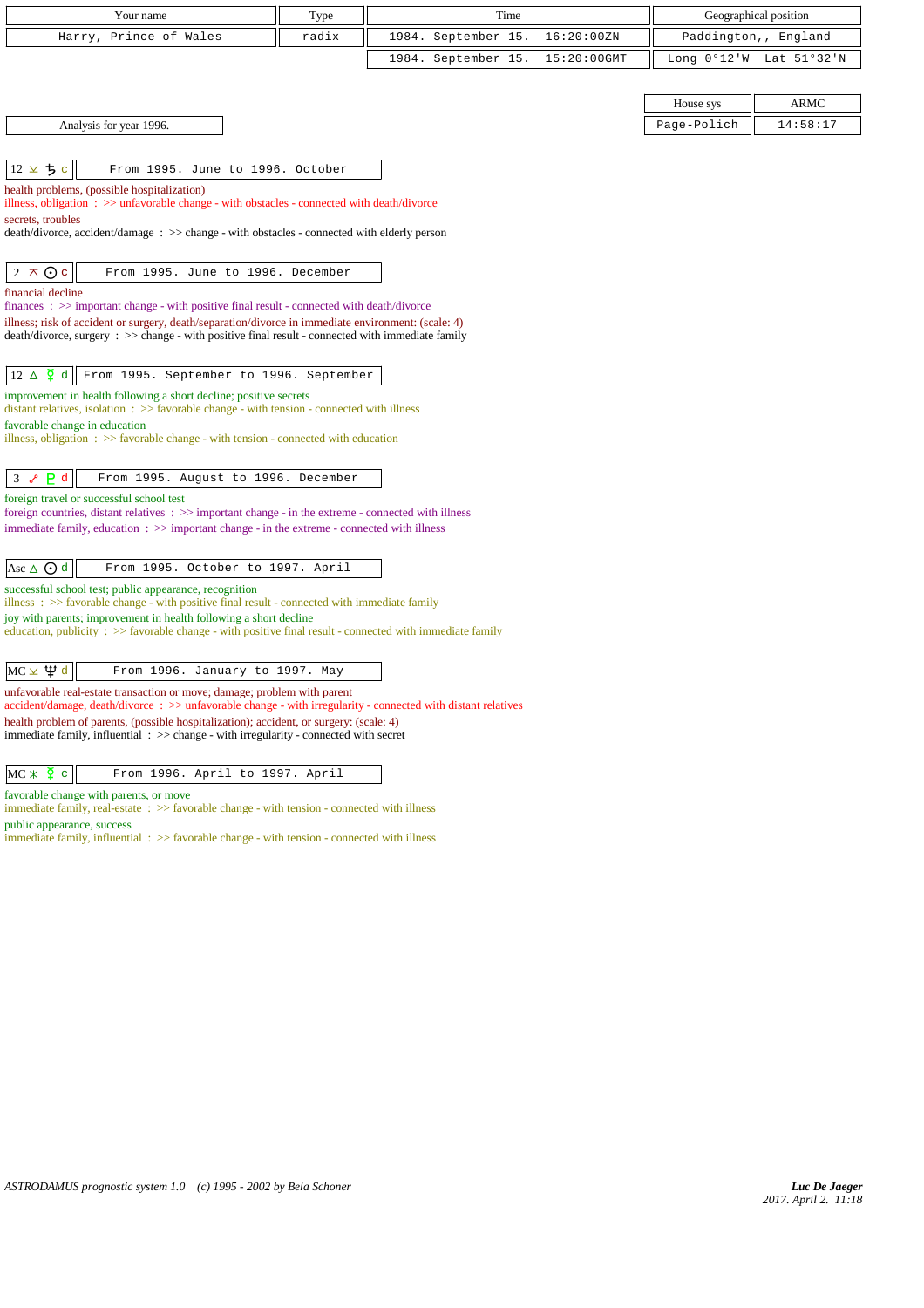| Your name                                                                                                                                                                                                       | Type  | Time                |                | Geographical position |                         |
|-----------------------------------------------------------------------------------------------------------------------------------------------------------------------------------------------------------------|-------|---------------------|----------------|-----------------------|-------------------------|
| Harry, Prince of Wales                                                                                                                                                                                          | radix | 1984. September 15. | 16:20:00ZN     | Paddington,, England  |                         |
|                                                                                                                                                                                                                 |       | 1984. September 15. | $15:20:00$ GMT |                       | Long 0°12'W Lat 51°32'N |
|                                                                                                                                                                                                                 |       |                     |                |                       |                         |
|                                                                                                                                                                                                                 |       |                     |                | House sys             | <b>ARMC</b>             |
| Analysis for year 1997.                                                                                                                                                                                         |       |                     |                | Page-Polich           | 14:58:17                |
|                                                                                                                                                                                                                 |       |                     |                |                       |                         |
| ₽<br>$\underline{\mathbf{a}}$   $\mathbf{m}$ d<br>From 1996. July to 1998. January                                                                                                                              |       |                     |                |                       |                         |
| events determining long term tendencies:                                                                                                                                                                        |       |                     |                |                       |                         |
| real-estate, immediate family, foreign countries : >> important change - with good luck                                                                                                                         |       |                     |                |                       |                         |
| Asc $\sigma \psi$ c<br>From 1997. February to 1998. June                                                                                                                                                        |       |                     |                |                       |                         |
| successful school test; public appearance, recognition                                                                                                                                                          |       |                     |                |                       |                         |
| finances, isolation, secret $\Rightarrow$ >> important change - with irregularity - connected with education                                                                                                    |       |                     |                |                       |                         |
| education, publicity $\Rightarrow$ important change - with irregularity - connected with secret                                                                                                                 |       |                     |                |                       |                         |
| $2 \Box \sigma d$<br>From 1997. March to 1998. March                                                                                                                                                            |       |                     |                |                       |                         |
| financial decline                                                                                                                                                                                               |       |                     |                |                       |                         |
| $finances: \gg$ unfavorable change - with dynamics - connected with immediate family                                                                                                                            |       |                     |                |                       |                         |
| illness; risk of accident or surgery, death/separation/divorce in immediate environment: (scale: 4)<br>$accident/damage$ , surgery : $\gg$ unfavorable change - with dynamics - connected with immediate family |       |                     |                |                       |                         |
|                                                                                                                                                                                                                 |       |                     |                |                       |                         |
| <b>ち</b> m   ≙ c  <br>From 1997. February to 1998. August                                                                                                                                                       |       |                     |                |                       |                         |
| events determining long term tendencies:                                                                                                                                                                        |       |                     |                |                       |                         |
| important life events, foreign countries $\Rightarrow$ important change - with obstacles                                                                                                                        |       |                     |                |                       |                         |

financial decline

 $finances\,$  :  $>>$  unfavorable change - repeatedly - connected with immediate family

illness; risk of accident or surgery in immediate environment: (scale: 3)

illness, surgery :  $\gg$  unfavorable change - repeatedly - connected with immediate family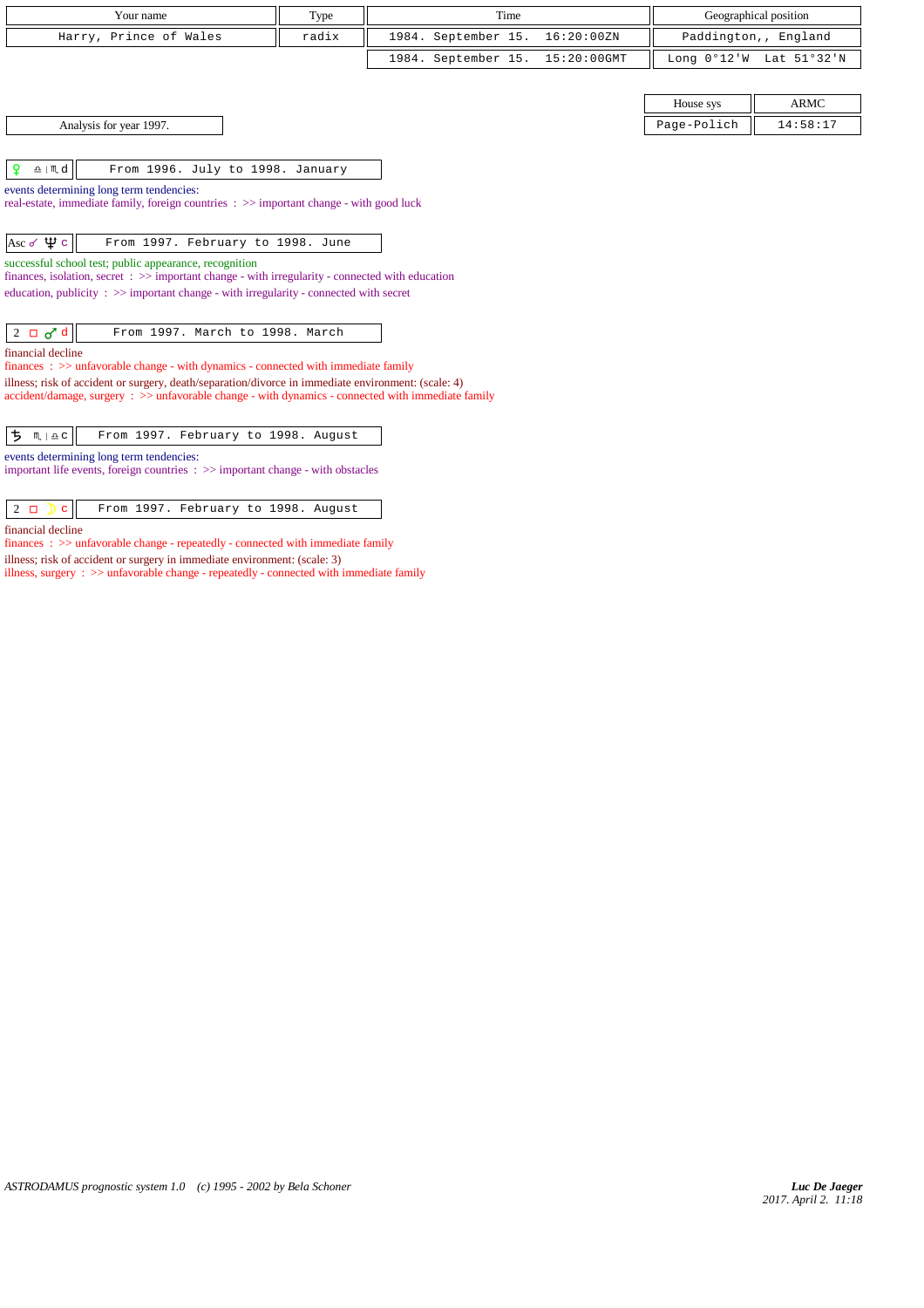| Your name              | Type  | Time                            | Geographical position                                       |
|------------------------|-------|---------------------------------|-------------------------------------------------------------|
| Harry, Prince of Wales | radix | 1984. September 15. 16:20:00ZN  | Paddington,, England                                        |
|                        |       | 1984. September 15. 15:20:00GMT | Long $0^{\circ}12^{\prime}$ W Lat $51^{\circ}32^{\prime}$ N |

Analysis for year 1998.

 $|d^r \times 1$ %d $||$  From 1997. April to 1998. October

events determining long term tendencies:

immediate family, education : >> important change - with dynamics

 $MC X 4 c$  From 1997. December to 1998. December

favorable change with parents, or move

immediate family, real-estate : >> favorable change - with great luck - connected with education public appearance, success

influential, immediate family  $\Rightarrow$  >> favorable change - with great luck - connected with education

 $\begin{vmatrix} 2 & \pi & 0 \\ 0 & \pi & 0 \end{vmatrix}$  From 1998. January to 1999. January

financial decline

finances : >> change - with good luck - connected with publicity illness;

illness : >> change - with good luck - connected with publicity

| $MC \times P d$<br>From 1997. November to 1999. March |  |
|-------------------------------------------------------|--|
|-------------------------------------------------------|--|

unfavorable real-estate transaction or move; damage; problem with parent immediate family, real-estate : >> change - in the extreme - connected with illness health problem of parents, (no hospitalization); accident, or surgery: (scale: 2) immediate family, influential : >> change - in the extreme - connected with illness

 $\boxed{11 \times Q \circ \boxed{ }$  From 1998. March to 1999. September

favorable change sport or education; pleasantness

luck, childhood joys : >> favorable change - with positive final result - connected with immediate family beginning of new friendship; pleasantness

desire, friend(s) : >> favorable change - with positive final result - connected with immediate family

| House sys   | ARMC     |
|-------------|----------|
| Page-Polich | 14:58:17 |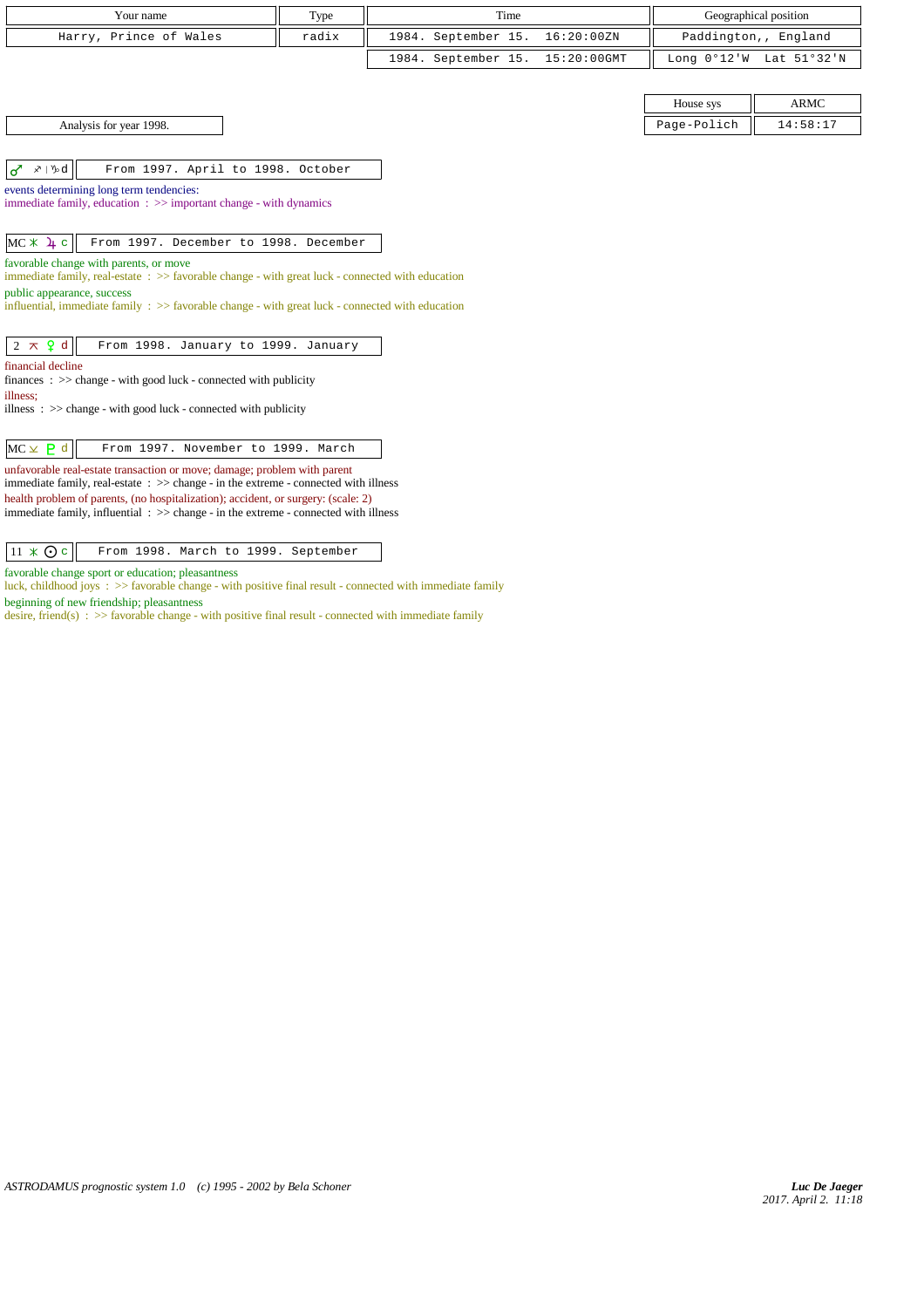| Your name                                                                                                                                                               | Type  | Time |                     |                | Geographical position |                      |
|-------------------------------------------------------------------------------------------------------------------------------------------------------------------------|-------|------|---------------------|----------------|-----------------------|----------------------|
| Harry, Prince of Wales                                                                                                                                                  | radix |      | 1984. September 15. | 16:20:00ZN     |                       | Paddington,, England |
|                                                                                                                                                                         |       |      | 1984. September 15. | $15:20:00$ GMT | Long $0°12'W$         | Lat 51°32'N          |
|                                                                                                                                                                         |       |      |                     |                |                       |                      |
|                                                                                                                                                                         |       |      |                     |                | House sys             | <b>ARMC</b>          |
| Analysis for year 1999.                                                                                                                                                 |       |      |                     |                | Page-Polich           | 14:58:17             |
|                                                                                                                                                                         |       |      |                     |                |                       |                      |
| $3 \times \overline{2}$ c<br>From 1998. July to 1999. July                                                                                                              |       |      |                     |                |                       |                      |
| problem with sibling; unfavorable travel; poor school test result<br>education, communication $\Rightarrow$ >> change - with tension - connected with illness           |       |      |                     |                |                       |                      |
| problem with sibling; unfavorable travel; poor school test results<br>distant relatives, foreign countries : >> change - with tension - connected with illness          |       |      |                     |                |                       |                      |
|                                                                                                                                                                         |       |      |                     |                |                       |                      |
| $12 \times 8$ c<br>From 1998. July to 1999. July                                                                                                                        |       |      |                     |                |                       |                      |
| improvement in health following a short decline; positive secrets<br>distant relatives, secret $\Rightarrow$ important change - unexpectedly - connected with friend(s) |       |      |                     |                |                       |                      |
| distant relatives, illness : $\gg$ important change - unexpectedly - connected with friend(s)                                                                           |       |      |                     |                |                       |                      |
| $3 \Delta \cancel{4} d$<br>From 1998. November to 1999. November                                                                                                        |       |      |                     |                |                       |                      |
| joy with sibling; travel, or examination                                                                                                                                |       |      |                     |                |                       |                      |

education, travel:  $\gg$  favorable change - with great luck - connected with friend(s)

desire, friend(s) : >> unfavorable change - repeatedly - connected with immediate family

luck, childhood joys : >> change - repeatedly - connected with immediate family

 $11 \times$  d From 1998. September to 2000. March

distant relatives, foreign countries : >> favorable change - with great luck - connected with education

foreign travel or successful school test

separation from friends; unpleasantness

child gynecology problem; end of sport; unpleasantness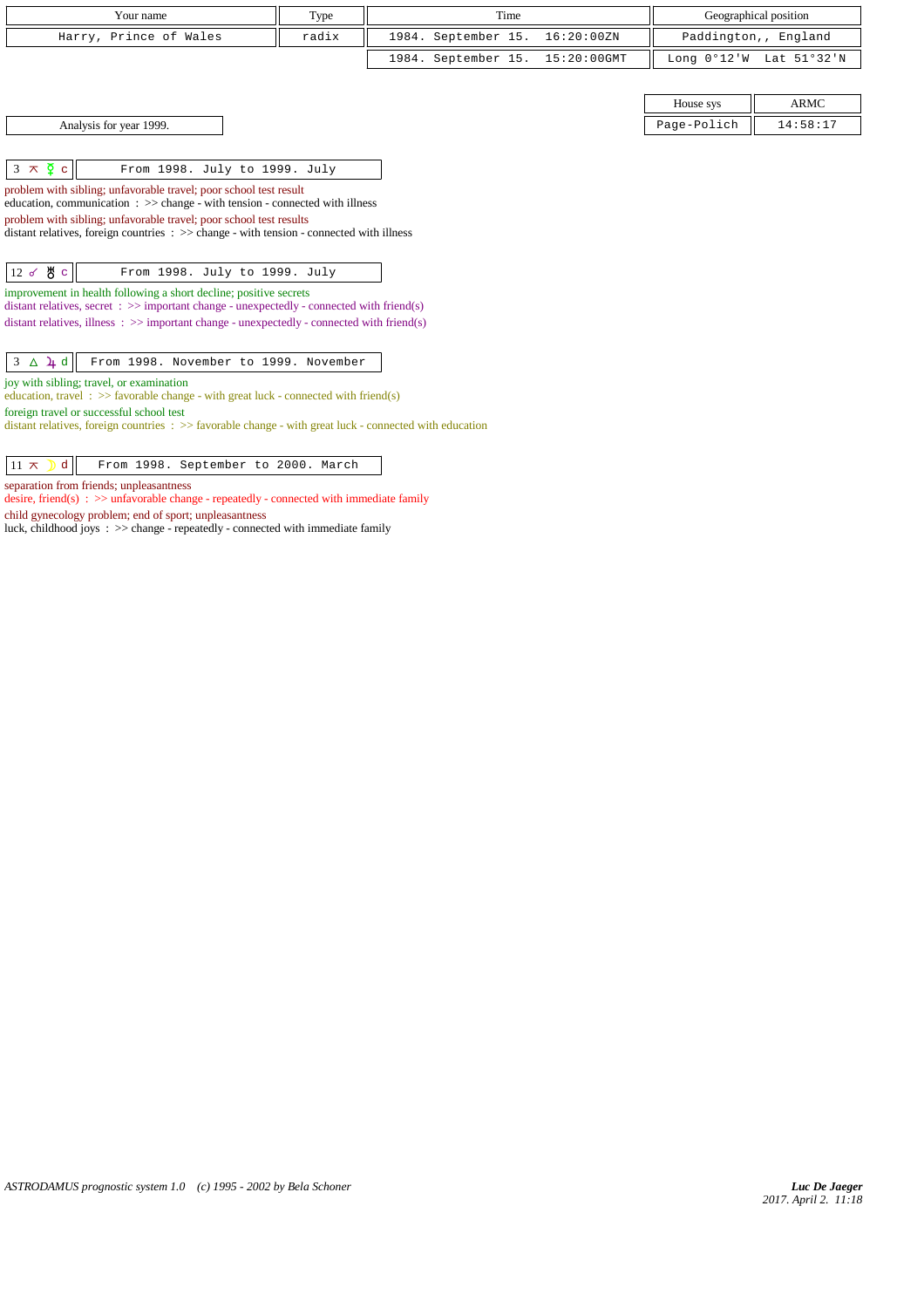| Your name                                                                                                                                                                                                                             | Type  |  | Time                            |            |               | Geographical position |
|---------------------------------------------------------------------------------------------------------------------------------------------------------------------------------------------------------------------------------------|-------|--|---------------------------------|------------|---------------|-----------------------|
| Harry, Prince of Wales                                                                                                                                                                                                                | radix |  | 1984. September 15.             | 16:20:00ZN |               | Paddington,, England  |
|                                                                                                                                                                                                                                       |       |  | 1984. September 15. 15:20:00GMT |            | Long $0°12'W$ | Lat 51°32'N           |
|                                                                                                                                                                                                                                       |       |  |                                 |            |               |                       |
|                                                                                                                                                                                                                                       |       |  |                                 |            | House sys     | <b>ARMC</b>           |
| Analysis for year 2000.                                                                                                                                                                                                               |       |  |                                 |            | Page-Polich   | 14:58:17              |
|                                                                                                                                                                                                                                       |       |  |                                 |            |               |                       |
| $11 \times D$<br>From 1999. November to 2001. May<br>$\mathbf{C}$                                                                                                                                                                     |       |  |                                 |            |               |                       |
| beginning of love; joy with child; pleasantness<br>child, love $\Rightarrow$ important change - repeatedly - connected with partner/spouse<br>desire, friend(s) : $\gg$ important change - repeatedly - connected with partner/spouse |       |  |                                 |            |               |                       |

 $3 \Box \mu c$  From 2000. March to 2001. March problem with sibling; unfavorable travel; poor school test result; unfavorable communication education, travel  $\Rightarrow$  >> unfavorable change - with great luck - connected with friend(s) problem with law; unfavorable foreign travel; poor school test results

law, distant relatives : >> unfavorable change - with great luck - connected with education

| $12 \times 8 d$ |  | From 2000. June to 2001. June |  |  |
|-----------------|--|-------------------------------|--|--|
|-----------------|--|-------------------------------|--|--|

health problems, (no hospitalization); unfavorable change with job

distant relatives, illness  $\therefore$  >> unfavorable change - unexpectedly - connected with friend(s) problems; health problems, (no hospitalization)

distant relatives, secret :  $\gg$  change - unexpectedly - connected with friend(s)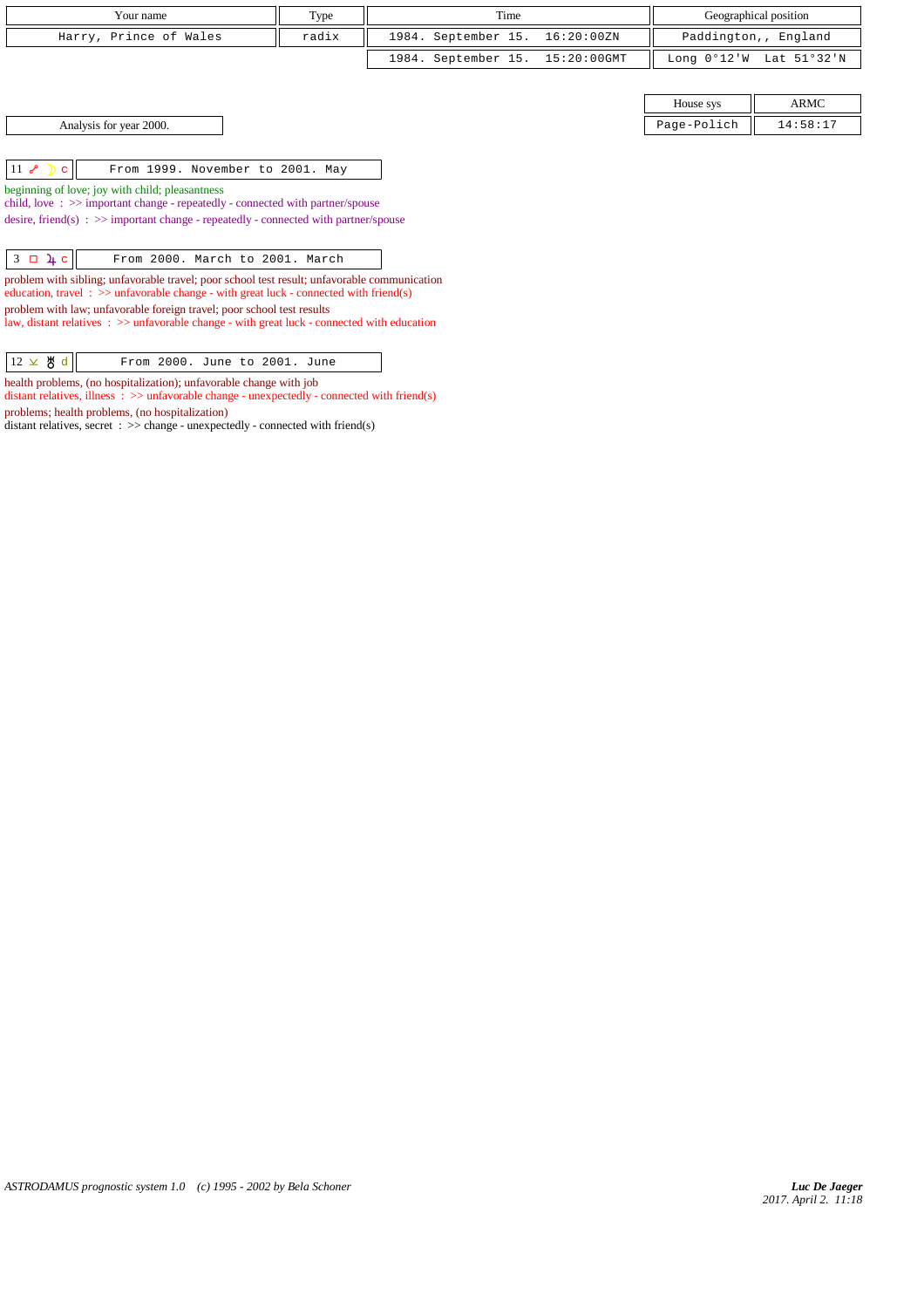| Your name                                                                                                                                                                         | Type  | Time                |             | Geographical position |                      |
|-----------------------------------------------------------------------------------------------------------------------------------------------------------------------------------|-------|---------------------|-------------|-----------------------|----------------------|
| Harry, Prince of Wales                                                                                                                                                            | radix | 1984. September 15. | 16:20:00ZN  |                       | Paddington,, England |
|                                                                                                                                                                                   |       | 1984. September 15. | 15:20:00GMT | Long 0°12'W           | Lat 51°32'N          |
|                                                                                                                                                                                   |       |                     |             |                       |                      |
|                                                                                                                                                                                   |       |                     |             | House sys             | <b>ARMC</b>          |
| Analysis for year 2001.                                                                                                                                                           |       |                     |             | Page-Polich           | 14:58:17             |
|                                                                                                                                                                                   |       |                     |             |                       |                      |
| $3 \Delta \xi d$<br>From 2000. July to 2001. July                                                                                                                                 |       |                     |             |                       |                      |
| joy with sibling; domestic travel or examination; favorable communication                                                                                                         |       |                     |             |                       |                      |
| education, communication $\Rightarrow$ Savorable change - with tension - connected with illness                                                                                   |       |                     |             |                       |                      |
| foreign travel; favorable law procedure<br>distant relatives, foreign countries $\Rightarrow$ > favorable change - with tension - connected with illness                          |       |                     |             |                       |                      |
|                                                                                                                                                                                   |       |                     |             |                       |                      |
| $11 \square$ Od<br>From 2000. May to 2001. November                                                                                                                               |       |                     |             |                       |                      |
| separation from friends; desires are fulfilled with great difficulties                                                                                                            |       |                     |             |                       |                      |
| desire, friend(s) : $\gg$ important change - with positive final result - connected with surgery                                                                                  |       |                     |             |                       |                      |
| gynecology problem; end of love; problem with child; unpleasantness<br>love, sex/rarely childbirth : $\gg$ important change - with positive final result - connected with surgery |       |                     |             |                       |                      |
|                                                                                                                                                                                   |       |                     |             |                       |                      |
| $MC \, \sigma \, P$ c<br>From 2000. November to 2002. March                                                                                                                       |       |                     |             |                       |                      |
| improvement in life style; favorable change with job                                                                                                                              |       |                     |             |                       |                      |
| immediate family, vocation/success: $\gg$ important change - in the extreme - connected with illness                                                                              |       |                     |             |                       |                      |
| immediate family, real-estate $\Rightarrow$ important change - in the extreme - connected with illness                                                                            |       |                     |             |                       |                      |
| $2 \triangle 9$ c<br>From 2001. January to 2002. January                                                                                                                          |       |                     |             |                       |                      |
| improvement of financial situation                                                                                                                                                |       |                     |             |                       |                      |
| finances : $\gg$ favorable change - with good luck - connected with law                                                                                                           |       |                     |             |                       |                      |
| (if existed) end of risk of divorce; improvement of partner's financial situation                                                                                                 |       |                     |             |                       |                      |
| sex/rarely childbirth, illness : >> favorable change - with good luck - connected with law                                                                                        |       |                     |             |                       |                      |
|                                                                                                                                                                                   |       |                     |             |                       |                      |
| $MC \times 4$ d<br>From 2001. February to 2002. February                                                                                                                          |       |                     |             |                       |                      |
| unfavorable real-estate transaction or move; losses; problem with family                                                                                                          |       |                     |             |                       |                      |

immediate family, accident/damage : >> unfavorable change - with great luck - connected with education (public) assault affecting life style; end of job; illness of parents vocation/success, influential : >> change - with great luck - connected with education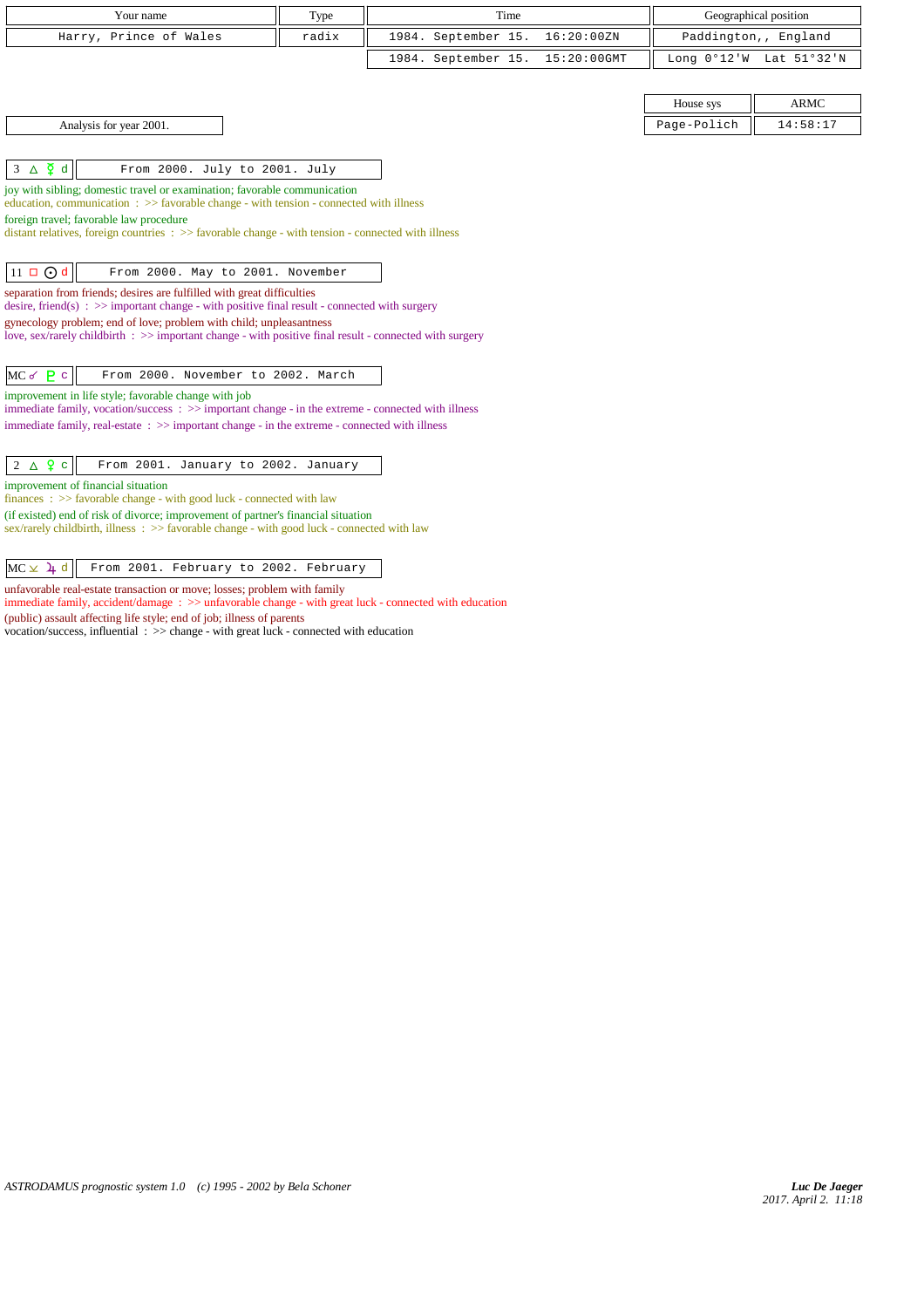| Your name                                                                                                                                                                                                                      | Type  | Time                |                | Geographical position |                         |
|--------------------------------------------------------------------------------------------------------------------------------------------------------------------------------------------------------------------------------|-------|---------------------|----------------|-----------------------|-------------------------|
| Harry, Prince of Wales                                                                                                                                                                                                         | radix | 1984. September 15. | 16:20:00ZN     |                       | Paddington,, England    |
|                                                                                                                                                                                                                                |       | 1984. September 15. | $15:20:00$ GMT |                       | Long 0°12'W Lat 51°32'N |
|                                                                                                                                                                                                                                |       |                     |                |                       |                         |
|                                                                                                                                                                                                                                |       |                     |                | House sys             | <b>ARMC</b>             |
| Analysis for year 2002.                                                                                                                                                                                                        |       |                     |                | Page-Polich           | 14:58:17                |
|                                                                                                                                                                                                                                |       |                     |                |                       |                         |
| ♂<br>From 2001. April to 2002. October<br>$x \mid M$ c                                                                                                                                                                         |       |                     |                |                       |                         |
| events determining long term tendencies:                                                                                                                                                                                       |       |                     |                |                       |                         |
| immediate family, education, vocation/success $\Rightarrow$ important change - with dynamics                                                                                                                                   |       |                     |                |                       |                         |
|                                                                                                                                                                                                                                |       |                     |                |                       |                         |
| $2 *$<br>$\mathbf{D}$ d<br>From 2001. June to 2002. December                                                                                                                                                                   |       |                     |                |                       |                         |
| (if existed) end of risk of divorce; improvement of partner's financial situation<br>illness, sex/rarely childbirth : $\gg$ favorable change - repeatedly - connected with partner/spouse                                      |       |                     |                |                       |                         |
| improvement of financial situation                                                                                                                                                                                             |       |                     |                |                       |                         |
| finances : >> favorable change - repeatedly - connected with partner/spouse                                                                                                                                                    |       |                     |                |                       |                         |
|                                                                                                                                                                                                                                |       |                     |                |                       |                         |
| ち<br>$M \mid x d$<br>From 2001. June to 2002. December                                                                                                                                                                         |       |                     |                |                       |                         |
| events determining long term tendencies:<br>important life events, foreign countries, law $\Rightarrow$ important change - with obstacles                                                                                      |       |                     |                |                       |                         |
|                                                                                                                                                                                                                                |       |                     |                |                       |                         |
| From 2001. October to 2002. October<br>$2 \times \sigma$ c                                                                                                                                                                     |       |                     |                |                       |                         |
| (if existed) end of risk of divorce; improvement of partner's financial situation<br>sex/rarely childbirth, illness: >> favorable change - with dynamics - connected with immediate family                                     |       |                     |                |                       |                         |
| improvement of financial situation<br>$finances: \gg$ favorable change - with dynamics - connected with immediate family                                                                                                       |       |                     |                |                       |                         |
|                                                                                                                                                                                                                                |       |                     |                |                       |                         |
| Asc $\times$ $\mathfrak{P}$ d<br>From 2001. October to 2003. February                                                                                                                                                          |       |                     |                |                       |                         |
| risk of divorce, end of love; health problem of partner (scale: 4)<br>education, law: >> unfavorable change - with irregularity - connected with secret                                                                        |       |                     |                |                       |                         |
| health problems; risk of accident or surgery, death/separation/divorce in immediate environment: (scale: 4)<br>finances, isolation, secret $\Rightarrow$ > $\Rightarrow$ change - with irregularity - connected with education |       |                     |                |                       |                         |

 $\boxed{ \rho \cong \mathbb{m} \circ }$  From 2002. January to 2003. July

events determining long term tendencies:

real-estate, immediate family, foreign countries, law : >> important change - with good luck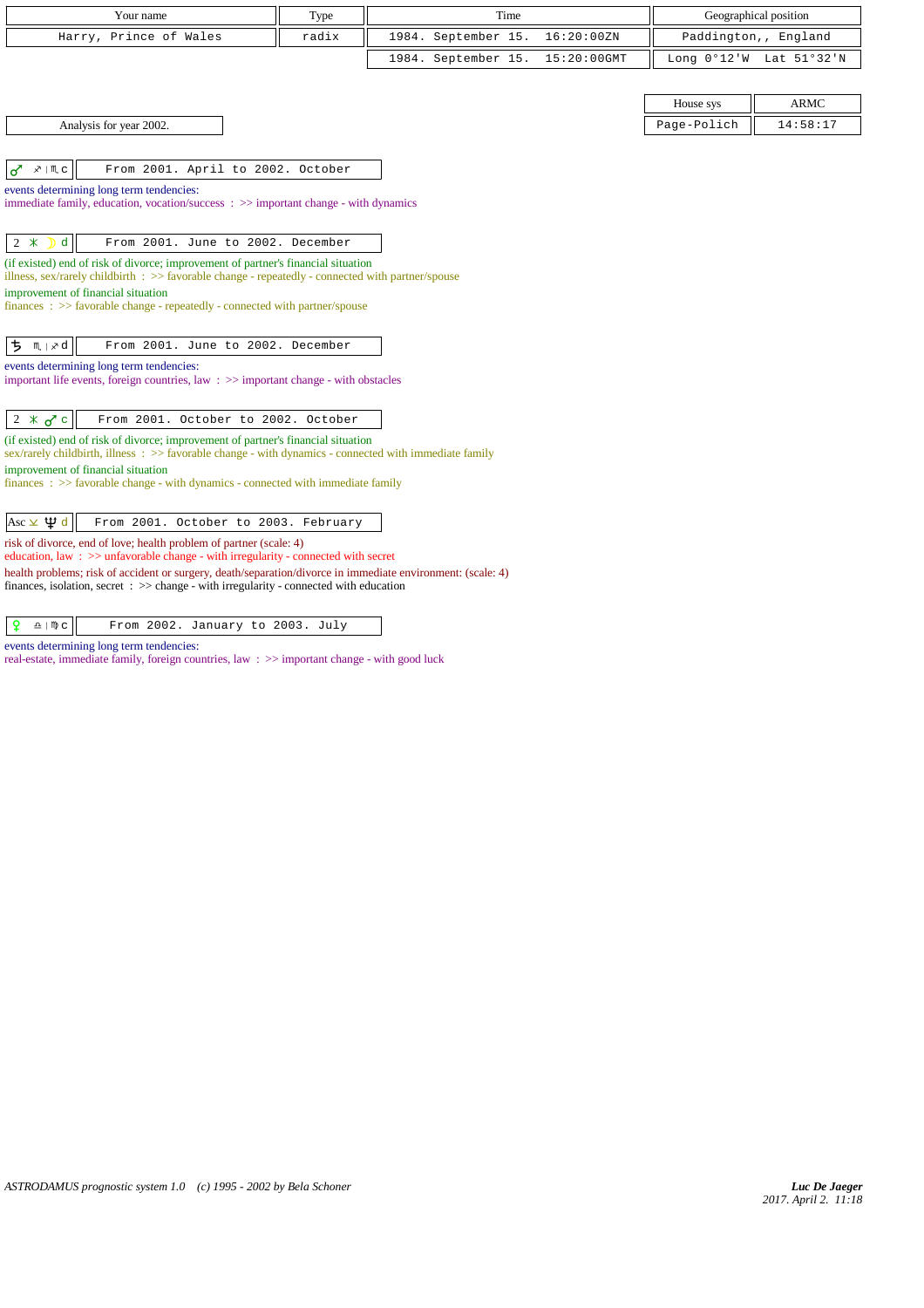| Your name                                                                                                                                                                                                                  | Type  | Time                | Geographical position |                       |                      |
|----------------------------------------------------------------------------------------------------------------------------------------------------------------------------------------------------------------------------|-------|---------------------|-----------------------|-----------------------|----------------------|
| Harry, Prince of Wales                                                                                                                                                                                                     | radix | 1984. September 15. | 16:20:00ZN            |                       | Paddington,, England |
|                                                                                                                                                                                                                            |       | 1984. September 15. | 15:20:00GMT           | Long $0^{\circ}12$ 'W | Lat 51°32'N          |
|                                                                                                                                                                                                                            |       |                     |                       |                       |                      |
|                                                                                                                                                                                                                            |       |                     |                       | House sys             | <b>ARMC</b>          |
| Analysis for year 2003.                                                                                                                                                                                                    |       |                     |                       | Page-Polich           | 14:58:17             |
|                                                                                                                                                                                                                            |       |                     |                       |                       |                      |
| $MC \Box \Phi d$<br>From 2002. October to 2003. October                                                                                                                                                                    |       |                     |                       |                       |                      |
| (public) assault affecting life style; end of job; illness of parents<br>immediate family, vocation/success: >> important change - with tension - connected with illness                                                   |       |                     |                       |                       |                      |
| unfavorable real-estate transaction or move; losses; problem with family                                                                                                                                                   |       |                     |                       |                       |                      |
| $accident/damage$ , surgery : $\gg$ important change - with tension - connected with child                                                                                                                                 |       |                     |                       |                       |                      |
| $MC \times \Psi c$<br>From 2002. November to 2004. March                                                                                                                                                                   |       |                     |                       |                       |                      |
| favorable real-estate transaction or move; joy with family                                                                                                                                                                 |       |                     |                       |                       |                      |
| immediate family, real-estate $\therefore$ >> favorable change - with irregularity - connected with secret                                                                                                                 |       |                     |                       |                       |                      |
| improvement in life style; favorable change with job<br>authority, immediate family : >> favorable change - with irregularity - connected with secret                                                                      |       |                     |                       |                       |                      |
|                                                                                                                                                                                                                            |       |                     |                       |                       |                      |
| Asc $\Box$ $\odot$ c<br>From 2002. September to 2004. March                                                                                                                                                                |       |                     |                       |                       |                      |
| health problems; risk of accident or surgery, death/separation/divorce in immediate environment: (scale: 4)<br>surgery, death/divorce : >> important change - with positive final result - connected with immediate family |       |                     |                       |                       |                      |
| risk of divorce, end of love; health problem of partner (scale: 4)<br>love, education: $\gg$ important change - with positive final result - connected with surgery                                                        |       |                     |                       |                       |                      |
|                                                                                                                                                                                                                            |       |                     |                       |                       |                      |
| $3 \times P$<br>From 2003. February to 2004. June                                                                                                                                                                          |       |                     |                       |                       |                      |
| problem with sibling; unfavorable travel; poor school test result; unfavorable communication<br>$immediate family, education : >> change - in the extreme - connected with illness$                                        |       |                     |                       |                       |                      |
| problem with law; unfavorable foreign travel; poor school test results<br>law, foreign countries $\Rightarrow$ >> change - in the extreme - connected with illness                                                         |       |                     |                       |                       |                      |
|                                                                                                                                                                                                                            |       |                     |                       |                       |                      |
| $12 \Box \Phi c$<br>From 2003. April to 2004. April                                                                                                                                                                        |       |                     |                       |                       |                      |
| beginning of secret love (or attempt); problems; health problems, (possible hospitalization)<br>accident/damage, surgery : >> important change - with tension - connected with child                                       |       |                     |                       |                       |                      |
| health problems, (possible hospitalization); unfavorable change with job<br>illness, work $\div$ $\Rightarrow$ important change - with tension - connected with accident/damage                                            |       |                     |                       |                       |                      |

 $\boxed{2 \sqrt[3]{\bigcirc {\bf d}}}$  From 2003. January to 2004. July

(if existed) end of risk of divorce; improvement of partner's financial situation

surgery, death/divorce :  $>$  important change - with positive final result - connected with immediate family

finances : >> important change - with positive final result - connected with surgery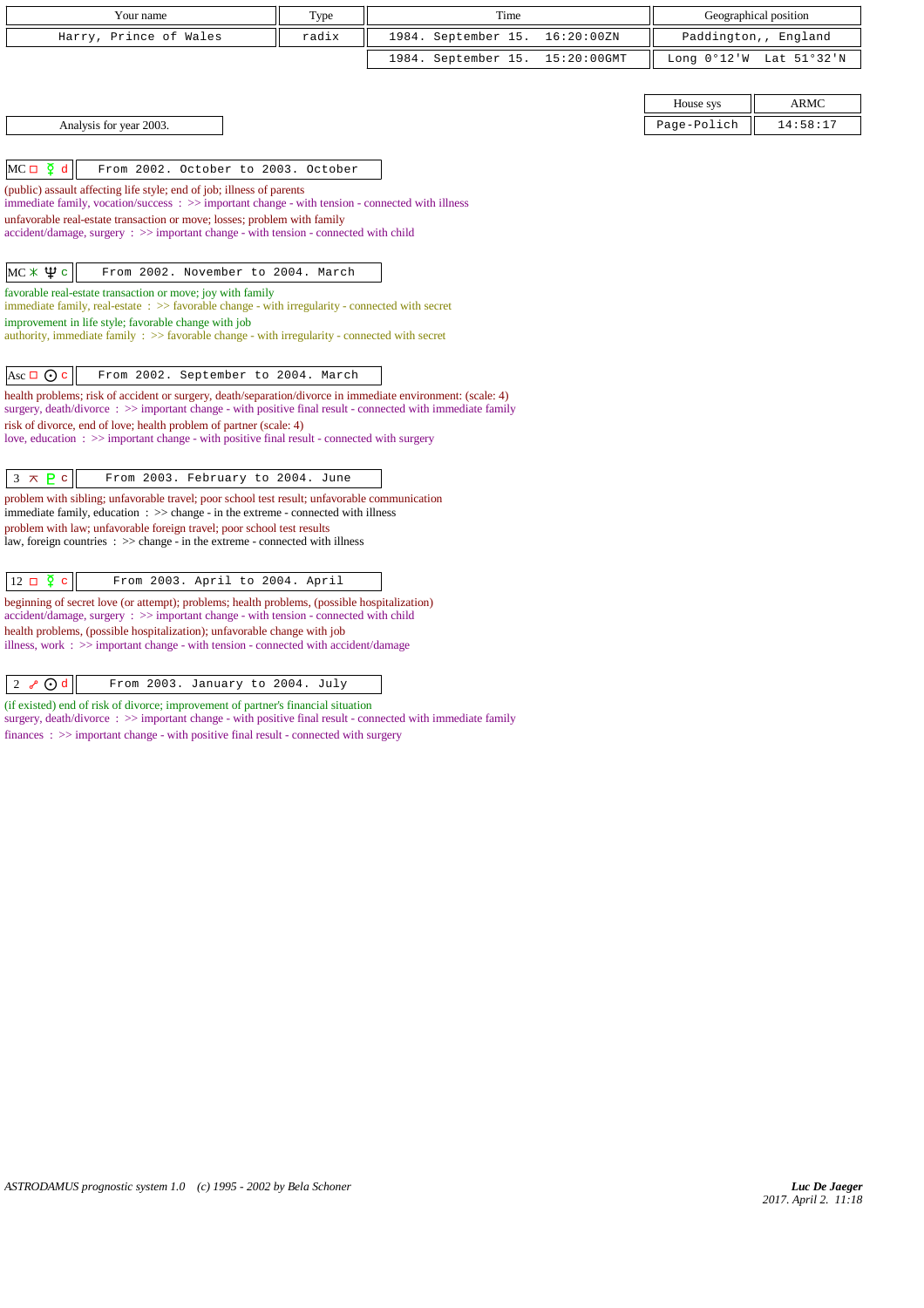| Your name                                                                                                                                                                                                                                                                                                                       | Type  | Time                |                |                       | Geographical position |
|---------------------------------------------------------------------------------------------------------------------------------------------------------------------------------------------------------------------------------------------------------------------------------------------------------------------------------|-------|---------------------|----------------|-----------------------|-----------------------|
| Harry, Prince of Wales                                                                                                                                                                                                                                                                                                          | radix | 1984. September 15. | 16:20:00ZN     |                       | Paddington,, England  |
|                                                                                                                                                                                                                                                                                                                                 |       | 1984. September 15. | $15:20:00$ GMT | Long $0^{\circ}12$ 'W | Lat 51°32'N           |
|                                                                                                                                                                                                                                                                                                                                 |       |                     |                |                       |                       |
|                                                                                                                                                                                                                                                                                                                                 |       |                     |                | House sys             | ARMC                  |
| Analysis for year 2004.                                                                                                                                                                                                                                                                                                         |       |                     |                | Page-Polich           | 14:58:17              |
|                                                                                                                                                                                                                                                                                                                                 |       |                     |                |                       |                       |
| 12 $*$ 5 d<br>From 2003. June to 2004. October                                                                                                                                                                                                                                                                                  |       |                     |                |                       |                       |
| favorable change with job or illness<br>illness, work $\Rightarrow$ > favorable change - with obstacles - connected with important life events                                                                                                                                                                                  |       |                     |                |                       |                       |
| resolution of problems<br>isolation, secret : >> favorable change - with obstacles - connected with illness                                                                                                                                                                                                                     |       |                     |                |                       |                       |
| $11 \times 9$ c<br>From 2003. October to 2004. October                                                                                                                                                                                                                                                                          |       |                     |                |                       |                       |
| gynecology problem; end of love; problem with child; unpleasantness<br>love, sex/rarely childbirth $\Rightarrow$ $\Rightarrow$ change - with good luck - connected with law<br>separation from friends; desires are fulfilled with great difficulties<br>desire, friend(s) : $\gg$ change - with good luck - connected with law |       |                     |                |                       |                       |

Asc d From 2003. August to 2004. December

health problems;

vocation/success, immediate family, foreign countries, law : >> important change - in the extreme - connected with illness

risk of divorce, end of love; health problem of partner (scale: 2) sex/rarely childbirth, law : >> important change - in the extreme - connected with illness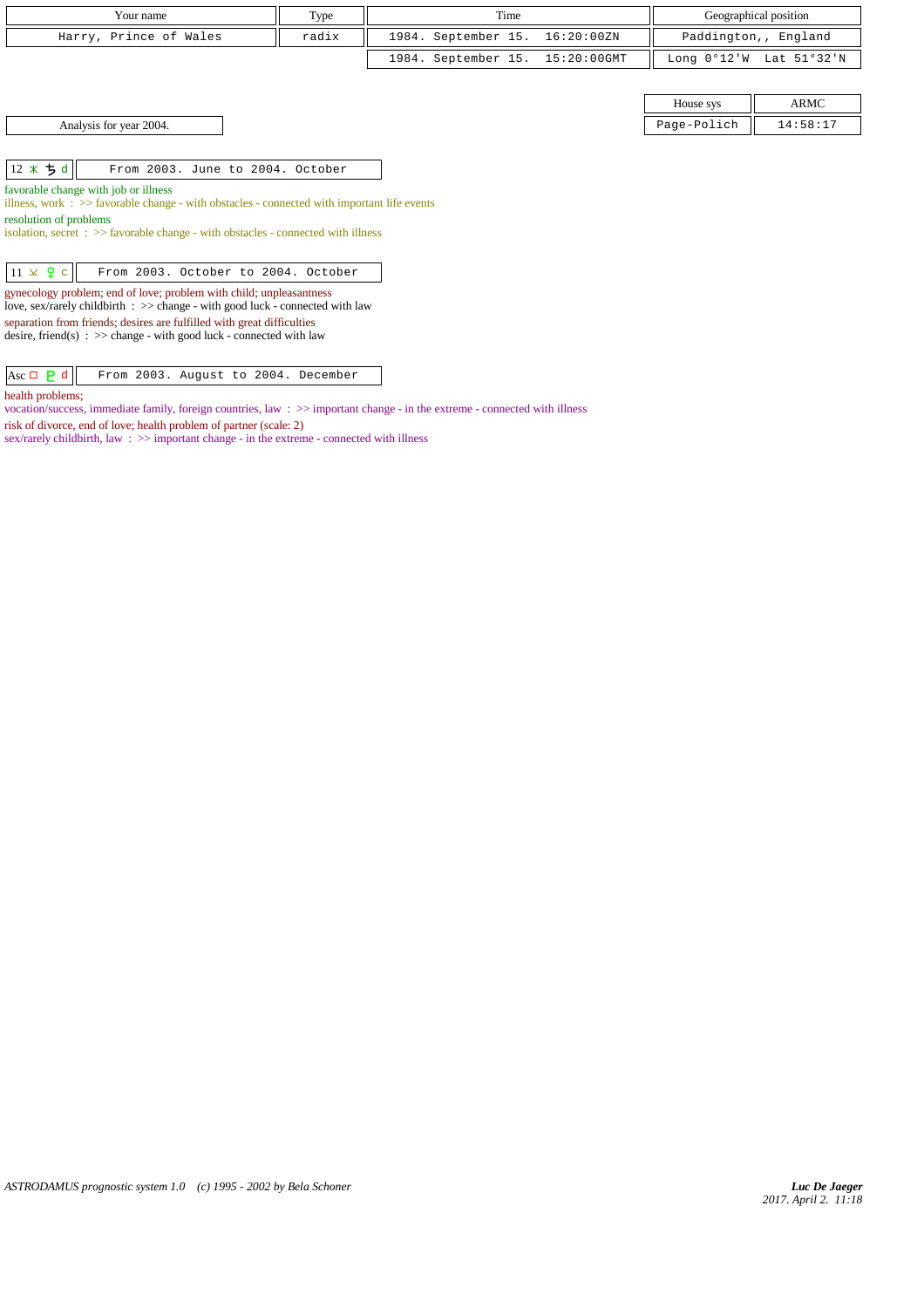| Your name                                                                                                                                                                                                                | Type  | Time                               |             | Geographical position   |
|--------------------------------------------------------------------------------------------------------------------------------------------------------------------------------------------------------------------------|-------|------------------------------------|-------------|-------------------------|
| Harry, Prince of Wales                                                                                                                                                                                                   | radix | 1984. September 15.<br>16:20:00ZN  |             | Paddington,, England    |
|                                                                                                                                                                                                                          |       | 1984. September 15.<br>15:20:00GMT |             | Long 0°12'W Lat 51°32'N |
|                                                                                                                                                                                                                          |       |                                    |             |                         |
|                                                                                                                                                                                                                          |       |                                    | House sys   | <b>ARMC</b>             |
| Analysis for year 2005.                                                                                                                                                                                                  |       |                                    | Page-Polich | 14:58:17                |
|                                                                                                                                                                                                                          |       |                                    |             |                         |
| $11 \times 0$ c<br>From 2004. July to 2005. July                                                                                                                                                                         |       |                                    |             |                         |
| gynecology problem; end of love; problem with child; unpleasantness<br>love, luck $\Rightarrow$ >> unfavorable change - with dynamics - connected with immediate family                                                  |       |                                    |             |                         |
| separation from friends; desires are fulfilled with great difficulties                                                                                                                                                   |       |                                    |             |                         |
| desire, friend(s) : $\gg$ change - with dynamics - connected with immediate family                                                                                                                                       |       |                                    |             |                         |
|                                                                                                                                                                                                                          |       |                                    |             |                         |
| From 2004. May to 2005. November<br>Asc $\pi$<br>$\mathbf{D}$ c                                                                                                                                                          |       |                                    |             |                         |
| health problems; risk of accident or surgery in immediate environment: (scale: 3)<br>partner/spouse, external environment, real-estate, immediate family : >> unfavorable change - repeatedly - connected with publicity |       |                                    |             |                         |
| risk of divorce, end of love; health problem of partner (scale: 3)                                                                                                                                                       |       |                                    |             |                         |
| partner/spouse, publicity : $\gg$ change - repeatedly - connected with immediate family                                                                                                                                  |       |                                    |             |                         |
| ზ<br>$x\mathord{\upharpoonright}\mathord{\mathcal{H}}$ d<br>From 2004. June to 2005. December                                                                                                                            |       |                                    |             |                         |
| events determining long term tendencies:                                                                                                                                                                                 |       |                                    |             |                         |
| desire, friend(s) : $\gg$ important change - unexpectedly                                                                                                                                                                |       |                                    |             |                         |
|                                                                                                                                                                                                                          |       |                                    |             |                         |
| $12 \times 4$ c<br>From 2004. December to 2005. December                                                                                                                                                                 |       |                                    |             |                         |
| health problems, (possible hospitalization); unfavorable change with job<br>distant relatives, illness $\Rightarrow$ > > unfavorable change - with great luck - connected with education                                 |       |                                    |             |                         |
| problems; health problems, (possible hospitalization)                                                                                                                                                                    |       |                                    |             |                         |
| $death/divorce, isolation : \gg change - with great luck - connected with friend(s)$                                                                                                                                     |       |                                    |             |                         |
| $3 \Box \Psi c$<br>From 2005. February to 2006. June                                                                                                                                                                     |       |                                    |             |                         |
| problem with sibling; unfavorable travel; poor school test result; unfavorable communication                                                                                                                             |       |                                    |             |                         |
| education, travel: >> unfavorable change - with irregularity - connected with secret<br>problem with law; unfavorable foreign travel; poor school test results                                                           |       |                                    |             |                         |

distant relatives, law : >> unfavorable change - with irregularity - connected with secret

 $3 \times 8 d$  From 2005. April to 2006. April

problem with sibling; unfavorable travel; poor school test result; unfavorable communication education, travel:  $\gg$  unfavorable change - unexpectedly - connected with friend(s) problem with law; unfavorable foreign travel; poor school test results law, foreign countries : >> change - unexpectedly - connected with friend(s)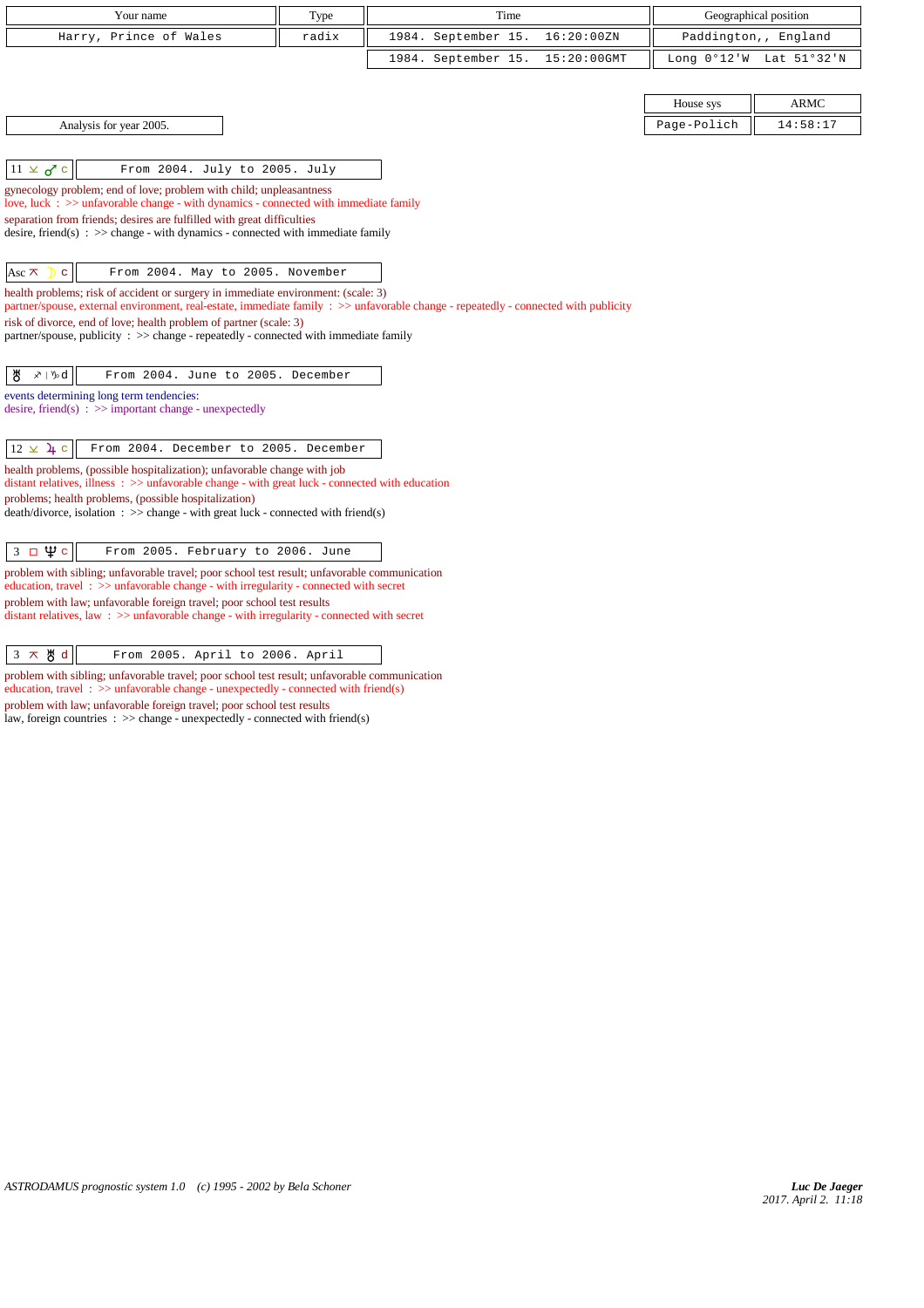| Your name                                                                                                                                                                                        | Type  | Time                |                |             | Geographical position |
|--------------------------------------------------------------------------------------------------------------------------------------------------------------------------------------------------|-------|---------------------|----------------|-------------|-----------------------|
| Harry, Prince of Wales                                                                                                                                                                           | radix | 1984. September 15. | 16:20:00ZN     |             | Paddington,, England  |
|                                                                                                                                                                                                  |       | 1984. September 15. | $15:20:00$ GMT | Long 0°12'W | Lat 51°32'N           |
|                                                                                                                                                                                                  |       |                     |                |             |                       |
|                                                                                                                                                                                                  |       |                     |                | House sys   | ARMC                  |
| Analysis for year 2006.                                                                                                                                                                          |       |                     |                | Page-Polich | 14:58:17              |
|                                                                                                                                                                                                  |       |                     |                |             |                       |
| $81$ Mc<br>From 2005. June to 2007. June                                                                                                                                                         |       |                     |                |             |                       |
| events determining long term tendencies:<br>partner/spouse, external environment, real-estate, immediate family : >> important change - repeatedly                                               |       |                     |                |             |                       |
|                                                                                                                                                                                                  |       |                     |                |             |                       |
| ちゃ<br>From 2005. November to 2007. March<br>$2\Box$                                                                                                                                              |       |                     |                |             |                       |
| financial decline, incidental expenses                                                                                                                                                           |       |                     |                |             |                       |
| $finances : \gg$ unfavorable change - with obstacles - connected with death/divorce                                                                                                              |       |                     |                |             |                       |
| end of love, divorce; risk of accident or surgery in immediate environment: (scale: 3)<br>death/divorce, accident/damage: >> unfavorable change - with obstacles - connected with elderly person |       |                     |                |             |                       |
|                                                                                                                                                                                                  |       |                     |                |             |                       |
| $11 \times \Psi d$<br>From 2006. April to 2007. August                                                                                                                                           |       |                     |                |             |                       |

beginning of new friendship; desire(s), pleasantness

desire, friend(s)  $\therefore$   $\gg$  important change - with irregularity - connected with secret luck, love : >> important change - with irregularity - connected with secret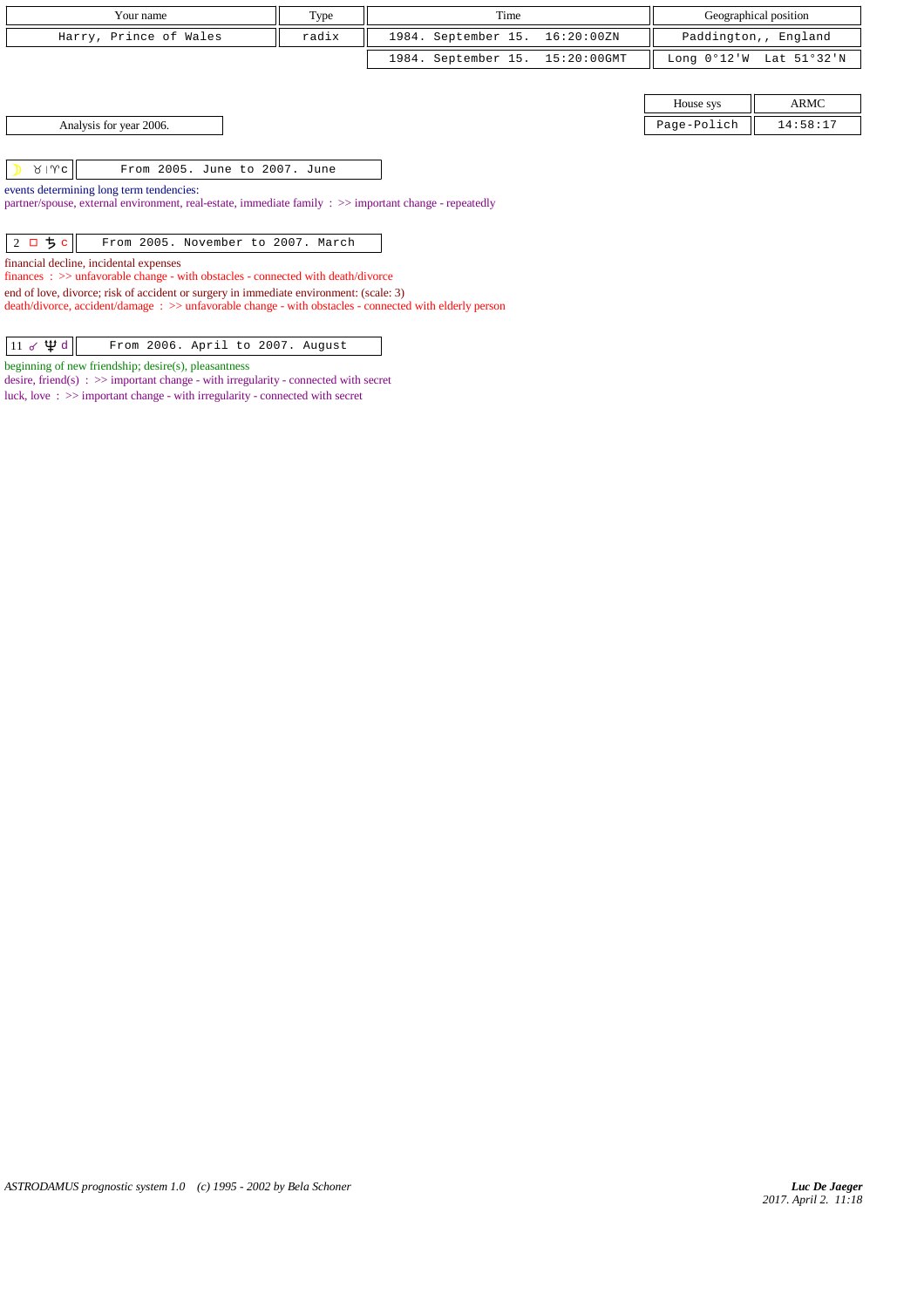| Your name              | Type  | Time                            |           | Geographical position                     |
|------------------------|-------|---------------------------------|-----------|-------------------------------------------|
| Harry, Prince of Wales | radix | 1984. September 15. 16:20:00ZN  |           | Paddington,, England                      |
|                        |       | 1984. September 15. 15:20:00GMT |           | Long $0^{\circ}12'W$ Lat $51^{\circ}32'M$ |
|                        |       |                                 |           |                                           |
|                        |       |                                 | House sys | ARMC                                      |

| $1.10$ and $0.10$ | . |
|-------------------|---|
| ⊇olich<br>- - - - |   |

Asc d From 2006. November to 2007. November

risk of divorce, end of love; health problem of partner (scale: 5)

Analysis for year 2007.

education, law : >> unfavorable change - with great luck - connected with friend(s)

health problems; risk of accident or surgery, death/separation/divorce in immediate environment: (scale: 5) finances, desire, friend(s)  $\Rightarrow$  >  $\Rightarrow$  change - with great luck - connected with education

MC of  $d$  From 2007. June to 2008. June

improvement in life style; favorable change with job

authority, immediate family  $\therefore$   $\gg$  important change - unexpectedly - connected with friend(s) immediate family, real-estate :  $\gg$  important change - unexpectedly - connected with friend(s)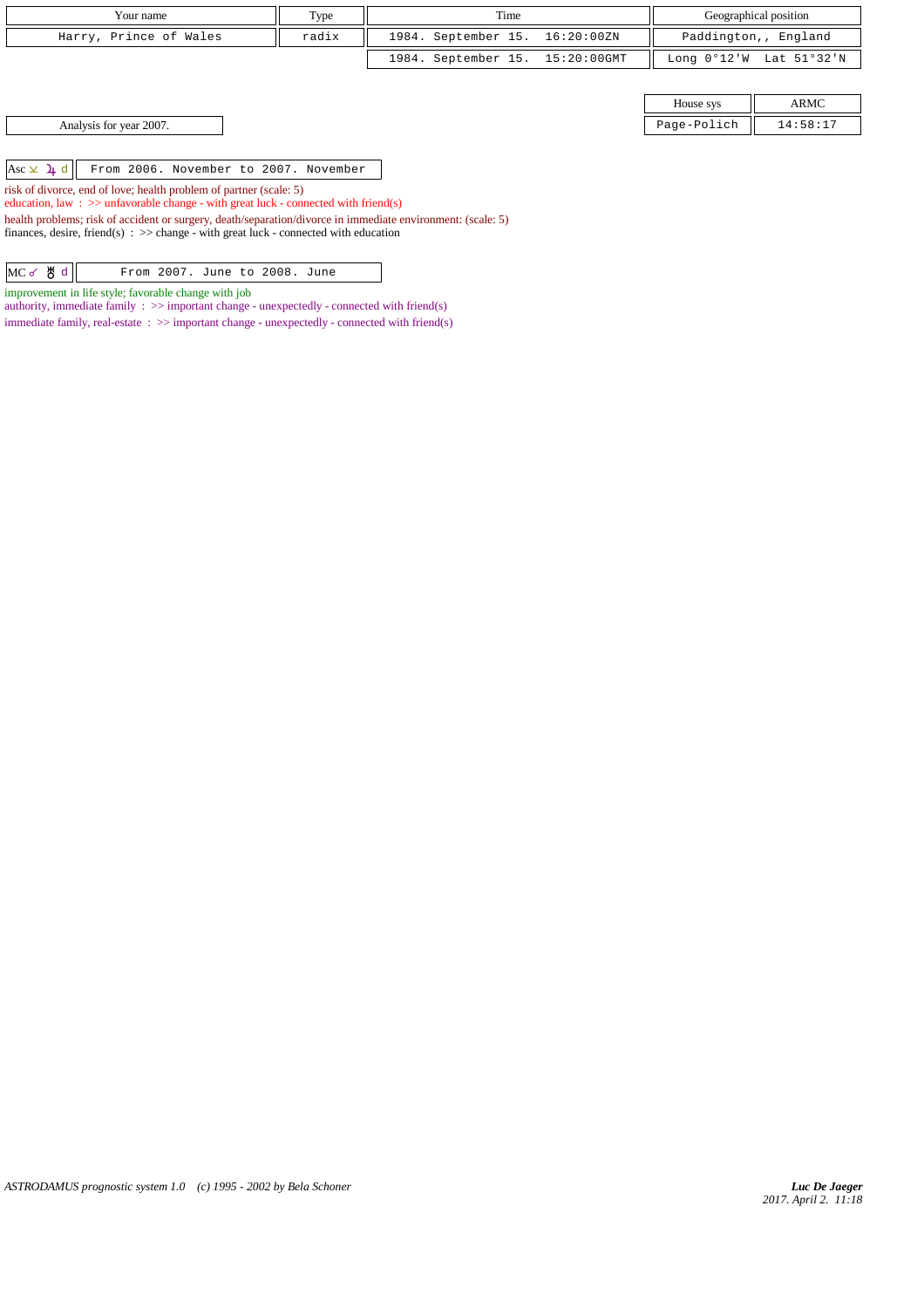| Your name                                                                                                                                                                                                                         | Type  | Time                                 | Geographical position    |
|-----------------------------------------------------------------------------------------------------------------------------------------------------------------------------------------------------------------------------------|-------|--------------------------------------|--------------------------|
| Harry, Prince of Wales                                                                                                                                                                                                            | radix | September 15.<br>16:20:00ZN<br>1984. | Paddington,, England     |
|                                                                                                                                                                                                                                   |       | 1984. September 15.<br>15:20:00GMT   | Long 0°12'W Lat 51°32'N  |
|                                                                                                                                                                                                                                   |       |                                      |                          |
|                                                                                                                                                                                                                                   |       |                                      | <b>ARMC</b><br>House sys |
| Analysis for year 2008.                                                                                                                                                                                                           |       |                                      | Page-Polich<br>14:58:17  |
|                                                                                                                                                                                                                                   |       |                                      |                          |
| $\odot$<br>From 2007. February to 2009. February<br>ிழி ∣& ⊂                                                                                                                                                                      |       |                                      |                          |
| events determining long term tendencies:<br>accident/damage, surgery, death/divorce: >> important change - with positive final result                                                                                             |       |                                      |                          |
| $12 \times d$ d<br>From 2007. September to 2008. September                                                                                                                                                                        |       |                                      |                          |
| health problems, (possible hospitalization); unfavorable change with job<br>illness, distant relatives $\therefore$ > unfavorable change - with dynamics - connected with education                                               |       |                                      |                          |
| problems; health problems, (possible hospitalization)<br>accident/damage, surgery : >> change - with dynamics - connected with immediate family                                                                                   |       |                                      |                          |
| $12 \times P$ c<br>From 2007. November to 2009. March                                                                                                                                                                             |       |                                      |                          |
| health problems, (no hospitalization); unfavorable change with job<br>illness, distant relatives $\therefore$ > change - in the extreme - connected with sex/rarely childbirth<br>problems; health problems, (no hospitalization) |       |                                      |                          |
| secret, distant relatives : >> change - in the extreme - connected with illness                                                                                                                                                   |       |                                      |                          |
| ちゅ<br>3 <sub>o</sub><br>From 2008. March to 2009. July                                                                                                                                                                            |       |                                      |                          |
| foreign travel; favorable law procedure                                                                                                                                                                                           |       |                                      |                          |
| law, foreign countries : >> important change - with obstacles - connected with death/divorce<br>education, immediate family : >> important change - with obstacles - connected with death/divorce                                 |       |                                      |                          |
| Asc $\angle$ $\angle$ Q c<br>From 2008. April to 2009. April                                                                                                                                                                      |       |                                      |                          |
| favorable change with marriage or partnership<br>law, publicity $\Rightarrow$ favorable change - with good luck - connected with love                                                                                             |       |                                      |                          |
| favorable change related to self<br>real-estate, immediate family, foreign countries, law: >> favorable change - with good luck - connected with publicity                                                                        |       |                                      |                          |
| $11 \times P d$<br>From 2008. February to 2009. June                                                                                                                                                                              |       |                                      |                          |
| beginning of love; joy with child; pleasantness<br>sex/rarely childbirth, love: $\gg$ favorable change - in the extreme - connected with illness                                                                                  |       |                                      |                          |
| beginning of new friendship; desire(s), pleasantness<br>desire, friend(s) : $\gg$ favorable change - in the extreme - connected with illness                                                                                      |       |                                      |                          |
| $12 \Box$ $9d$<br>From 2008. June to 2009. June                                                                                                                                                                                   |       |                                      |                          |
| problems; health problems, (no hospitalization)<br>distant relatives, secret : >> important change - with good luck - connected with law                                                                                          |       |                                      |                          |
| health problems, (no hospitalization); unfavorable change with job<br>work, distant relatives $\therefore$ > important change - with good luck - connected with law                                                               |       |                                      |                          |
| Asc $\overline{\mathsf{A}}$ d<br>From 2008. June to 2009. June                                                                                                                                                                    |       |                                      |                          |

health problems; risk of accident or surgery, death/separation/divorce in immediate environment: (scale: 7)

love, child, work, illness : >> change - with tension - connected with accident/damage

risk of divorce, end of love; health problem of partner (scale: 7)

love, sex/rarely childbirth : >> change - with tension - connected with work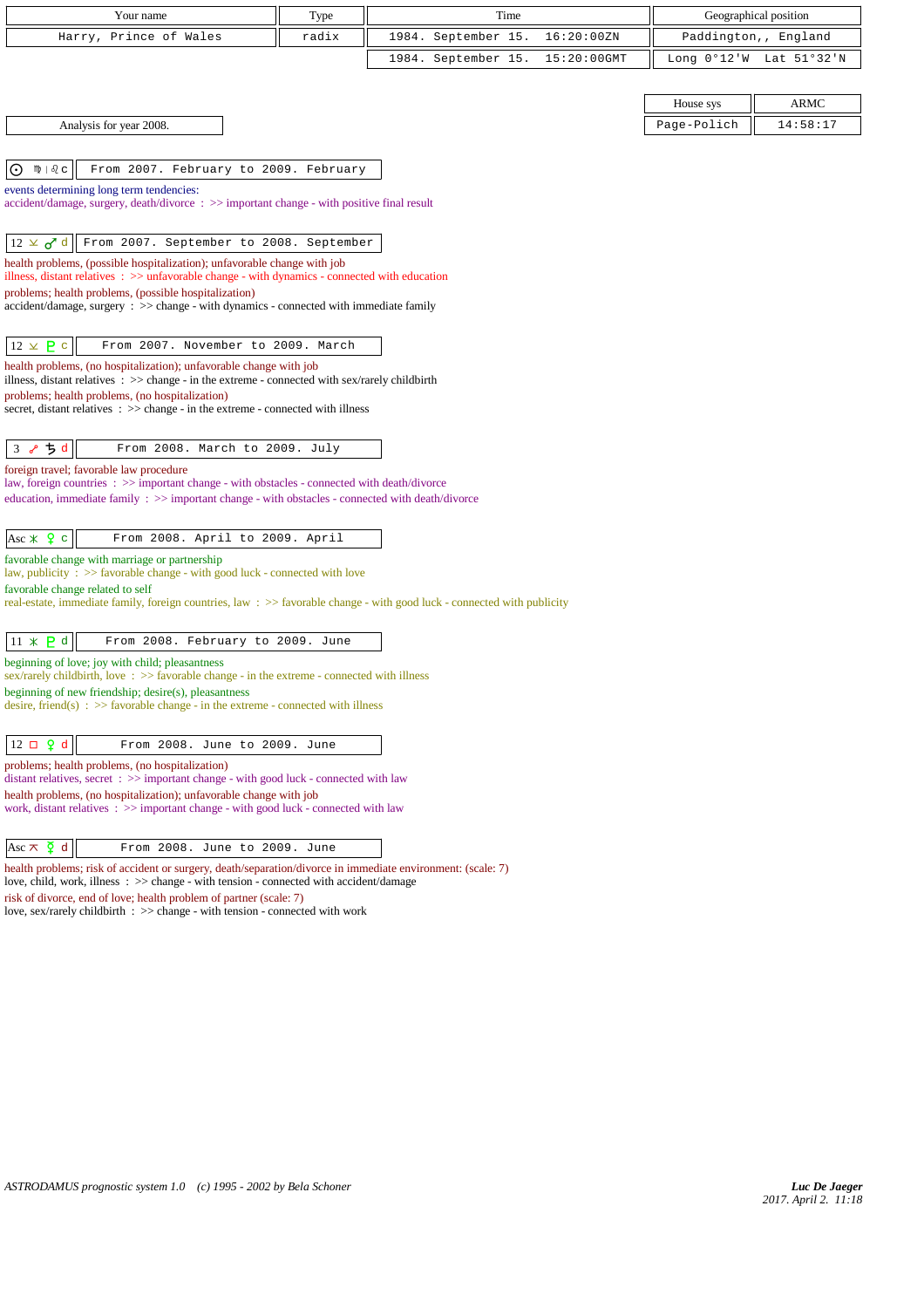| Your name                                                                                                                                                                                                                                                                                                                                                                                                         | Type  | Time                               |             | Geographical position   |
|-------------------------------------------------------------------------------------------------------------------------------------------------------------------------------------------------------------------------------------------------------------------------------------------------------------------------------------------------------------------------------------------------------------------|-------|------------------------------------|-------------|-------------------------|
| Harry, Prince of Wales                                                                                                                                                                                                                                                                                                                                                                                            | radix | 1984. September 15.<br>16:20:00ZN  |             | Paddington,, England    |
|                                                                                                                                                                                                                                                                                                                                                                                                                   |       | 1984. September 15.<br>15:20:00GMT |             | Long 0°12'W Lat 51°32'N |
|                                                                                                                                                                                                                                                                                                                                                                                                                   |       |                                    |             |                         |
|                                                                                                                                                                                                                                                                                                                                                                                                                   |       |                                    | House sys   | <b>ARMC</b>             |
| Analysis for year 2009.                                                                                                                                                                                                                                                                                                                                                                                           |       |                                    | Page-Polich | 14:58:17                |
|                                                                                                                                                                                                                                                                                                                                                                                                                   |       |                                    |             |                         |
| $11$ of $5c$<br>From 2008. August to 2009. December                                                                                                                                                                                                                                                                                                                                                               |       |                                    |             |                         |
| beginning of new friendship; desire(s), pleasantness<br>desire, friend(s) : $\gg$ important change - with obstacles - connected with death/divorce                                                                                                                                                                                                                                                                |       |                                    |             |                         |
| sex/rarely childbirth, love: >> important change - with obstacles - connected with death/divorce                                                                                                                                                                                                                                                                                                                  |       |                                    |             |                         |
|                                                                                                                                                                                                                                                                                                                                                                                                                   |       |                                    |             |                         |
| $MC \times Q$ c<br>From 2008. June to 2009. December                                                                                                                                                                                                                                                                                                                                                              |       |                                    |             |                         |
| unfavorable real-estate transaction or move; losses; problem with family<br>surgery, accident/damage : $\gg$ important change - with positive final result - connected with immediate family                                                                                                                                                                                                                      |       |                                    |             |                         |
| (public) assault affecting life style; end of job; illness of parents                                                                                                                                                                                                                                                                                                                                             |       |                                    |             |                         |
| vocation/success, immediate family : >> change - with positive final result - connected with work                                                                                                                                                                                                                                                                                                                 |       |                                    |             |                         |
|                                                                                                                                                                                                                                                                                                                                                                                                                   |       |                                    |             |                         |
| $2 * 8c$<br>From 2008. December to 2009. December                                                                                                                                                                                                                                                                                                                                                                 |       |                                    |             |                         |
| (if existed) end of risk of divorce; improvement of partner's financial situation<br>sex/rarely childbirth, illness $\therefore$ >> favorable change - unexpectedly - connected with friend(s)                                                                                                                                                                                                                    |       |                                    |             |                         |
| improvement of financial situation                                                                                                                                                                                                                                                                                                                                                                                |       |                                    |             |                         |
| finances : $\gg$ favorable change - unexpectedly - connected with friend(s)                                                                                                                                                                                                                                                                                                                                       |       |                                    |             |                         |
| Asc of $\sigma$ <sup>7</sup> $\circ$<br>From 2009. January to 2010. January                                                                                                                                                                                                                                                                                                                                       |       |                                    |             |                         |
| favorable change related to self                                                                                                                                                                                                                                                                                                                                                                                  |       |                                    |             |                         |
| immediate family, education, vocation/success: >> important change - with dynamics - connected with authority                                                                                                                                                                                                                                                                                                     |       |                                    |             |                         |
| education, love: $\gg$ important change - with dynamics - connected with immediate family                                                                                                                                                                                                                                                                                                                         |       |                                    |             |                         |
|                                                                                                                                                                                                                                                                                                                                                                                                                   |       |                                    |             |                         |
|                                                                                                                                                                                                                                                                                                                                                                                                                   |       |                                    |             |                         |
| finances : >> unfavorable change - with irregularity - connected with secret                                                                                                                                                                                                                                                                                                                                      |       |                                    |             |                         |
| $2 \Box \Psi d$<br>From 2009. January to 2010. May<br>financial decline, incidental expenses<br>the contract of the contract of the contract of the contract of the contract of<br>the common contract of the common contract of the common contract of the common common common common common common common common common common common common common common common common common common common common common co |       |                                    |             |                         |

end of love, divorce; risk of accident or surgery, death/separation/divorce in immediate environment: (scale: 4) death/divorce, accident/damage : >> unfavorable change - with irregularity - connected with distant relatives

 $\boxed{\n\phi \quad \mathfrak{m} \mid \mathfrak{a}d}$  From 2009. March to 2010. September

events determining long term tendencies:

love, child, work, illness : >> important change - with tension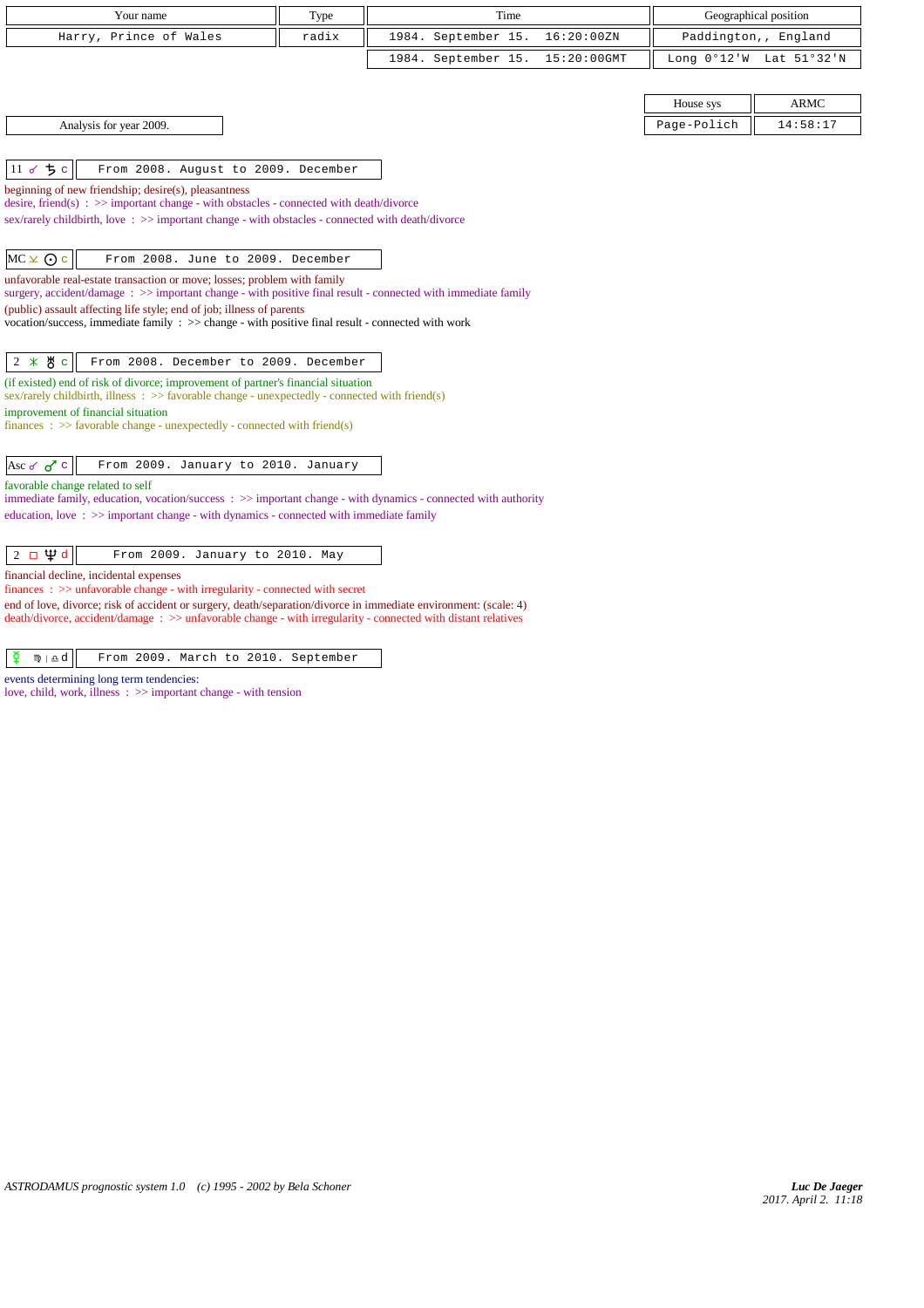| Your name                                                                | Type  | Time                            |            |             | Geographical position   |
|--------------------------------------------------------------------------|-------|---------------------------------|------------|-------------|-------------------------|
| Harry, Prince of Wales                                                   | radix | 1984. September 15.             | 16:20:00ZN |             | Paddington,, England    |
|                                                                          |       | 1984. September 15. 15:20:00GMT |            |             | Long 0°12'W Lat 51°32'N |
|                                                                          |       |                                 |            |             |                         |
|                                                                          |       |                                 |            | House sys   | ARMC                    |
| Analysis for year 2010.                                                  |       |                                 |            | Page-Polich | 14:58:17                |
|                                                                          |       |                                 |            |             |                         |
| $12 \times \Psi$ c<br>From 2009. November to 2011. March                 |       |                                 |            |             |                         |
| health problems, (possible hospitalization); unfavorable change with job |       |                                 |            |             |                         |

*ASTRODAMUS prognostic system 1.0 (c) 1995 - 2002 by Bela Schoner*

distant relatives, work : >> unfavorable change - with irregularity - connected with secret

immediate family, real-estate : >> change - repeatedly - connected with partner/spouse

vocation/success, influential : >> change - with obstacles - connected with death/divorce

immediate family, vocation/success : >> unfavorable change - repeatedly - connected with partner/spouse

death/divorce, accident/damage : >> unfavorable change - with obstacles - connected with elderly person

secret, isolation : >> change - with irregularity - connected with death/divorce

 $MC \times$   $|c|$  From 2010. February to 2011. August

unfavorable real-estate transaction or move; losses; problem with family

 $MC \times 5d$  From 2010. May to 2011. September unfavorable real-estate transaction or move; losses; problem with family

(public) assault affecting life style; end of job; illness of parents

(public) assault affecting life style; end of job; illness of parents

problems; health problems, (possible hospitalization)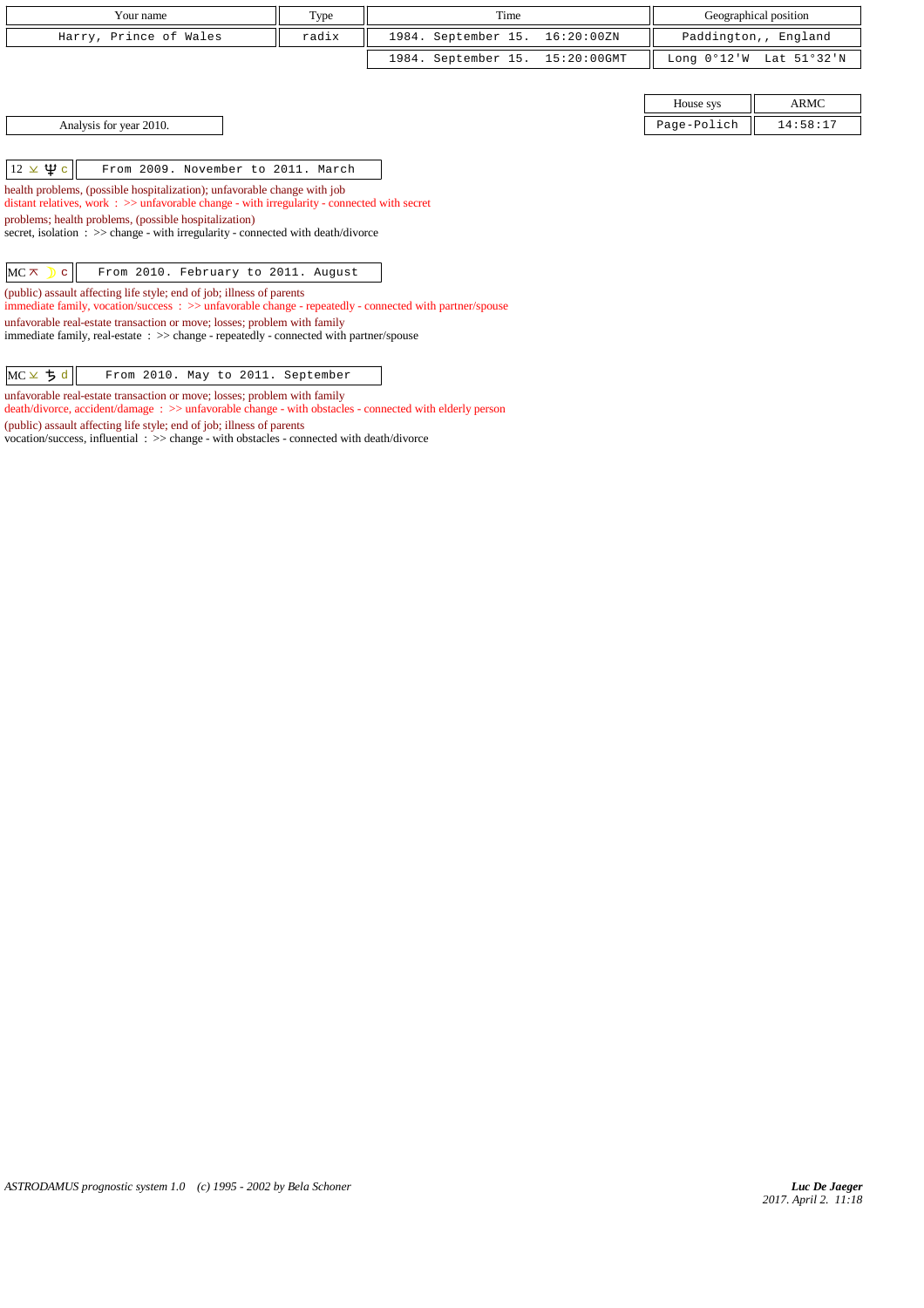| Your name                                                                                                                                                                                                      | Type  | Time                               |             | Geographical position   |  |
|----------------------------------------------------------------------------------------------------------------------------------------------------------------------------------------------------------------|-------|------------------------------------|-------------|-------------------------|--|
| Harry, Prince of Wales                                                                                                                                                                                         | radix | 1984. September 15.<br>16:20:00ZN  |             | Paddington,, England    |  |
|                                                                                                                                                                                                                |       | 1984. September 15.<br>15:20:00GMT |             | Long 0°12'W Lat 51°32'N |  |
|                                                                                                                                                                                                                |       |                                    |             |                         |  |
|                                                                                                                                                                                                                |       |                                    | House sys   | <b>ARMC</b>             |  |
| Analysis for year 2011.                                                                                                                                                                                        |       |                                    | Page-Polich | 14:58:17                |  |
|                                                                                                                                                                                                                |       |                                    |             |                         |  |
| $3 \times 0c$<br>From 2010. September to 2012. March                                                                                                                                                           |       |                                    |             |                         |  |
| foreign travel; favorable law procedure                                                                                                                                                                        |       |                                    |             |                         |  |
| authority, law: >> important change - with positive final result - connected with work<br>immediate family, administration $\Rightarrow$ > important change - with positive final result - connected with work |       |                                    |             |                         |  |
|                                                                                                                                                                                                                |       |                                    |             |                         |  |
| $2 \times P d$<br>From 2010. November to 2012. March                                                                                                                                                           |       |                                    |             |                         |  |
| financial decline, incidental expenses                                                                                                                                                                         |       |                                    |             |                         |  |
| $finances : \gg change - in the extreme - connected with illness$                                                                                                                                              |       |                                    |             |                         |  |
| end of love, divorce;                                                                                                                                                                                          |       |                                    |             |                         |  |
| sex/rarely childbirth, illness $\therefore$ $\Rightarrow$ change - in the extreme - connected with over reach                                                                                                  |       |                                    |             |                         |  |
|                                                                                                                                                                                                                |       |                                    |             |                         |  |
| From 2010. November to 2012. May<br>$\n  y$ and<br>4                                                                                                                                                           |       |                                    |             |                         |  |

events determining long term tendencies:

beginning of new friendship; desire(s), pleasantness

finances, desire, friend(s) : >> important change - with great luck

 $\boxed{11 \text{ d } \downarrow d}$  From 2011. May to 2012. May

friend(s), desire : >> important change - with great luck - connected with work child, love : >> important change - with great luck - connected with friend(s)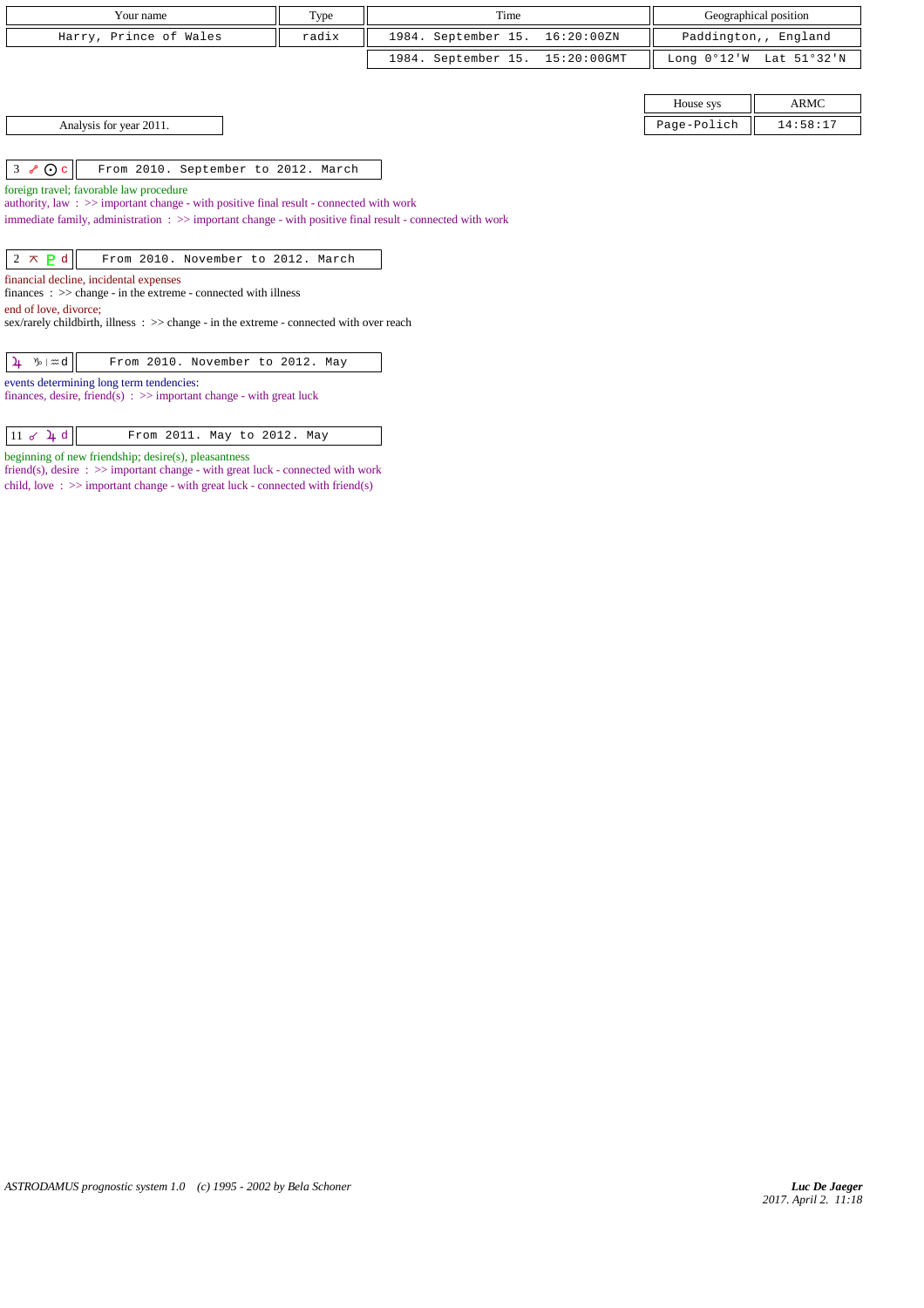| Your name              | Type  | Time                            | Geographical position                     |
|------------------------|-------|---------------------------------|-------------------------------------------|
| Harry, Prince of Wales | radix | 1984. September 15. 16:20:00ZN  | Paddington,, England                      |
|                        |       | 1984. September 15. 15:20:00GMT | Long $0^{\circ}12'W$ Lat $51^{\circ}32'W$ |

House sys ARMC Analysis for year 2012. 2012. Page-Polich 14:58:17

 $11 \times$   $\frac{1}{2}$  c From 2011. September to 2012. September

gynecology problem; end of love; problem with child; unpleasantness luck, love : >> unfavorable change - unexpectedly - connected with friend(s) separation from friends; desires are fulfilled with great difficulties  $friend(s)$ , desire  $\Rightarrow$  > change - unexpectedly - connected with law

| $ 12 \triangle$ d |
|-------------------|
|-------------------|

beginning of secret love (or attempt); resolution of problems

isolation, secret : >> favorable change - repeatedly - connected with partner/spouse favorable change with job or illness

illness, work :  $\gg$  favorable change - repeatedly - connected with partner/spouse

 $\begin{array}{|c|c|c|c|c|}\n\hline\n3 & \times & \mathbf{d} & \mathbf{From} & 2012. \text{ June to } 2013. \text{ June} \end{array}$ 

problem with sibling; unfavorable travel; poor school test result; unfavorable communication immediate family, travel : >> unfavorable change - with dynamics - connected with death/divorce problem with law; unfavorable foreign travel; poor school test results

authority, law : >> change - with dynamics - connected with immediate family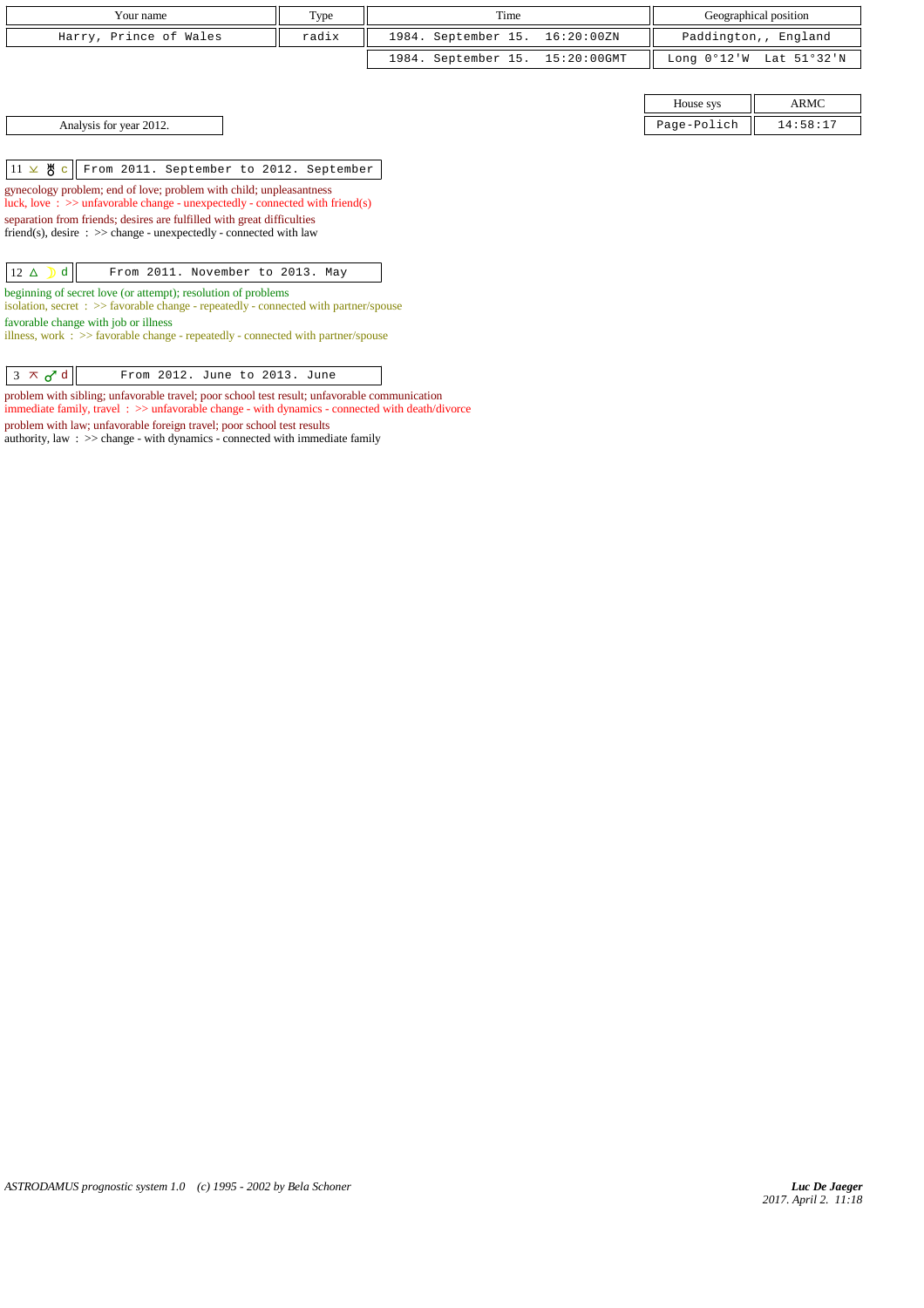| Your name                                                                                                                                                                     | Type  | Time                |             |                       |             |
|-------------------------------------------------------------------------------------------------------------------------------------------------------------------------------|-------|---------------------|-------------|-----------------------|-------------|
|                                                                                                                                                                               |       |                     |             | Geographical position |             |
| Harry, Prince of Wales                                                                                                                                                        | radix | 1984. September 15. | 16:20:00ZN  | Paddington,, England  |             |
|                                                                                                                                                                               |       | 1984. September 15. | 15:20:00GMT | Long $0°12'W$         | Lat 51°32'N |
|                                                                                                                                                                               |       |                     |             |                       |             |
|                                                                                                                                                                               |       |                     |             | House sys             | <b>ARMC</b> |
| Analysis for year 2013.                                                                                                                                                       |       |                     |             | Page-Polich           | 14:58:17    |
|                                                                                                                                                                               |       |                     |             |                       |             |
| $3 *$<br>From 2012. May to 2013. November<br>C.                                                                                                                               |       |                     |             |                       |             |
| foreign travel; favorable law procedure<br>law, foreign countries : >> favorable change - repeatedly - connected with partner/spouse                                          |       |                     |             |                       |             |
| joy with sibling; domestic travel or examination; favorable communication                                                                                                     |       |                     |             |                       |             |
| immediate family, travel : >> favorable change - repeatedly - connected with partner/spouse                                                                                   |       |                     |             |                       |             |
|                                                                                                                                                                               |       |                     |             |                       |             |
| $11 \Delta \xi d$<br>From 2013. January to 2014. January                                                                                                                      |       |                     |             |                       |             |
| beginning of new friendship; desire(s), pleasantness<br>desire, friend(s) : $\gg$ favorable change - with tension - connected with work                                       |       |                     |             |                       |             |
| beginning of love; joy with child; pleasantness<br>child, love: $\gg$ favorable change - with tension - connected with work                                                   |       |                     |             |                       |             |
|                                                                                                                                                                               |       |                     |             |                       |             |
| $3 \times 9$ d<br>From 2013. March to 2014. March                                                                                                                             |       |                     |             |                       |             |
| problem with sibling; unfavorable travel; poor school test result; unfavorable communication<br>immediate family, education : >> change - with good luck - connected with law |       |                     |             |                       |             |
| problem with law; unfavorable foreign travel; poor school test results                                                                                                        |       |                     |             |                       |             |
| law, foreign countries $\Rightarrow$ > change - with good luck - connected with publicity                                                                                     |       |                     |             |                       |             |
|                                                                                                                                                                               |       |                     |             |                       |             |
| Asc * 5 d<br>From 2013. March to 2014. March                                                                                                                                  |       |                     |             |                       |             |
| favorable change with marriage or partnership<br>law, education : $\gg$ favorable change - unexpectedly - connected with friend(s)                                            |       |                     |             |                       |             |
| favorable change related to self                                                                                                                                              |       |                     |             |                       |             |
| friend(s), desire $\Rightarrow$ S favorable change - unexpectedly - connected with law                                                                                        |       |                     |             |                       |             |
|                                                                                                                                                                               |       |                     |             |                       |             |
| Asc $\times$ 5 c<br>From 2013. February to 2014. June                                                                                                                         |       |                     |             |                       |             |
| risk of divorce, end of love; health problem of partner (scale: 3)<br>law, sex/rarely childbirth : >> unfavorable change - with obstacles - connected with death/divorce      |       |                     |             |                       |             |

health problems; risk of accident or surgery in immediate environment: (scale: 3)

important life events, foreign countries, law : >> change - with obstacles - connected with death/divorce

 $|\Psi \times \mathbb{R} \times \mathbb{R}|$  From 2013. February to 2014. August

events determining long term tendencies: finances, isolation, secret : >> important change - with irregularity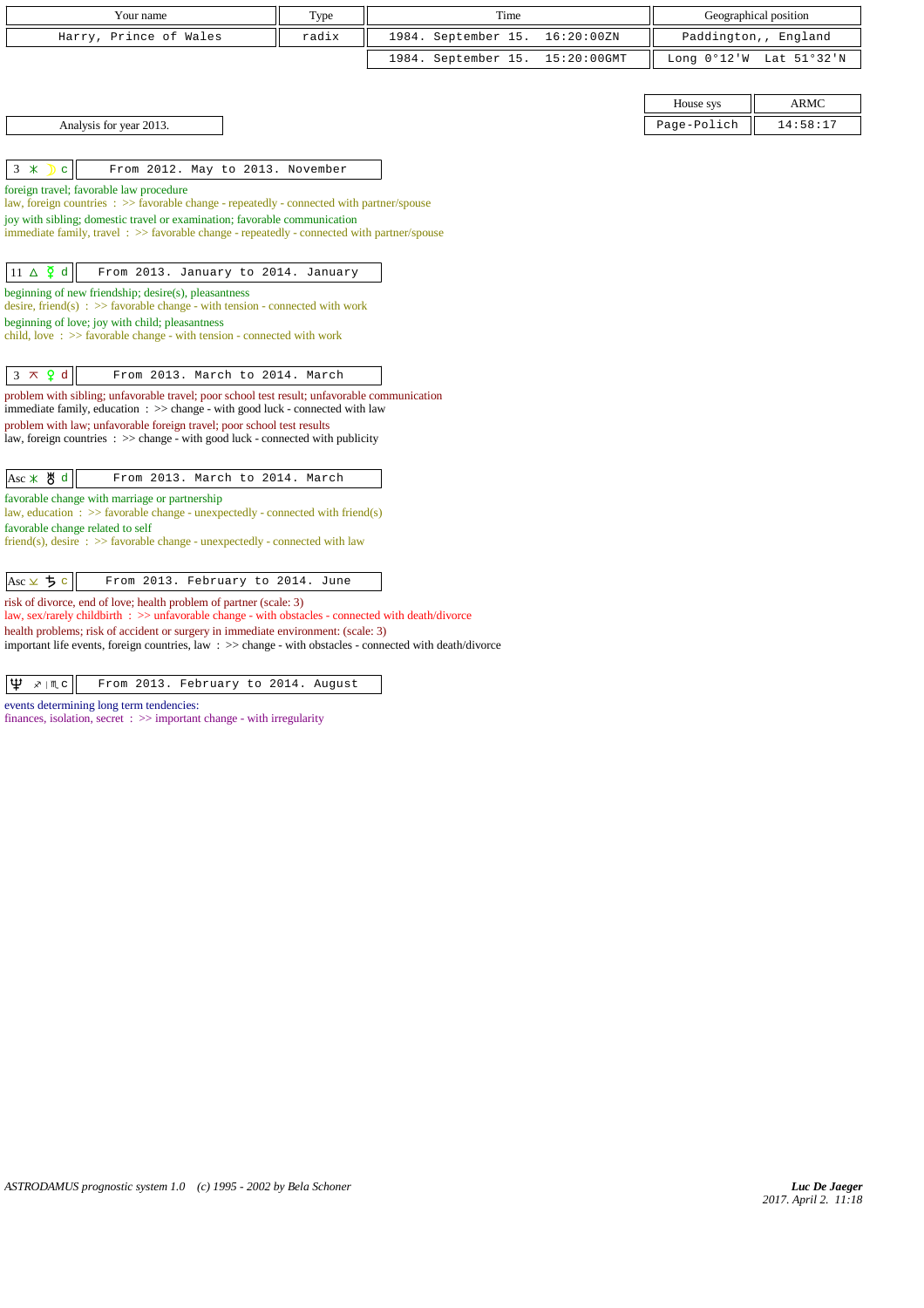| Your name                                                                                                                                                                                                         | Type  | Time                |                |             | Geographical position   |  |  |
|-------------------------------------------------------------------------------------------------------------------------------------------------------------------------------------------------------------------|-------|---------------------|----------------|-------------|-------------------------|--|--|
|                                                                                                                                                                                                                   |       |                     |                |             |                         |  |  |
| Harry, Prince of Wales                                                                                                                                                                                            | radix | 1984. September 15. | 16:20:00ZN     |             | Paddington,, England    |  |  |
|                                                                                                                                                                                                                   |       | 1984. September 15. | $15:20:00$ GMT |             | Long 0°12'W Lat 51°32'N |  |  |
|                                                                                                                                                                                                                   |       |                     |                |             |                         |  |  |
|                                                                                                                                                                                                                   |       |                     |                | House sys   | <b>ARMC</b>             |  |  |
| Analysis for year 2014.                                                                                                                                                                                           |       |                     |                | Page-Polich | 14:58:17                |  |  |
|                                                                                                                                                                                                                   |       |                     |                |             |                         |  |  |
| $2 \times \overline{2}$ c<br>From 2013. September to 2014. September                                                                                                                                              |       |                     |                |             |                         |  |  |
| financial decline, incidental expenses                                                                                                                                                                            |       |                     |                |             |                         |  |  |
| finances : $\gg$ change - with tension - connected with work                                                                                                                                                      |       |                     |                |             |                         |  |  |
| end of love, divorce; risk of accident or surgery, death/separation/divorce in immediate environment: (scale: 7)                                                                                                  |       |                     |                |             |                         |  |  |
| illness, accident/damage $\Rightarrow$ > change - with tension - connected with child                                                                                                                             |       |                     |                |             |                         |  |  |
| 12 ∆ ⊙ d<br>From 2013. June to 2014. December                                                                                                                                                                     |       |                     |                |             |                         |  |  |
|                                                                                                                                                                                                                   |       |                     |                |             |                         |  |  |
| resolution of problems<br>isolation, secret $\Rightarrow$ Savorable change - with positive final result - connected with work                                                                                     |       |                     |                |             |                         |  |  |
| favorable change with job or illness                                                                                                                                                                              |       |                     |                |             |                         |  |  |
| work, illness : $\gg$ favorable change - with positive final result - connected with vocation/success                                                                                                             |       |                     |                |             |                         |  |  |
|                                                                                                                                                                                                                   |       |                     |                |             |                         |  |  |
| $MC$ of $Q$ c<br>From 2014. January to 2015. January                                                                                                                                                              |       |                     |                |             |                         |  |  |
| improvement in life style; favorable change with job                                                                                                                                                              |       |                     |                |             |                         |  |  |
| immediate family, authority $\Rightarrow$ > important change - with good luck - connected with law                                                                                                                |       |                     |                |             |                         |  |  |
| real-estate, immediate family : >> important change - with good luck - connected with law                                                                                                                         |       |                     |                |             |                         |  |  |
|                                                                                                                                                                                                                   |       |                     |                |             |                         |  |  |
| $2 \Box 4 d$<br>From 2014. January to 2015. January                                                                                                                                                               |       |                     |                |             |                         |  |  |
| financial decline, incidental expenses                                                                                                                                                                            |       |                     |                |             |                         |  |  |
| finances : $\gg$ unfavorable change - with great luck - connected with friend(s)                                                                                                                                  |       |                     |                |             |                         |  |  |
| end of love, divorce; risk of accident or surgery, death/separation/divorce in immediate environment: (scale: 5)<br>$death/divorce, illness : >> unfavorable change - with great luck - connected with friend(s)$ |       |                     |                |             |                         |  |  |
|                                                                                                                                                                                                                   |       |                     |                |             |                         |  |  |
| P.<br>M ∣ ∡ d<br>From 2013. November to 2015. May                                                                                                                                                                 |       |                     |                |             |                         |  |  |
|                                                                                                                                                                                                                   |       |                     |                |             |                         |  |  |

events determining long term tendencies:

vocation/success, immediate family, foreign countries, law : >> important change - in the extreme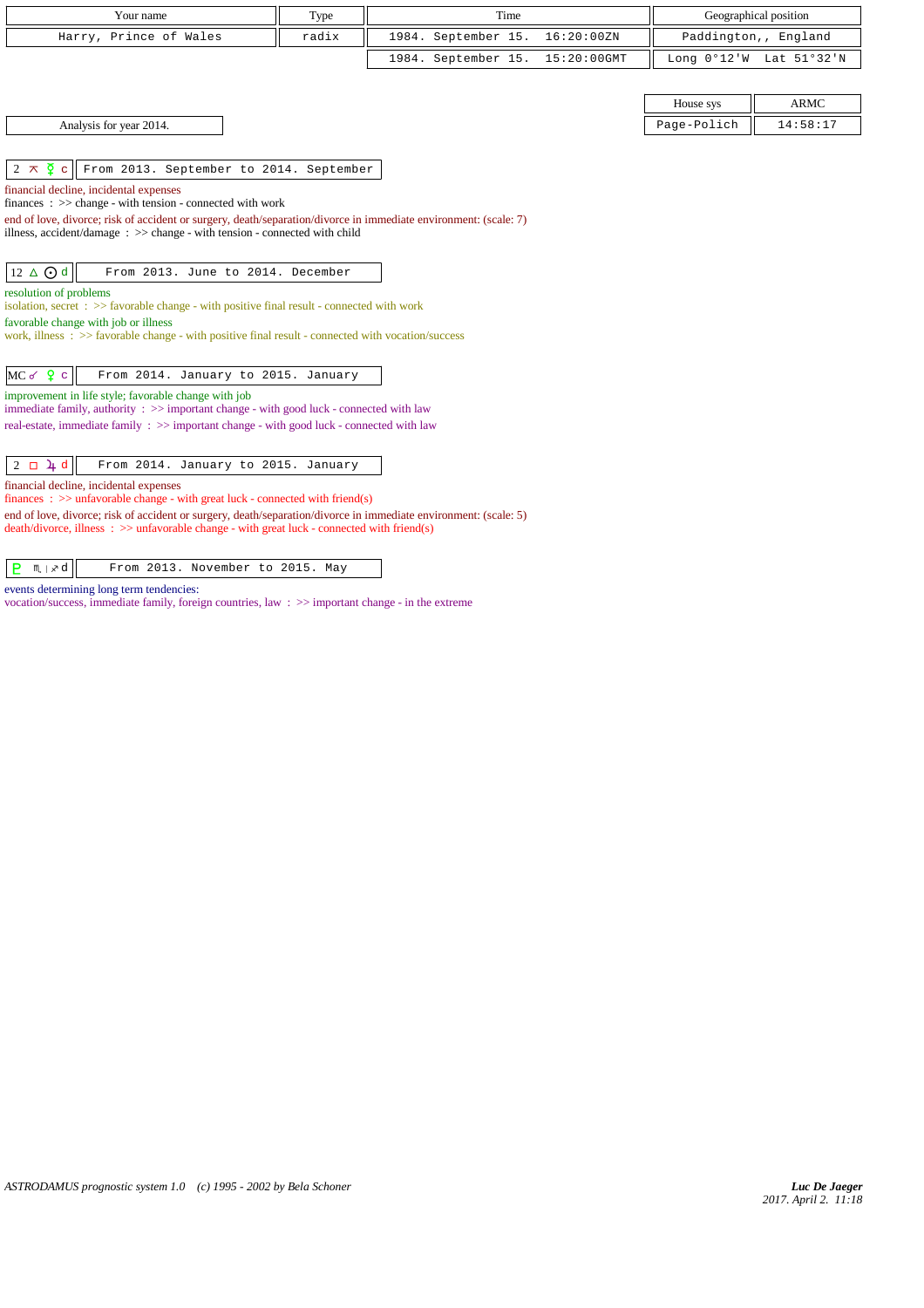| Your name                                                                                                                                                                                                                 | Type  | Time                |             |             | Geographical position   |
|---------------------------------------------------------------------------------------------------------------------------------------------------------------------------------------------------------------------------|-------|---------------------|-------------|-------------|-------------------------|
| Harry, Prince of Wales                                                                                                                                                                                                    | radix | 1984. September 15. | 16:20:00ZN  |             | Paddington,, England    |
|                                                                                                                                                                                                                           |       | 1984. September 15. | 15:20:00GMT |             | Long 0°12'W Lat 51°32'N |
|                                                                                                                                                                                                                           |       |                     |             |             |                         |
|                                                                                                                                                                                                                           |       |                     |             | House sys   | <b>ARMC</b>             |
| Analysis for year 2015.                                                                                                                                                                                                   |       |                     |             | Page-Polich | 14:58:17                |
|                                                                                                                                                                                                                           |       |                     |             |             |                         |
| $MC$ of $d$<br>From 2014. August to 2015. August                                                                                                                                                                          |       |                     |             |             |                         |
| improvement in life style; favorable change with job                                                                                                                                                                      |       |                     |             |             |                         |
| immediate family, authority : >> important change - with dynamics - connected with travel<br>immediate family, accident/damage: >> important change - with dynamics - connected with travel                               |       |                     |             |             |                         |
|                                                                                                                                                                                                                           |       |                     |             |             |                         |
| $MC * G$<br>From 2014. October to 2015. October                                                                                                                                                                           |       |                     |             |             |                         |
| favorable real-estate transaction or move; joy with family                                                                                                                                                                |       |                     |             |             |                         |
| immediate family, real-estate $\Rightarrow$ > favorable change - with dynamics - connected with authority<br>improvement in life style; favorable change with job                                                         |       |                     |             |             |                         |
| immediate family, authority $\Rightarrow$ Savorable change - with dynamics - connected with travel                                                                                                                        |       |                     |             |             |                         |
|                                                                                                                                                                                                                           |       |                     |             |             |                         |
| <b>P</b><br>$\underline{\Omega}$   $M\overline{D}$ C<br>From 2015. January to 2016. July                                                                                                                                  |       |                     |             |             |                         |
| events determining long term tendencies:                                                                                                                                                                                  |       |                     |             |             |                         |
| vocation/success, immediate family, foreign countries, law: >> important change - in the extreme                                                                                                                          |       |                     |             |             |                         |
|                                                                                                                                                                                                                           |       |                     |             |             |                         |
| $2 \times 4 c$<br>From 2015. May to 2016. May                                                                                                                                                                             |       |                     |             |             |                         |
| end of love, divorce; risk of accident or surgery, death/separation/divorce in immediate environment: (scale: 5)<br>$death/divorce, illness : \gg \text{unfavorable change - with great luck - connected with friend(s)}$ |       |                     |             |             |                         |
| financial decline, incidental expenses                                                                                                                                                                                    |       |                     |             |             |                         |
| finances : $\gg$ change - with great luck - connected with friend(s)                                                                                                                                                      |       |                     |             |             |                         |
|                                                                                                                                                                                                                           |       |                     |             |             |                         |
| $MC \times Q d$<br>From 2015. May to 2016. May                                                                                                                                                                            |       |                     |             |             |                         |

favorable real-estate transaction or move; joy with family

real-estate, immediate family : >> favorable change - with good luck - connected with law improvement in life style; favorable change with job

immediate family, authority : >> favorable change - with good luck - connected with law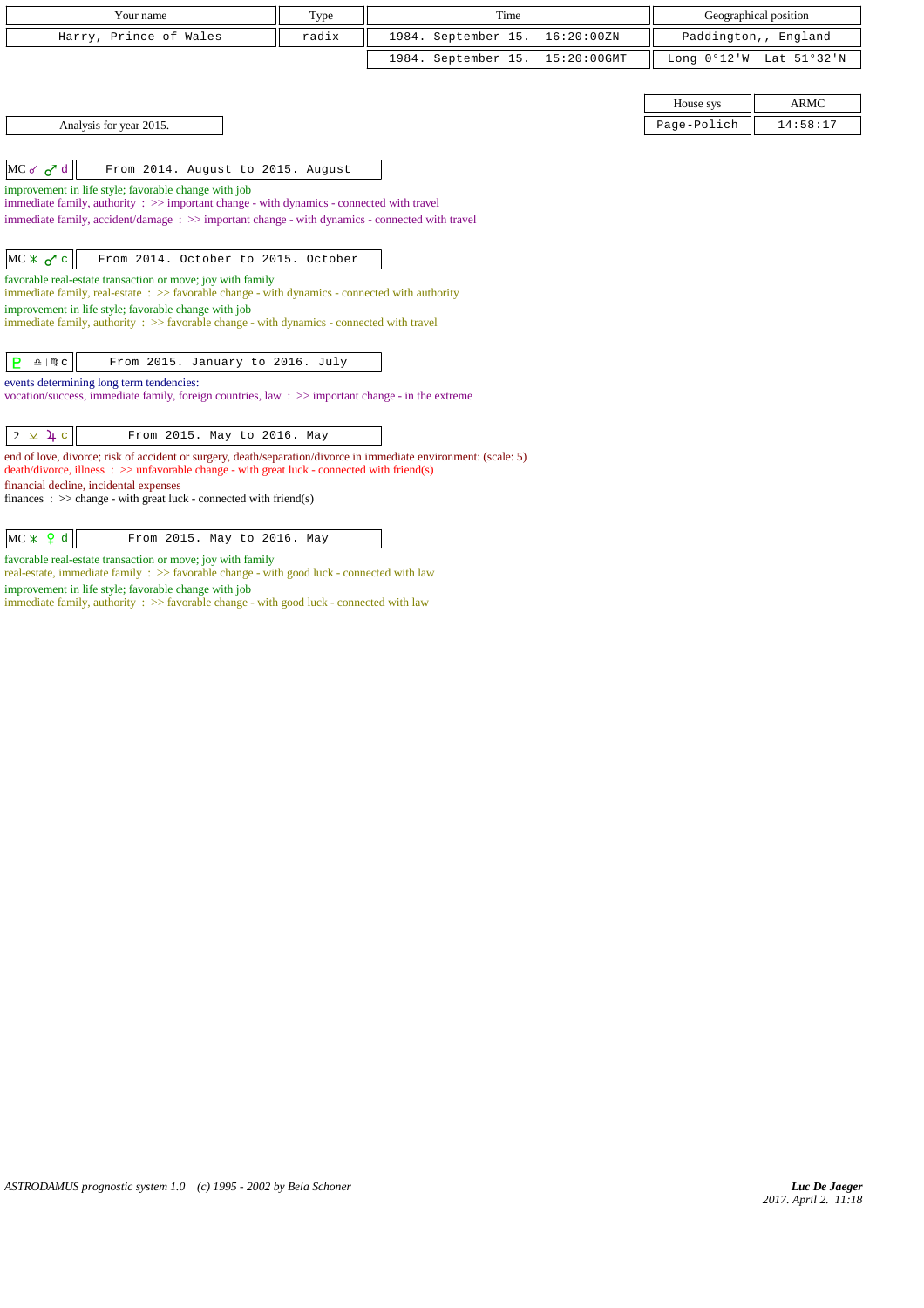| Your name                                                                                                                                                                                         | Type  | Time                               |             | Geographical position   |
|---------------------------------------------------------------------------------------------------------------------------------------------------------------------------------------------------|-------|------------------------------------|-------------|-------------------------|
| Harry, Prince of Wales                                                                                                                                                                            | radix | 1984. September 15.<br>16:20:00ZN  |             | Paddington,, England    |
|                                                                                                                                                                                                   |       | 15:20:00GMT<br>1984. September 15. |             | Long 0°12'W Lat 51°32'N |
|                                                                                                                                                                                                   |       |                                    |             |                         |
|                                                                                                                                                                                                   |       |                                    | House sys   | <b>ARMC</b>             |
| Analysis for year 2016.                                                                                                                                                                           |       |                                    | Page-Polich | 14:58:17                |
|                                                                                                                                                                                                   |       |                                    |             |                         |
| $12 \times Qc$<br>From 2015. June to 2016. December                                                                                                                                               |       |                                    |             |                         |
| favorable change with job or illness                                                                                                                                                              |       |                                    |             |                         |
| work, illness : $\gg$ favorable change - with positive final result - connected with vocation/success                                                                                             |       |                                    |             |                         |
| resolution of problems<br>isolation, secret : >> favorable change - with positive final result - connected with work                                                                              |       |                                    |             |                         |
|                                                                                                                                                                                                   |       |                                    |             |                         |
| $2 \times \xi$ d<br>From 2015. September to 2016. September                                                                                                                                       |       |                                    |             |                         |
| financial decline, incidental expenses                                                                                                                                                            |       |                                    |             |                         |
| finances : $\gg$ change - with tension - connected with work                                                                                                                                      |       |                                    |             |                         |
| end of love, divorce; risk of accident or surgery, death/separation/divorce in immediate environment: (scale: 7)<br>illness, accident/damage : $\gg$ change - with tension - connected with child |       |                                    |             |                         |
|                                                                                                                                                                                                   |       |                                    |             |                         |
| Ψ<br>∿b∣ #ad<br>From 2015. October to 2017. April                                                                                                                                                 |       |                                    |             |                         |
| events determining long term tendencies:                                                                                                                                                          |       |                                    |             |                         |
| finances, isolation, secret $\Rightarrow$ important change - with irregularity                                                                                                                    |       |                                    |             |                         |
|                                                                                                                                                                                                   |       |                                    |             |                         |
| Asc $\Box$ $\Box$ d<br>From 2016. February to 2017. June                                                                                                                                          |       |                                    |             |                         |
| health problems; risk of accident or surgery in immediate environment: (scale: 3)                                                                                                                 |       |                                    |             |                         |
| important life events, foreign countries, law: >> unfavorable change - with obstacles - connected with death/divorce                                                                              |       |                                    |             |                         |
| risk of divorce, end of love; health problem of partner (scale: 3)<br>law, sex/rarely childbirth : >> unfavorable change - with obstacles - connected with death/divorce                          |       |                                    |             |                         |
|                                                                                                                                                                                                   |       |                                    |             |                         |
| ув с<br>From 2016. March to 2017. March<br>Asc $\sigma$                                                                                                                                           |       |                                    |             |                         |
| favorable change related to self                                                                                                                                                                  |       |                                    |             |                         |
| friend(s), desire $\Rightarrow$ >> important change - unexpectedly - connected with law                                                                                                           |       |                                    |             |                         |
| law, education : $\gg$ important change - unexpectedly - connected with friend(s)                                                                                                                 |       |                                    |             |                         |
|                                                                                                                                                                                                   |       |                                    |             |                         |
| $3 \times 9$ c<br>From 2016. March to 2017. March                                                                                                                                                 |       |                                    |             |                         |

problem with sibling; unfavorable travel; poor school test result; unfavorable communication immediate family, education : >> change - with good luck - connected with law problem with law; unfavorable foreign travel; poor school test results

law, foreign countries : >> change - with good luck - connected with publicity

beginning of love; joy with child; pleasantness

child, love : >> favorable change - with tension - connected with work

beginning of new friendship; desire(s), pleasantness

desire, friend(s)  $\Rightarrow$  5 favorable change - with tension - connected with work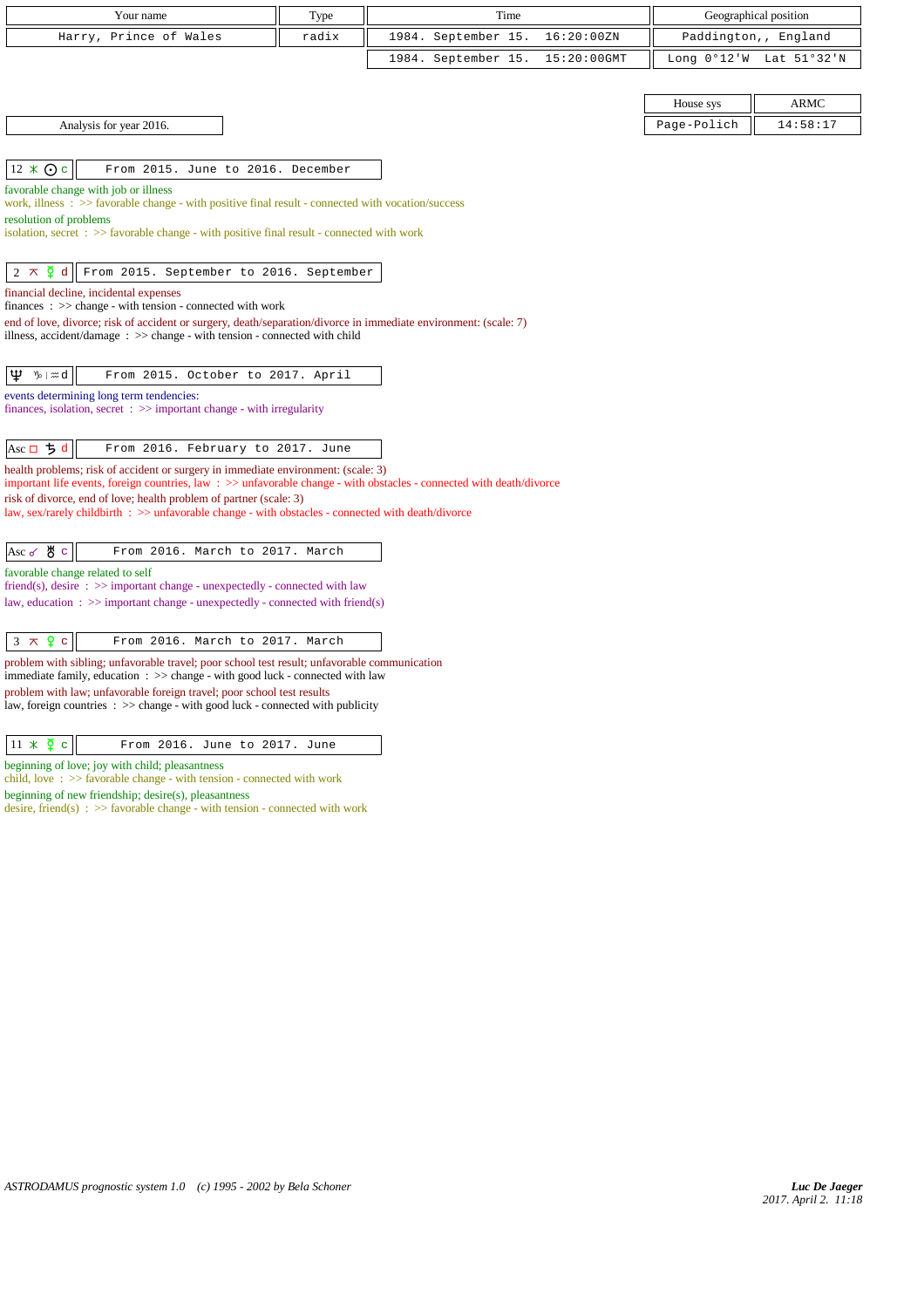| Your name              | Type  | Time                            | Geographical position                     |
|------------------------|-------|---------------------------------|-------------------------------------------|
| Harry, Prince of Wales | radix | 1984. September 15. 16:20:00ZN  | Paddington,, England                      |
|                        |       | 1984. September 15. 15:20:00GMT | Long $0^{\circ}12'W$ Lat $51^{\circ}32'W$ |
|                        |       |                                 |                                           |

Analysis for year 2017. 14:58:17

 $3 \checkmark$  d  $\parallel$  From 2016. August to 2018. February

joy with sibling; domestic travel or examination; favorable communication

immediate family, travel : >> important change - repeatedly - connected with partner/spouse law, foreign countries : >> important change - repeatedly - connected with partner/spouse

 $\begin{array}{|c|c|c|c|c|}\hline 3 & \Box & \sigma^{\prime\!\prime} & \hline \end{array}$  From 2017. January to 2018. January

problem with sibling; unfavorable travel; poor school test result; unfavorable communication immediate family, travel  $\, : \, >>$  unfavorable change - with dynamics - connected with death/divorce problem with law; unfavorable foreign travel; poor school test results

authority, law :  $\gg$  unfavorable change - with dynamics - connected with immediate family

| From 2017. January to 2018. July |
|----------------------------------|
|----------------------------------|

favorable change with job or illness

illness, work : >> important change - repeatedly - connected with partner/spouse surgery, accident/damage : >> important change - repeatedly - connected with partner/spouse House sys  $\parallel$  ARMC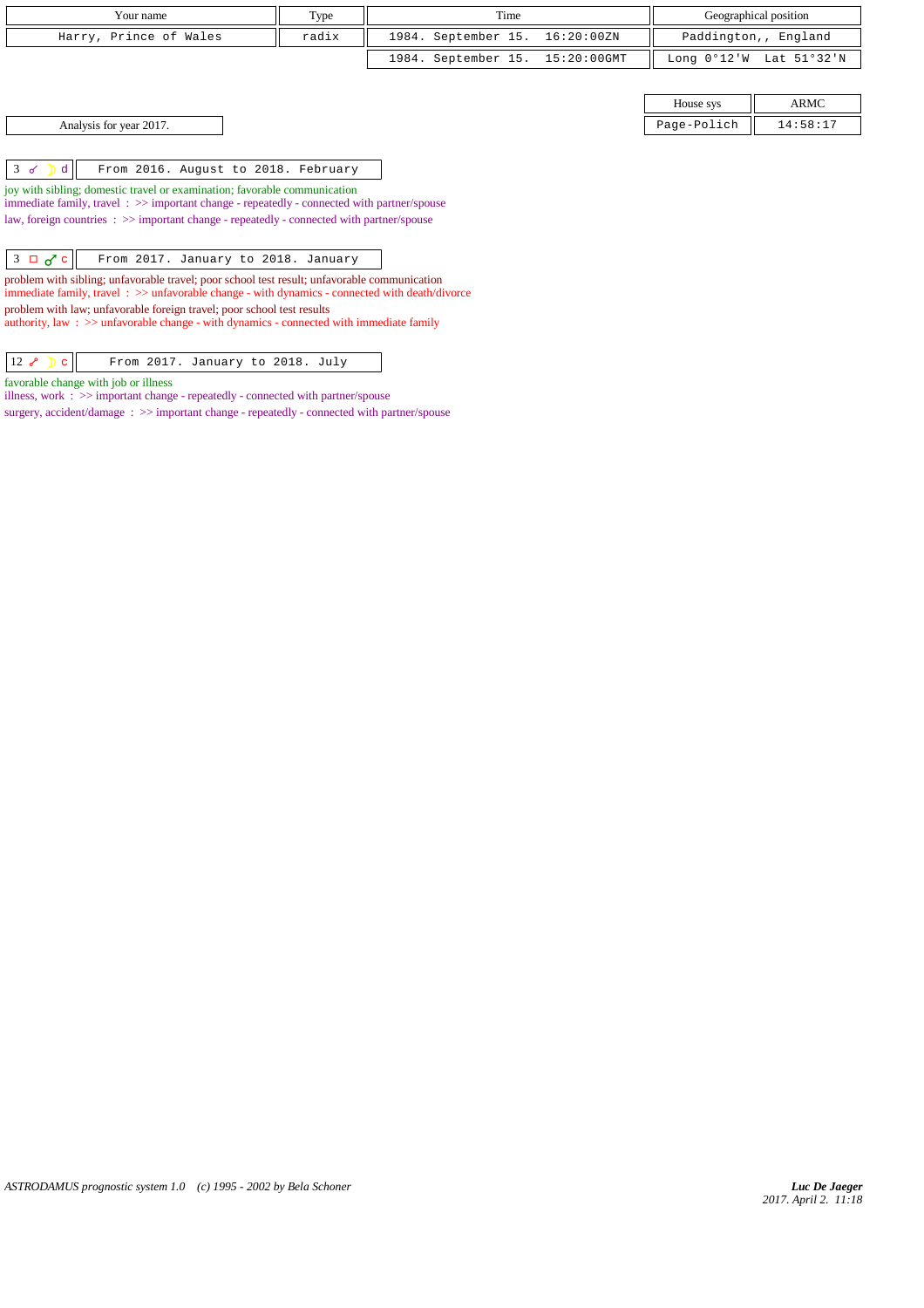| Your name              | Type  | Time                            | Geographical position                                     |
|------------------------|-------|---------------------------------|-----------------------------------------------------------|
| Harry, Prince of Wales | radix | 1984. September 15. 16:20:00ZN  | Paddington,, England                                      |
|                        |       | 1984. September 15. 15:20:00GMT | Long $0^{\circ}12^{\prime}W$ Lat $51^{\circ}32^{\prime}N$ |

|  | Analysis for year 2018. |  |
|--|-------------------------|--|
|--|-------------------------|--|

|                         | House sys   | <b>ARMC</b> |
|-------------------------|-------------|-------------|
| Analysis for year 2018. | Page-Polich | 14:58:17    |

 $\left|11 \times \mathcal{B} \text{ d}\right|$  From 2017. September to 2018. September

gynecology problem; end of love; problem with child; unpleasantness luck, love : >> unfavorable change - unexpectedly - connected with friend(s) separation from friends; desires are fulfilled with great difficulties

friend(s), desire : >> change - unexpectedly - connected with law

|--|

beginning of love; joy with child; pleasantness

child, love : >> favorable change - with great luck - connected with friend(s) beginning of new friendship; desire(s), pleasantness

friend(s), desire :  $>$  favorable change - with great luck - connected with work

|  |  | $\frac{1}{4}$ $\sqrt{10}$ c |  |  | From 2018. January to 2019. July |  |  |  |
|--|--|-----------------------------|--|--|----------------------------------|--|--|--|
|--|--|-----------------------------|--|--|----------------------------------|--|--|--|

events determining long term tendencies:

finances, desire, friend(s) :  $\gg$  important change - with great luck

 $2 \Box P c$  From 2018. March to 2019. July

financial decline, incidental expenses

finances : >> important change - in the extreme - connected with illness

end of love, divorce;

sex/rarely childbirth, illness : >> important change - in the extreme - connected with over reach

 $\sqrt{3 \Delta \text{Qd}}$  From 2018. March to 2019. September

joy with sibling; domestic travel or examination; favorable communication

immediate family, administration : >> favorable change - with positive final result - connected with work

foreign travel; favorable law procedure

authority, law : >> favorable change - with positive final result - connected with work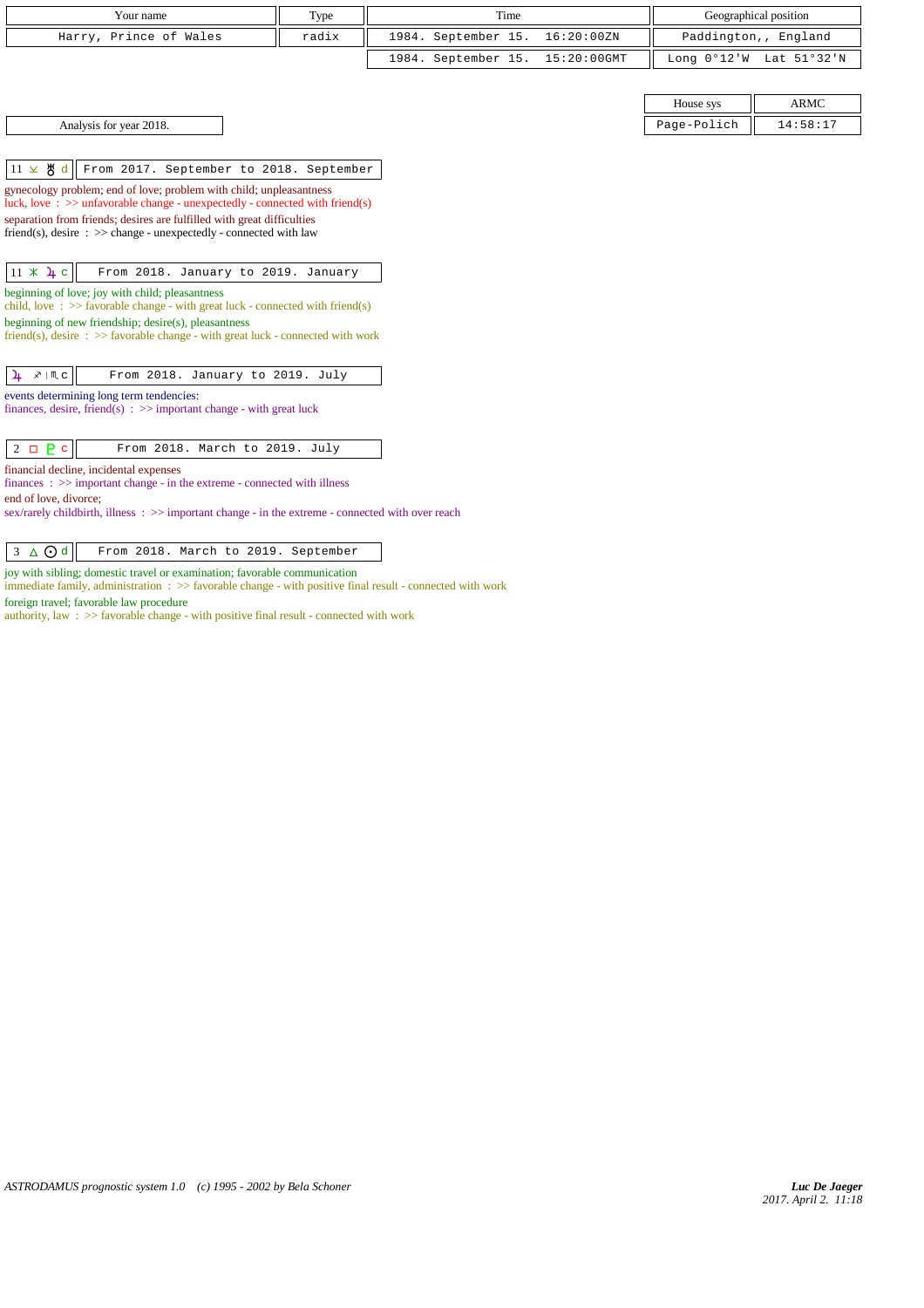| Your name              | Type  | Time                            | Geographical position   |
|------------------------|-------|---------------------------------|-------------------------|
| Harry, Prince of Wales | radix | 1984. September 15. 16:20:00ZN  | Paddington,, England    |
|                        |       | 1984. September 15. 15:20:00GMT | Long 0°12'W Lat 51°32'N |

Analysis for year 2019.

 $MC \times 5c$  From 2018. November to 2020. March

unfavorable real-estate transaction or move; losses; problem with family

death/divorce, accident/damage : >> unfavorable change - with obstacles - connected with elderly person

(public) assault affecting life style; end of job; illness of parents

vocation/success, influential : >> change - with obstacles - connected with death/divorce

 $MC \times$  d From 2018. October to 2020. April

(public) assault affecting life style; end of job; illness of parents immediate family, vocation/success : >> unfavorable change - repeatedly - connected with partner/spouse

unfavorable real-estate transaction or move; losses; problem with family immediate family, real-estate : >> change - repeatedly - connected with partner/spouse

 $\sqrt{12 \times \mathfrak{P} d}$  From 2019. May to 2020. September

health problems, (possible hospitalization); unfavorable change with job

distant relatives, work : >> unfavorable change - with irregularity - connected with secret problems; health problems, (possible hospitalization)

secret, isolation  $\therefore$  >> change - with irregularity - connected with death/divorce

| House sys   | ARMC     |
|-------------|----------|
| Page-Polich | 14:58:17 |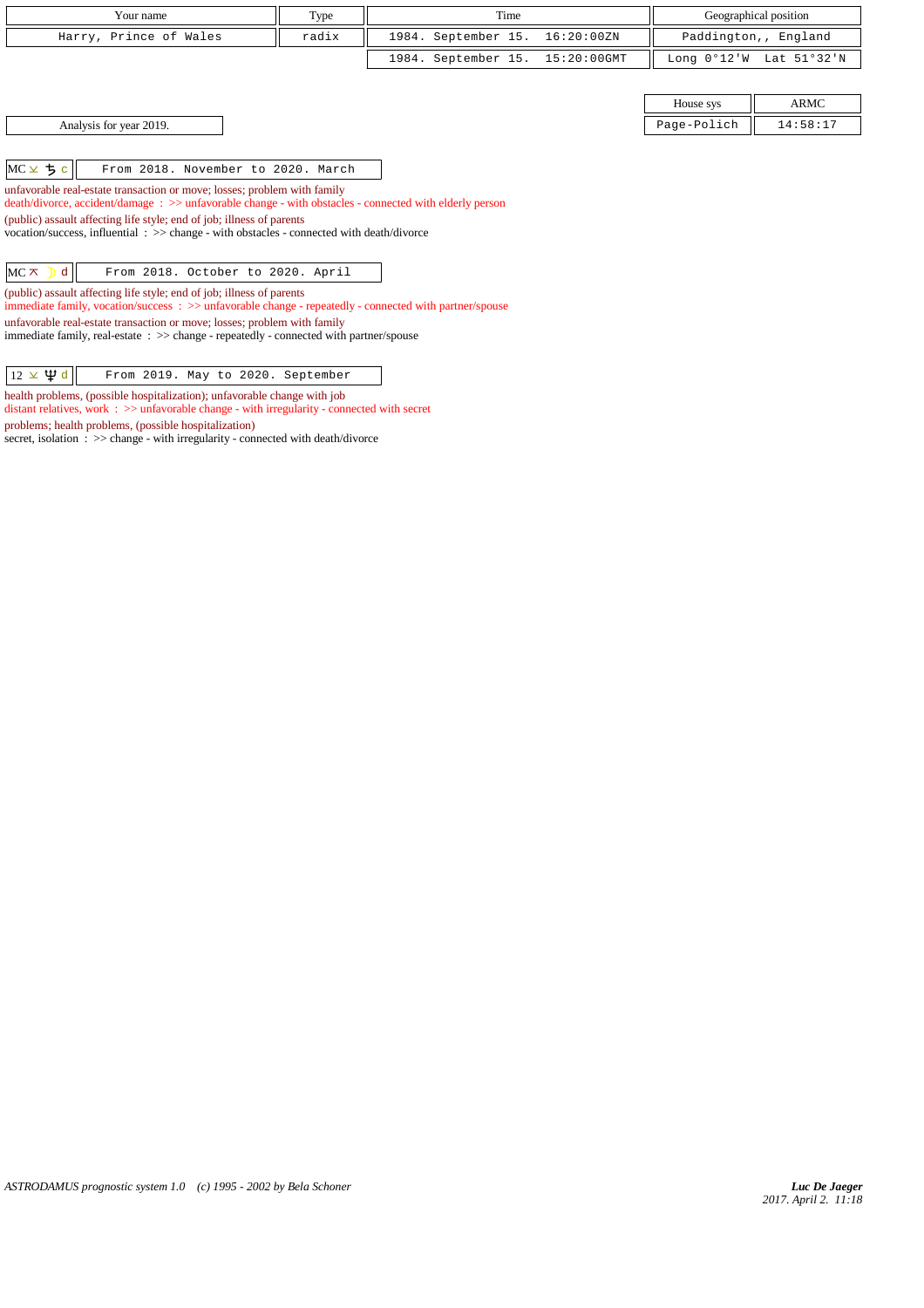| Your name                                                                                                                                              | Type  | Time                |                |             | Geographical position   |
|--------------------------------------------------------------------------------------------------------------------------------------------------------|-------|---------------------|----------------|-------------|-------------------------|
| Harry, Prince of Wales                                                                                                                                 | radix | 1984. September 15. | 16:20:00ZN     |             | Paddington,, England    |
|                                                                                                                                                        |       | 1984. September 15. | $15:20:00$ GMT |             | Long 0°12'W Lat 51°32'N |
|                                                                                                                                                        |       |                     |                |             |                         |
|                                                                                                                                                        |       |                     |                | House sys   | <b>ARMC</b>             |
| Analysis for year 2020.                                                                                                                                |       |                     |                | Page-Polich | 14:58:17                |
|                                                                                                                                                        |       |                     |                |             |                         |
| ₽<br>$\delta$   $\mathfrak{S}$ C<br>From 2019. September to 2021. March                                                                                |       |                     |                |             |                         |
| events determining long term tendencies:<br>love, child, work, illness $\Rightarrow$ important change - with tension                                   |       |                     |                |             |                         |
|                                                                                                                                                        |       |                     |                |             |                         |
| $2 \times \Psi$ c<br>From 2020. March to 2021. July                                                                                                    |       |                     |                |             |                         |
| end of love, divorce; risk of accident or surgery, death/separation/divorce in immediate environment: (scale: 4)                                       |       |                     |                |             |                         |
| death/divorce, accident/damage: >> unfavorable change - with irregularity - connected with distant relatives<br>financial decline, incidental expenses |       |                     |                |             |                         |
| finances : $\gg$ change - with irregularity - connected with secret                                                                                    |       |                     |                |             |                         |
|                                                                                                                                                        |       |                     |                |             |                         |
| $\text{Asc} \times \sigma^{\prime} d$<br>From 2020. May to 2021. May                                                                                   |       |                     |                |             |                         |
| favorable change with marriage or partnership<br>education, love $\Rightarrow$ S favorable change - with dynamics - connected with immediate family    |       |                     |                |             |                         |
| favorable change related to self                                                                                                                       |       |                     |                |             |                         |
| immediate family, education, vocation/success $\Rightarrow$ favorable change - with dynamics - connected with authority                                |       |                     |                |             |                         |

| $2 \Delta \mathbf{\#} d$<br>From 2020. May to 2021. May |  |
|---------------------------------------------------------|--|
|---------------------------------------------------------|--|

improvement of financial situation

finances :  $\gg$  favorable change - unexpectedly - connected with friend(s)

(if existed) end of risk of divorce; improvement of partner's financial situation

sex/rarely childbirth, illness :  $\gg$  favorable change - unexpectedly - connected with friend(s)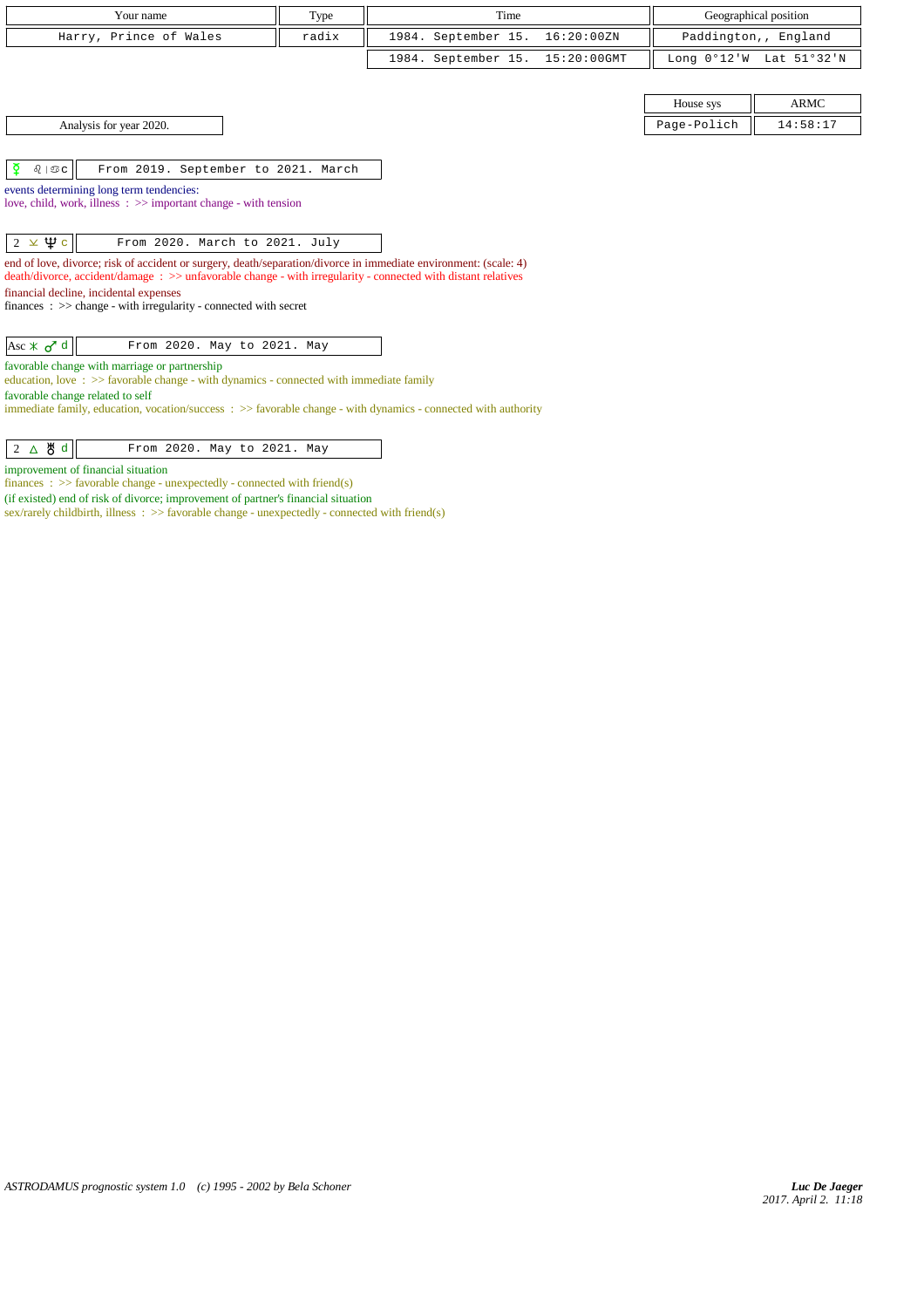| Your name                                                                                                                                                                                                         | Type  | Time                |             |                               | Geographical position |
|-------------------------------------------------------------------------------------------------------------------------------------------------------------------------------------------------------------------|-------|---------------------|-------------|-------------------------------|-----------------------|
| Harry, Prince of Wales                                                                                                                                                                                            | radix | 1984. September 15. | 16:20:00ZN  |                               | Paddington,, England  |
|                                                                                                                                                                                                                   |       | 1984. September 15. | 15:20:00GMT | Long $0^{\circ}12^{\prime}$ W | Lat 51°32'N           |
|                                                                                                                                                                                                                   |       |                     |             |                               |                       |
|                                                                                                                                                                                                                   |       |                     |             | House sys                     | ARMC                  |
| Analysis for year 2021.                                                                                                                                                                                           |       |                     |             | Page-Polich                   | 14:58:17              |
|                                                                                                                                                                                                                   |       |                     |             |                               |                       |
| $MC \Box$ $\odot$ d<br>From 2020. June to 2021. December                                                                                                                                                          |       |                     |             |                               |                       |
| (public) assault affecting life style; end of job; illness of parents<br>vocation/success, immediate family : >> important change - with positive final result - connected with work                              |       |                     |             |                               |                       |
| unfavorable real-estate transaction or move; losses; problem with family                                                                                                                                          |       |                     |             |                               |                       |
| surgery, accident/damage $\Rightarrow$ important change - with positive final result - connected with immediate family                                                                                            |       |                     |             |                               |                       |
| $11 \times 5d$<br>From 2020. August to 2021. December                                                                                                                                                             |       |                     |             |                               |                       |
| beginning of love; joy with child; pleasantness                                                                                                                                                                   |       |                     |             |                               |                       |
| sex/rarely childbirth, love: >> favorable change - with obstacles - connected with illness<br>beginning of new friendship; desire(s), pleasantness                                                                |       |                     |             |                               |                       |
| desire, friend(s) : $\gg$ favorable change - with obstacles - connected with illness                                                                                                                              |       |                     |             |                               |                       |
|                                                                                                                                                                                                                   |       |                     |             |                               |                       |
| Asc $\Box$ $\Phi$ c<br>From 2020. November to 2021. November                                                                                                                                                      |       |                     |             |                               |                       |
| health problems; risk of accident or surgery, death/separation/divorce in immediate environment: (scale: 7)<br>love, child, work, illness: $\gg$ important change - with tension - connected with accident/damage |       |                     |             |                               |                       |
| risk of divorce, end of love; health problem of partner (scale: 7)                                                                                                                                                |       |                     |             |                               |                       |
| love, sex/rarely childbirth $\Rightarrow$ important change - with tension - connected with work                                                                                                                   |       |                     |             |                               |                       |
| $12 \times 9$ c<br>From 2020. December to 2021. December                                                                                                                                                          |       |                     |             |                               |                       |
| health problems, (no hospitalization); unfavorable change with job                                                                                                                                                |       |                     |             |                               |                       |
| work, distant relatives $\Rightarrow$ $\Rightarrow$ change - with good luck - connected with law<br>problems; health problems, (no hospitalization)                                                               |       |                     |             |                               |                       |
| distant relatives, secret : >> change - with good luck - connected with law                                                                                                                                       |       |                     |             |                               |                       |
|                                                                                                                                                                                                                   |       |                     |             |                               |                       |
| $11 \times P$ c<br>From 2020. December to 2022. April                                                                                                                                                             |       |                     |             |                               |                       |
| beginning of new friendship; desire(s), pleasantness<br>desire, friend(s) : $\gg$ important change - in the extreme - connected with illness                                                                      |       |                     |             |                               |                       |
| sex/rarely childbirth, love $\Rightarrow$ important change - in the extreme - connected with illness                                                                                                              |       |                     |             |                               |                       |
|                                                                                                                                                                                                                   |       |                     |             |                               |                       |
| Asc $\Delta$ 9 d<br>From 2021. February to 2022. February<br>favorable change related to self                                                                                                                     |       |                     |             |                               |                       |
| real-estate, immediate family, foreign countries, law: >> favorable change - with good luck - connected with publicity                                                                                            |       |                     |             |                               |                       |
| favorable change with marriage or partnership<br>law, publicity : $\gg$ favorable change - with good luck - connected with love                                                                                   |       |                     |             |                               |                       |
|                                                                                                                                                                                                                   |       |                     |             |                               |                       |
| 3 △ ち c<br>From 2021. January to 2022. May                                                                                                                                                                        |       |                     |             |                               |                       |
| joy with sibling; domestic travel or examination; favorable communication                                                                                                                                         |       |                     |             |                               |                       |
| education, immediate family : >> favorable change - with obstacles - connected with illness<br>foreign travel; favorable law procedure                                                                            |       |                     |             |                               |                       |
| law, foreign countries : >> favorable change - with obstacles - connected with illness                                                                                                                            |       |                     |             |                               |                       |
|                                                                                                                                                                                                                   |       |                     |             |                               |                       |
| $12 \Box P d$<br>From 2021. March to 2022. July<br>problems; health problems, (no hospitalization)                                                                                                                |       |                     |             |                               |                       |
| secret, distant relatives : >> important change - in the extreme - connected with illness                                                                                                                         |       |                     |             |                               |                       |
| health problems, (no hospitalization); unfavorable change with job<br>illness, work : $\gg$ important change - in the extreme - connected with sex/rarely childbirth                                              |       |                     |             |                               |                       |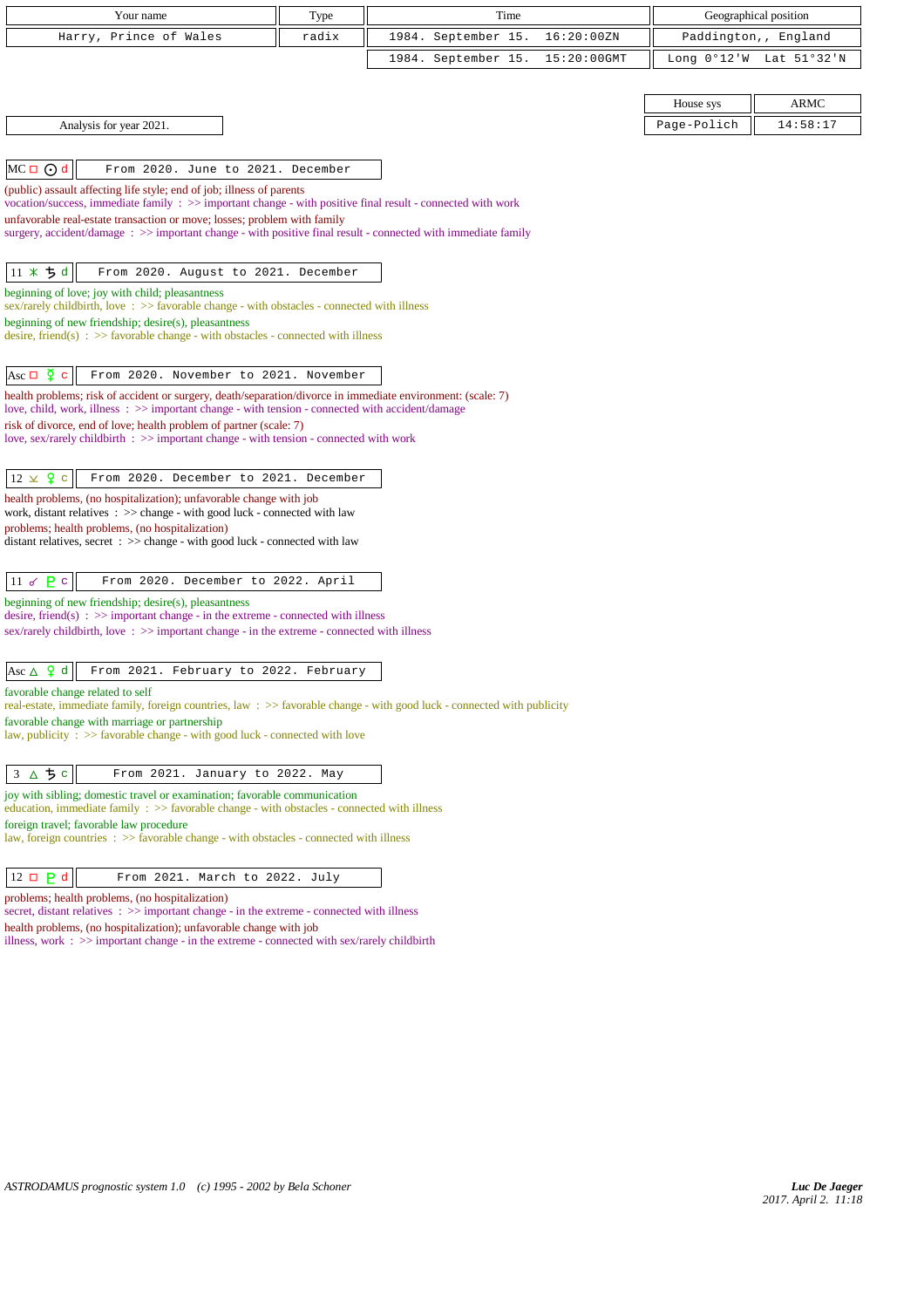| Your name              | Type  | Time                            | Geographical position   |
|------------------------|-------|---------------------------------|-------------------------|
| Harry, Prince of Wales | radix | 1984. September 15. 16:20:00ZN  | Paddington,, England    |
|                        |       | 1984. September 15. 15:20:00GMT | Long 0°12'W Lat 51°32'N |

| Analysis for year 2022. |  |  |  |
|-------------------------|--|--|--|
|-------------------------|--|--|--|

 $\boxed{12 \times \sigma^2 c}$  From 2021. September to 2022. September

health problems, (possible hospitalization); unfavorable change with job

illness, work : >> unfavorable change - with dynamics - connected with immediate family problems; health problems, (possible hospitalization)

accident/damage, surgery : >> change - with dynamics - connected with immediate family

| $\boxed{O \quad \text{and} \quad}$ |  | From 2021. April to 2023. April |  |  |
|------------------------------------|--|---------------------------------|--|--|
|                                    |  |                                 |  |  |

events determining long term tendencies:

accident/damage, surgery, death/divorce : >> important change - with positive final result

 $MC \times$   $C$   $c$  From 2021. November to 2022. November

favorable real-estate transaction or move; joy with family

real-estate, immediate family : >> favorable change - unexpectedly - connected with friend(s) improvement in life style; favorable change with job

authority, vocation/success :  $\gg$  favorable change - unexpectedly - connected with friend(s)

|                           | $-$<br>House svs   | ARMC                        |
|---------------------------|--------------------|-----------------------------|
| 2022<br>Analysis for year | Page-Po'<br>'olich | . <i>.</i><br>⊥י סכ<br>$ -$ |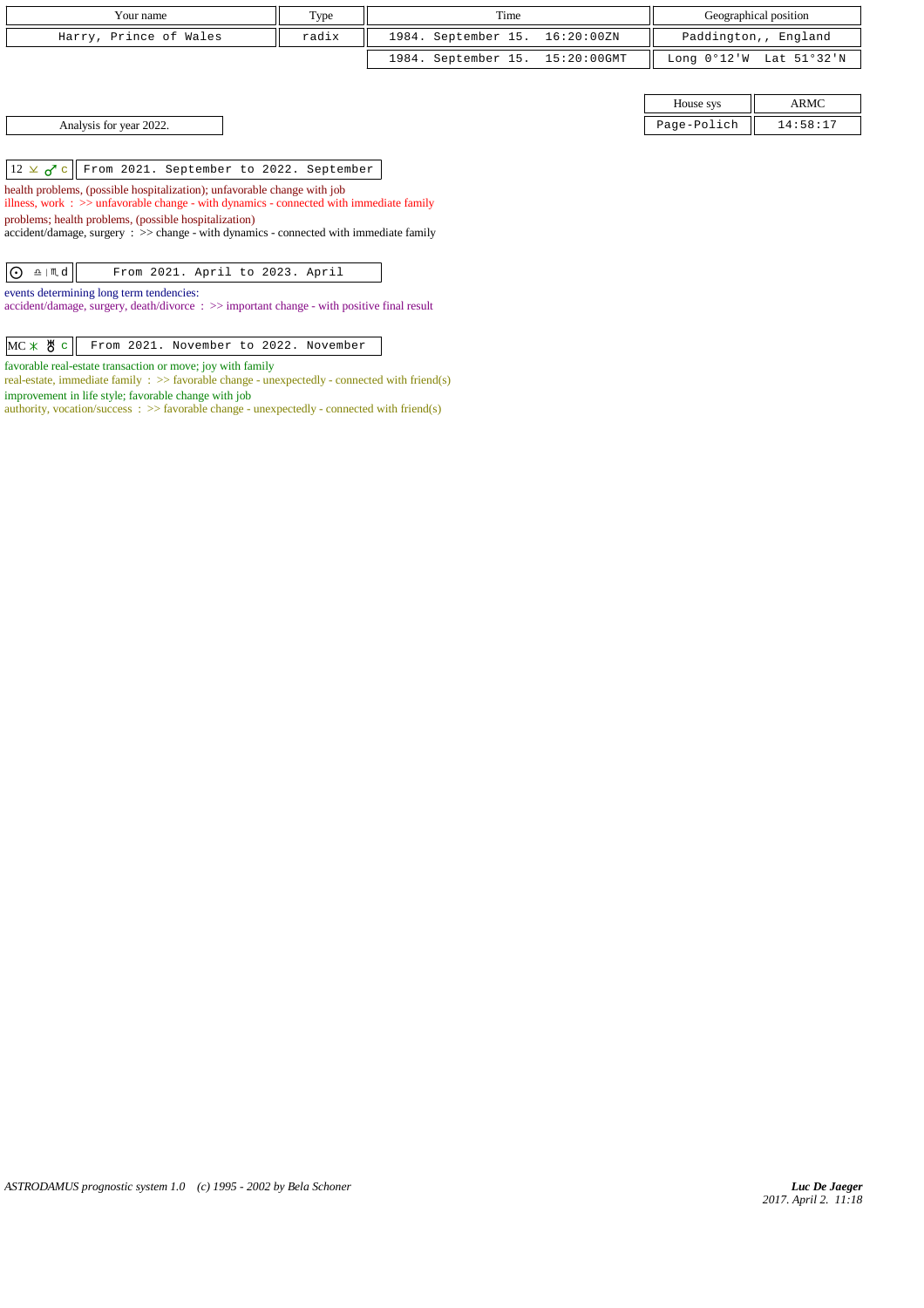| Your name                                                                                                                                                                                                                                                                                                                                                         | Type  | Time                |             |               | Geographical position |
|-------------------------------------------------------------------------------------------------------------------------------------------------------------------------------------------------------------------------------------------------------------------------------------------------------------------------------------------------------------------|-------|---------------------|-------------|---------------|-----------------------|
| Harry, Prince of Wales                                                                                                                                                                                                                                                                                                                                            | radix | 1984. September 15. | 16:20:00ZN  |               | Paddington,, England  |
|                                                                                                                                                                                                                                                                                                                                                                   |       | 1984. September 15. | 15:20:00GMT | Long $0°12'W$ | Lat 51°32'N           |
|                                                                                                                                                                                                                                                                                                                                                                   |       |                     |             |               |                       |
|                                                                                                                                                                                                                                                                                                                                                                   |       |                     |             | House sys     | <b>ARMC</b>           |
| Analysis for year 2023.                                                                                                                                                                                                                                                                                                                                           |       |                     |             | Page-Polich   | 14:58:17              |
|                                                                                                                                                                                                                                                                                                                                                                   |       |                     |             |               |                       |
| $Asc \times 4c$<br>From 2022. July to 2023. July                                                                                                                                                                                                                                                                                                                  |       |                     |             |               |                       |
| risk of divorce, end of love; health problem of partner (scale: 5)<br>law, education : $\gg$ unfavorable change - with great luck - connected with friend(s)<br>health problems; risk of accident or surgery, death/separation/divorce in immediate environment: (scale: 5)<br>finances, desire, friend(s) : $\gg$ change - with great luck - connected with work |       |                     |             |               |                       |
| $11 \times \Psi$ c<br>From 2022. December to 2024. April                                                                                                                                                                                                                                                                                                          |       |                     |             |               |                       |
| beginning of love; joy with child; pleasantness<br>luck, love: $\gg$ favorable change - with irregularity - connected with secret<br>beginning of new friendship; desire(s), pleasantness<br>desire, friend(s) : $\gg$ favorable change - with irregularity - connected with secret                                                                               |       |                     |             |               |                       |
| $2 \times 5d$<br>From 2023. April to 2024. August                                                                                                                                                                                                                                                                                                                 |       |                     |             |               |                       |
| financial decline, incidental expenses<br>finances: >> unfavorable change - with obstacles - connected with death/divorce                                                                                                                                                                                                                                         |       |                     |             |               |                       |
| end of love, divorce; risk of accident or surgery in immediate environment: (scale: 3)<br>death/divorce, accident/damage: >> change - with obstacles - connected with elderly person                                                                                                                                                                              |       |                     |             |               |                       |

| d From 2022. December to 2024. December

events determining long term tendencies:

partner/spouse, external environment, real-estate, immediate family : >> important change - repeatedly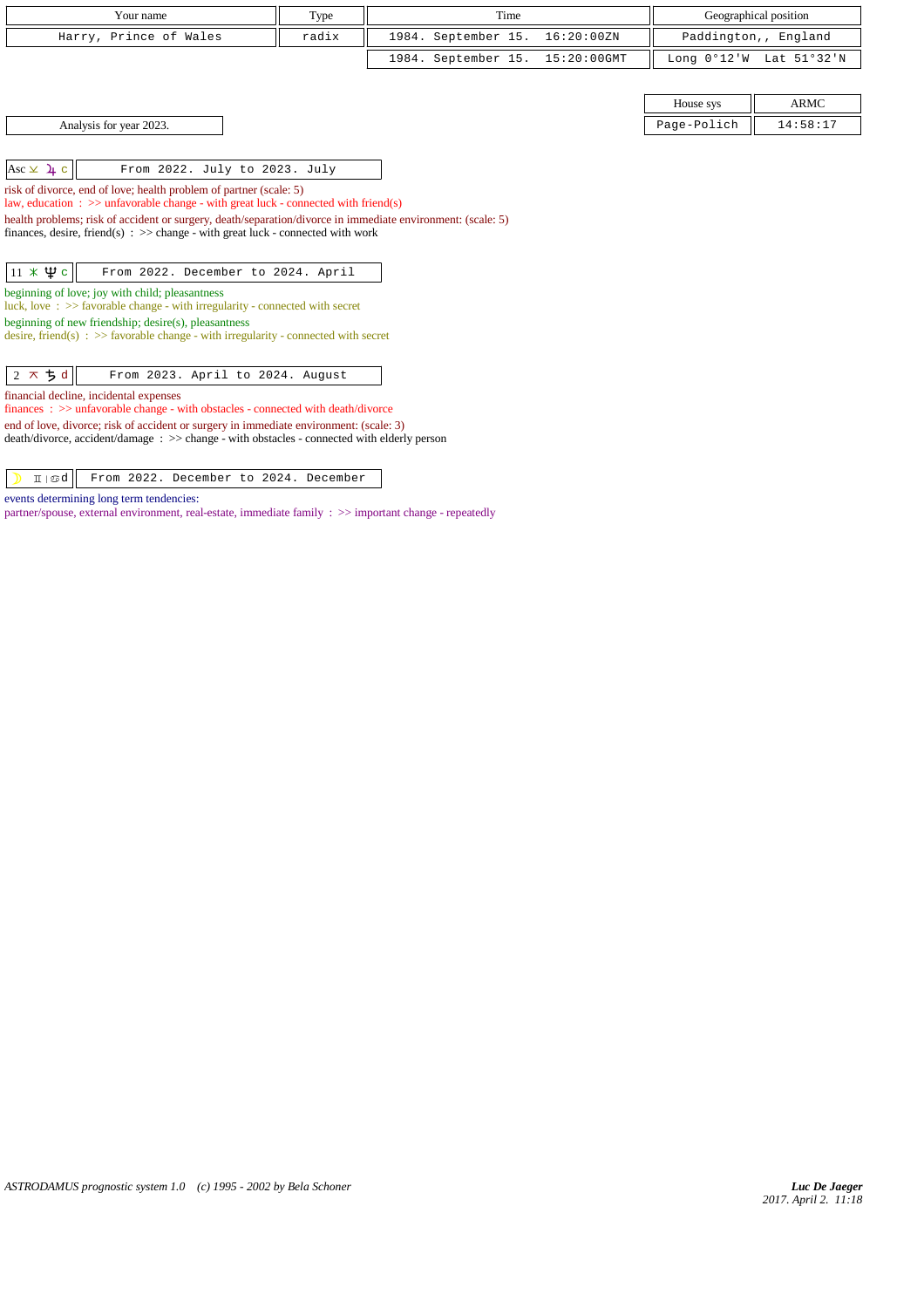| Your name              | Type  | Time                            | Geographical position   |
|------------------------|-------|---------------------------------|-------------------------|
| Harry, Prince of Wales | radix | 1984. September 15. 16:20:00ZN  | Paddington,, England    |
|                        |       | 1984. September 15. 15:20:00GMT | Long 0°12'W Lat 51°32'N |
|                        |       |                                 |                         |

Analysis for year 2024.

| House sys   | ARMC     |
|-------------|----------|
| Page-Polich | 14:58:17 |

3 c From 2024. February to 2025. February

problem with sibling; unfavorable travel; poor school test result; unfavorable communication travel, education : >> unfavorable change - unexpectedly - connected with friend(s) problem with law; unfavorable foreign travel; poor school test results law, foreign countries : >> unfavorable change - unexpectedly - connected with friend(s)

 $\sqrt{3 \times \Psi d}$  From 2024. February to 2025. June

problem with sibling; unfavorable travel; poor school test result; unfavorable communication travel, education : >> unfavorable change - with irregularity - connected with secret problem with law; unfavorable foreign travel; poor school test results distant relatives, law : >> change - with irregularity - connected with secret

 $\boxed{12 \times 1$  d  $\boxed{}$  From 2024. May to 2025. May

health problems, (possible hospitalization); unfavorable change with job work, distant relatives :  $\gg$  unfavorable change - with great luck - connected with friend(s) problems; health problems, (possible hospitalization)

death/divorce, isolation :  $\gg$  change - with great luck - connected with friend(s)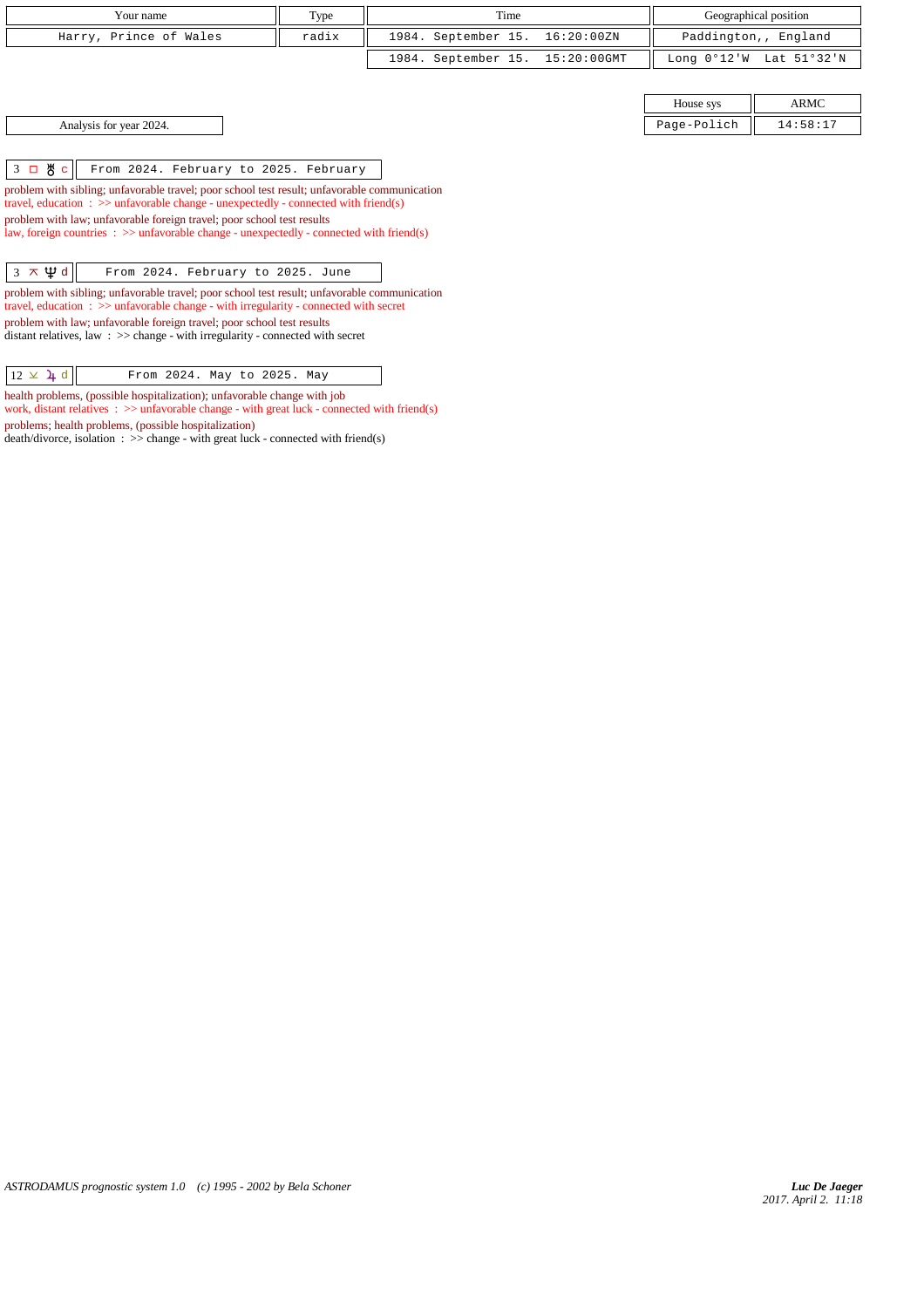| Your name                                                                                                                                                                                                                | Type  | Time                               |               | Geographical position |  |
|--------------------------------------------------------------------------------------------------------------------------------------------------------------------------------------------------------------------------|-------|------------------------------------|---------------|-----------------------|--|
| Harry, Prince of Wales                                                                                                                                                                                                   | radix | 1984. September 15.<br>16:20:00ZN  |               | Paddington,, England  |  |
|                                                                                                                                                                                                                          |       | 1984. September 15.<br>15:20:00GMT | Long $0°12'W$ | Lat 51°32'N           |  |
|                                                                                                                                                                                                                          |       |                                    |               |                       |  |
|                                                                                                                                                                                                                          |       |                                    | House sys     | ARMC                  |  |
| Analysis for year 2025.                                                                                                                                                                                                  |       |                                    | Page-Polich   | 14:58:17              |  |
|                                                                                                                                                                                                                          |       |                                    |               |                       |  |
| ზ<br>$M \mid \Delta C$<br>From 2024. May to 2025. November                                                                                                                                                               |       |                                    |               |                       |  |
| events determining long term tendencies:                                                                                                                                                                                 |       |                                    |               |                       |  |
| desire, friend(s) : $\gg$ important change - unexpectedly                                                                                                                                                                |       |                                    |               |                       |  |
| Asc $\Box$<br>From 2024. June to 2025. December<br>d.                                                                                                                                                                    |       |                                    |               |                       |  |
| health problems; risk of accident or surgery in immediate environment: (scale: 3)<br>partner/spouse, external environment, real-estate, immediate family : >> unfavorable change - repeatedly - connected with publicity |       |                                    |               |                       |  |
| risk of divorce, end of love; health problem of partner (scale: 3)<br>$partner$ /spouse, publicity : $\gg$ unfavorable change - repeatedly - connected with immediate family                                             |       |                                    |               |                       |  |
|                                                                                                                                                                                                                          |       |                                    |               |                       |  |

 $11 \times d d$  From 2024. October to 2025. October

gynecology problem; end of love; problem with child; unpleasantness love, luck : >> unfavorable change - with dynamics - connected with immediate family separation from friends; desires are fulfilled with great difficulties

desire, friend(s) :  $\gg$  change - with dynamics - connected with immediate family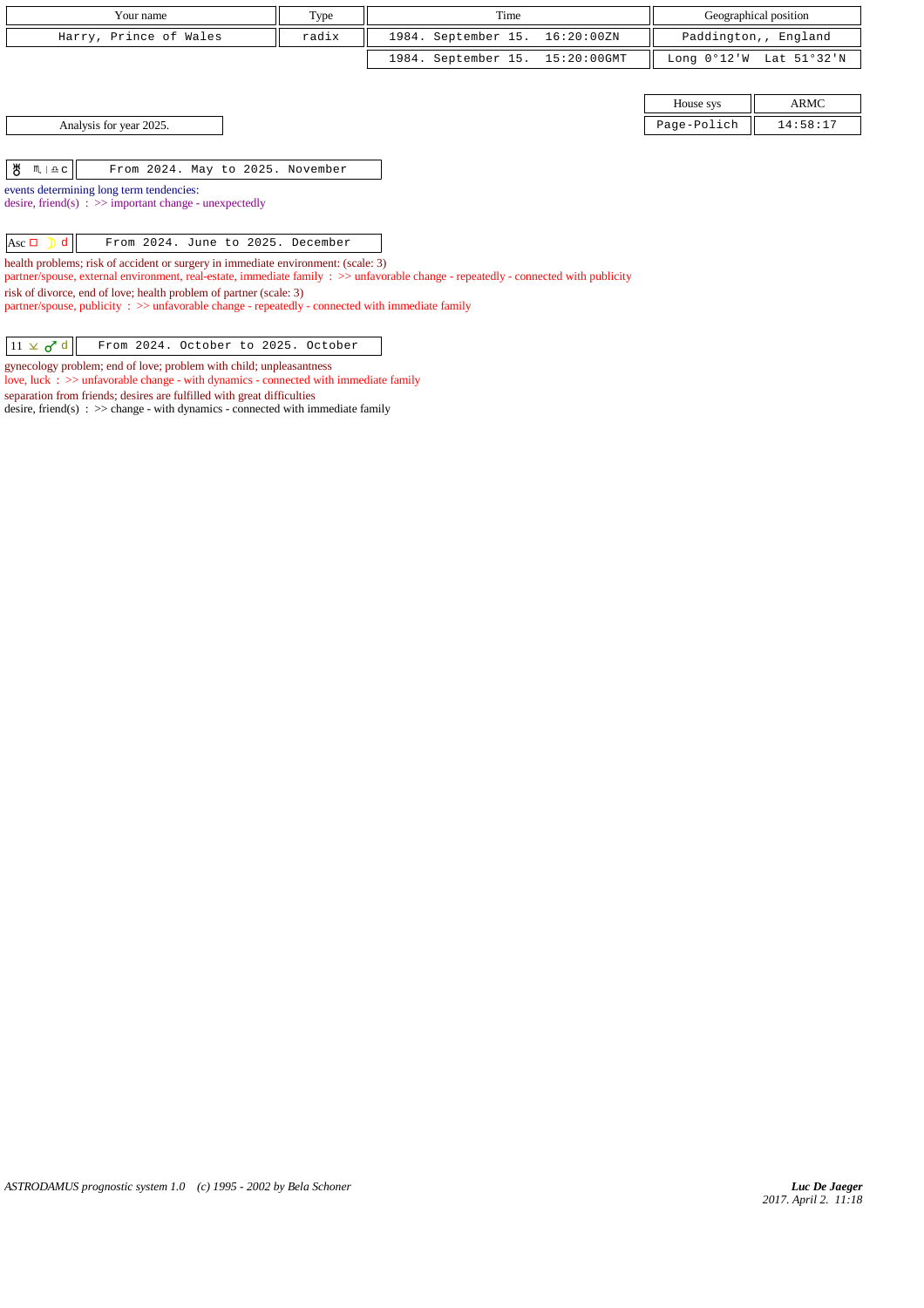| Your name                                                                                                                                                                         | Type  | Time                               | Geographical position   |
|-----------------------------------------------------------------------------------------------------------------------------------------------------------------------------------|-------|------------------------------------|-------------------------|
| Harry, Prince of Wales                                                                                                                                                            | radix | 1984. September 15.<br>16:20:00ZN  | Paddington,, England    |
|                                                                                                                                                                                   |       | 1984. September 15.<br>15:20:00GMT | Long 0°12'W Lat 51°32'N |
|                                                                                                                                                                                   |       |                                    |                         |
|                                                                                                                                                                                   |       |                                    | House sys<br>ARMC       |
| Analysis for year 2026.                                                                                                                                                           |       |                                    | 14:58:17<br>Page-Polich |
|                                                                                                                                                                                   |       |                                    |                         |
| Asc $\times$ <b>P</b> c<br>From 2025. May to 2026. September                                                                                                                      |       |                                    |                         |
| risk of divorce, end of love; health problem of partner (scale: 2)<br>sex/rarely childbirth, law : >> change - in the extreme - connected with illness                            |       |                                    |                         |
| health problems;                                                                                                                                                                  |       |                                    |                         |
| vocation/success, immediate family, foreign countries, law $\Rightarrow$ change - in the extreme - connected with illness                                                         |       |                                    |                         |
| $11 \Box 9 d$<br>From 2025. July to 2026. July                                                                                                                                    |       |                                    |                         |
| separation from friends; desires are fulfilled with great difficulties                                                                                                            |       |                                    |                         |
| desire, friend(s) : $\gg$ important change - with good luck - connected with law<br>gynecology problem; end of love; problem with child; unpleasantness                           |       |                                    |                         |
| love, sex/rarely childbirth : >> important change - with good luck - connected with law                                                                                           |       |                                    |                         |
|                                                                                                                                                                                   |       |                                    |                         |
| 12 8 5 0<br>From 2025. October to 2027. February                                                                                                                                  |       |                                    |                         |
| resolution of problems<br>death/divorce, accident/damage : >> important change - with obstacles - connected with elderly person                                                   |       |                                    |                         |
| illness, work : $\gg$ important change - with obstacles - connected with death/divorce                                                                                            |       |                                    |                         |
|                                                                                                                                                                                   |       |                                    |                         |
| $2 \triangle$ $\odot$ c<br>From 2025. October to 2027. April                                                                                                                      |       |                                    |                         |
| improvement of financial situation<br>finances: >> favorable change - with positive final result - connected with work                                                            |       |                                    |                         |
| (if existed) end of risk of divorce; improvement of partner's financial situation                                                                                                 |       |                                    |                         |
| illness, sex/rarely childbirth : >> favorable change - with positive final result - connected with work                                                                           |       |                                    |                         |
| $12 \times \xi$ d<br>From 2026. January to 2027. January                                                                                                                          |       |                                    |                         |
| beginning of secret love (or attempt); problems; health problems, (possible hospitalization)                                                                                      |       |                                    |                         |
| $accident/damage$ , surgery : $\gg$ change - with tension - connected with child<br>health problems, (possible hospitalization); unfavorable change with job                      |       |                                    |                         |
| work, illness: >> change - with tension - connected with accident/damage                                                                                                          |       |                                    |                         |
|                                                                                                                                                                                   |       |                                    |                         |
| $3 \times P d$<br>From 2025. December to 2027. April                                                                                                                              |       |                                    |                         |
| problem with sibling; unfavorable travel; poor school test result; unfavorable communication<br>immediate family, education : >> change - in the extreme - connected with illness |       |                                    |                         |
| problem with law; unfavorable foreign travel; poor school test results                                                                                                            |       |                                    |                         |
| law, foreign countries $\Rightarrow$ $\Rightarrow$ change - in the extreme - connected with illness                                                                               |       |                                    |                         |
| Asc $\pi$ $\odot$ d<br>From 2026. February to 2027. August                                                                                                                        |       |                                    |                         |
| health problems; risk of accident or surgery, death/separation/divorce in immediate environment: (scale: 4)                                                                       |       |                                    |                         |
| surgery, death/divorce: >> important change - with positive final result - connected with immediate family<br>risk of divorce, end of love; health problem of partner (scale: 4)  |       |                                    |                         |
| love, sex/rarely childbirth $\Rightarrow$ > change - with positive final result - connected with work                                                                             |       |                                    |                         |
|                                                                                                                                                                                   |       |                                    |                         |
| $MC \leq \Psi d$<br>From 2026. April to 2027. August                                                                                                                              |       |                                    |                         |

 $MC \sim \Psi d$  From 2026. April to 2027. August

improvement in life style; favorable change with job

authority, vocation/success : >> important change - with irregularity - connected with secret

accident/damage, death/divorce : >> important change - with irregularity - connected with distant relatives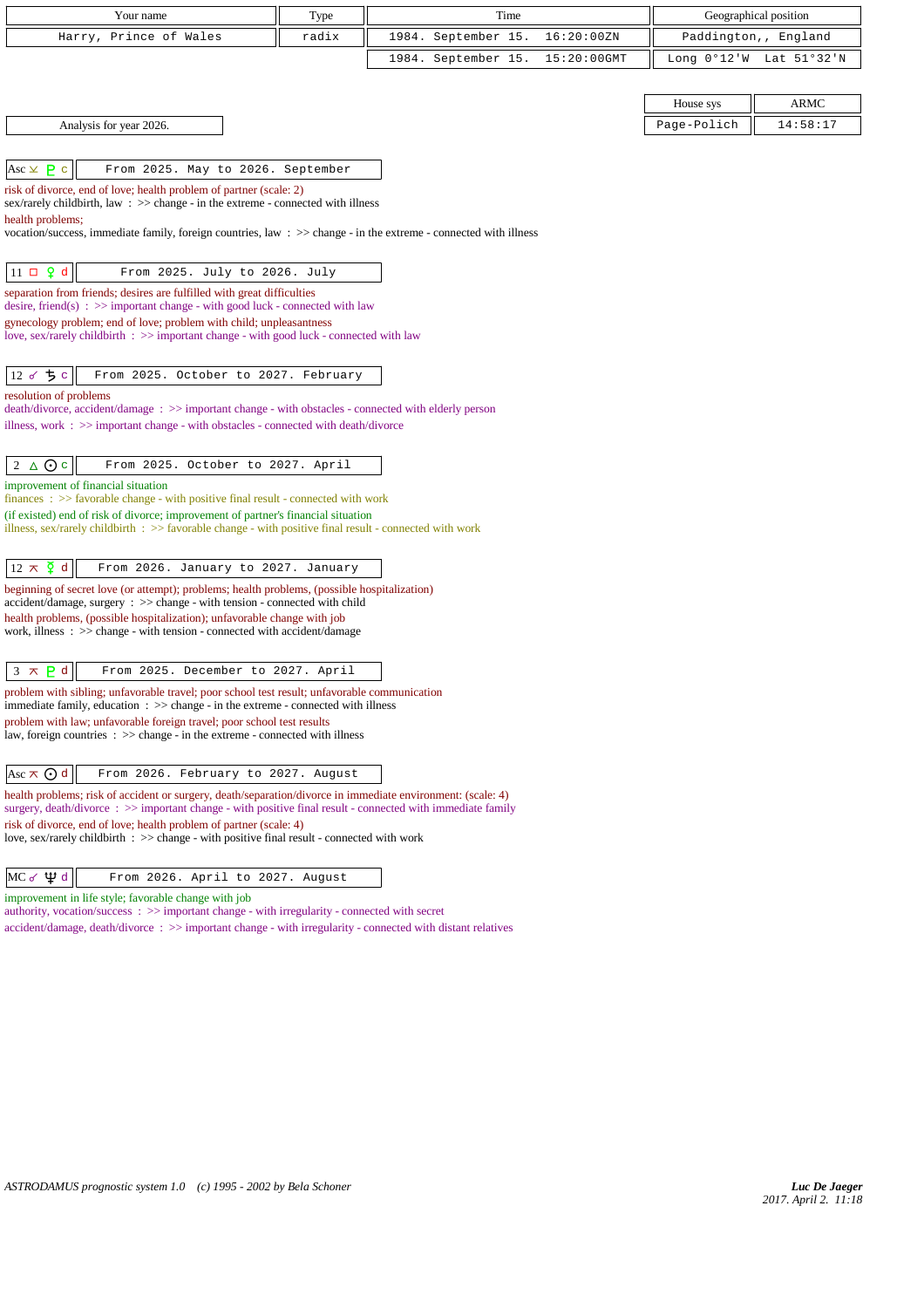| Your name                                                                                                                                                                                                                                                              | Type  |  |                     | Time |             |                       | Geographical position |
|------------------------------------------------------------------------------------------------------------------------------------------------------------------------------------------------------------------------------------------------------------------------|-------|--|---------------------|------|-------------|-----------------------|-----------------------|
|                                                                                                                                                                                                                                                                        |       |  |                     |      |             |                       |                       |
| Harry, Prince of Wales                                                                                                                                                                                                                                                 | radix |  | 1984. September 15. |      | 16:20:00ZN  |                       | Paddington,, England  |
|                                                                                                                                                                                                                                                                        |       |  | 1984. September 15. |      | 15:20:00GMT | Long $0^{\circ}12$ 'W | Lat 51°32'N           |
|                                                                                                                                                                                                                                                                        |       |  |                     |      |             |                       |                       |
|                                                                                                                                                                                                                                                                        |       |  |                     |      |             | House sys             | <b>ARMC</b>           |
| Analysis for year 2027.                                                                                                                                                                                                                                                |       |  |                     |      |             | Page-Polich           | 14:58:17              |
| $MC \times \Sigma$ c                                                                                                                                                                                                                                                   |       |  |                     |      |             |                       |                       |
| From 2026. July to 2027. July<br>unfavorable real-estate transaction or move; losses; problem with family<br>$accident/damage$ , surgery : $\gg$ change - with tension - connected with child<br>(public) assault affecting life style; end of job; illness of parents |       |  |                     |      |             |                       |                       |
| immediate family, vocation/success : >> change - with tension - connected with work                                                                                                                                                                                    |       |  |                     |      |             |                       |                       |
| .9<br>$M \times d$<br>From 2026. October to 2028. April                                                                                                                                                                                                                |       |  |                     |      |             |                       |                       |
| events determining long term tendencies:<br>real-estate, immediate family, foreign countries, law: >> important change - with good luck                                                                                                                                |       |  |                     |      |             |                       |                       |

| Asc $\times \Psi$ c | From 2027. May to 2028. September |  |  |
|---------------------|-----------------------------------|--|--|
|                     |                                   |  |  |

risk of divorce, end of love; health problem of partner (scale: 4)

law, education : >> unfavorable change - with irregularity - connected with secret

health problems; risk of accident or surgery, death/separation/divorce in immediate environment: (scale: 4) finances, isolation, secret : >> change - with irregularity - connected with distant relatives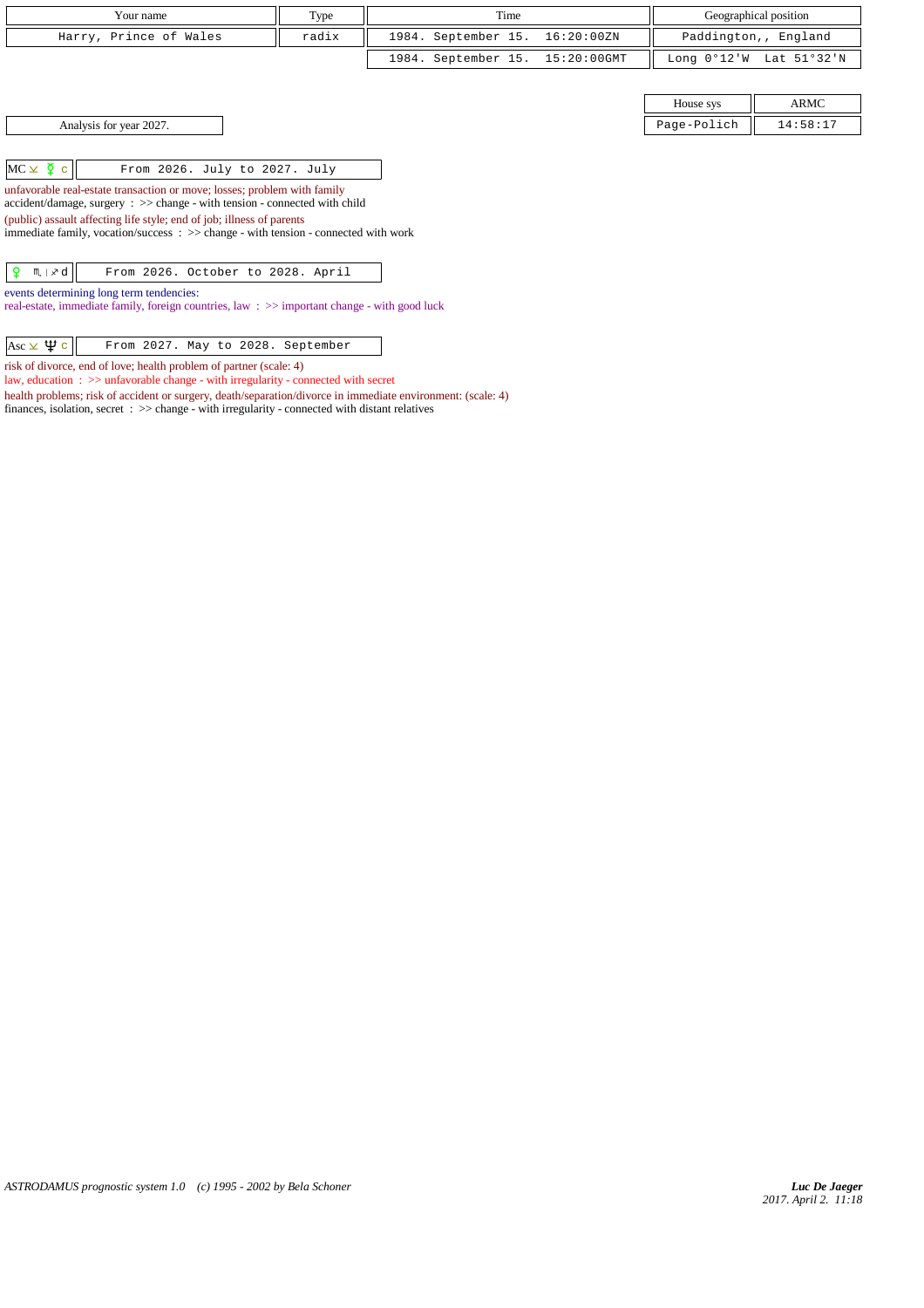| Your name                                                                                                                                                                            | Type  | Time                |             |               | Geographical position |
|--------------------------------------------------------------------------------------------------------------------------------------------------------------------------------------|-------|---------------------|-------------|---------------|-----------------------|
| Prince of Wales<br>Harry,                                                                                                                                                            | radix | 1984. September 15. | 16:20:00ZN  |               | Paddington,, England  |
|                                                                                                                                                                                      |       | 1984. September 15. | 15:20:00GMT | Long $0°12'W$ | Lat 51°32'N           |
|                                                                                                                                                                                      |       |                     |             |               |                       |
|                                                                                                                                                                                      |       |                     |             | House sys     | <b>ARMC</b>           |
| Analysis for year 2028.                                                                                                                                                              |       |                     |             | Page-Polich   | 14:58:17              |
|                                                                                                                                                                                      |       |                     |             |               |                       |
| $2 \triangle \sigma^d$<br>From 2027. July to 2028. July                                                                                                                              |       |                     |             |               |                       |
| improvement of financial situation<br>$finances : \gg$ favorable change - with dynamics - connected with immediate family                                                            |       |                     |             |               |                       |
| (if existed) end of risk of divorce; improvement of partner's financial situation                                                                                                    |       |                     |             |               |                       |
| sex/rarely childbirth, illness : >> favorable change - with dynamics - connected with immediate family                                                                               |       |                     |             |               |                       |
|                                                                                                                                                                                      |       |                     |             |               |                       |
| ち<br>$\underline{\Omega}$   $\mathbb{N}$ C<br>From 2027. May to 2028. November                                                                                                       |       |                     |             |               |                       |
| events determining long term tendencies:<br>important life events, foreign countries, law $\Rightarrow$ important change - with obstacles                                            |       |                     |             |               |                       |
|                                                                                                                                                                                      |       |                     |             |               |                       |
| $2\Delta$<br>From 2027. May to 2028. November<br>$\mathbf{C}$                                                                                                                        |       |                     |             |               |                       |
| improvement of financial situation                                                                                                                                                   |       |                     |             |               |                       |
| $finances : \gg$ favorable change - repeatedly - connected with partner/spouse<br>(if existed) end of risk of divorce; improvement of partner's financial situation                  |       |                     |             |               |                       |
| illness, sex/rarely childbirth $\therefore$ >> favorable change - repeatedly - connected with partner/spouse                                                                         |       |                     |             |               |                       |
|                                                                                                                                                                                      |       |                     |             |               |                       |
| $\n  y$ $\infty$ $d$<br>♂<br>From 2027. July to 2029. January                                                                                                                        |       |                     |             |               |                       |
| events determining long term tendencies:<br>immediate family, education, vocation/success $\Rightarrow$ important change - with dynamics                                             |       |                     |             |               |                       |
|                                                                                                                                                                                      |       |                     |             |               |                       |
| $MC \Box$ $\downarrow$ c<br>From 2028. March to 2029. March                                                                                                                          |       |                     |             |               |                       |
| (public) assault affecting life style; end of job; illness of parents<br>vocation/success, influential $\Rightarrow$ unfavorable change - with great luck - connected with friend(s) |       |                     |             |               |                       |
| unfavorable real-estate transaction or move; losses; problem with family<br>$accident/damage$ , surgery : >> unfavorable change - with great luck - connected with friend(s)         |       |                     |             |               |                       |
|                                                                                                                                                                                      |       |                     |             |               |                       |
| $2$ $\sqrt{2}$ $\frac{1}{2}$ d<br>From 2028. April to 2029. April                                                                                                                    |       |                     |             |               |                       |
| (if existed) end of risk of divorce; improvement of partner's financial situation                                                                                                    |       |                     |             |               |                       |
| sex/rarely childbirth, illness : >> important change - with good luck - connected with law<br>finances $\Rightarrow$ important change - with good luck - connected with law          |       |                     |             |               |                       |

 $MC X P d$  From 2028. February to 2029. June

favorable real-estate transaction or move; joy with family

immediate family, real-estate : >> favorable change - in the extreme - connected with illness

improvement in life style; favorable change with job

vocation/success, immediate family : >> favorable change - in the extreme - connected with illness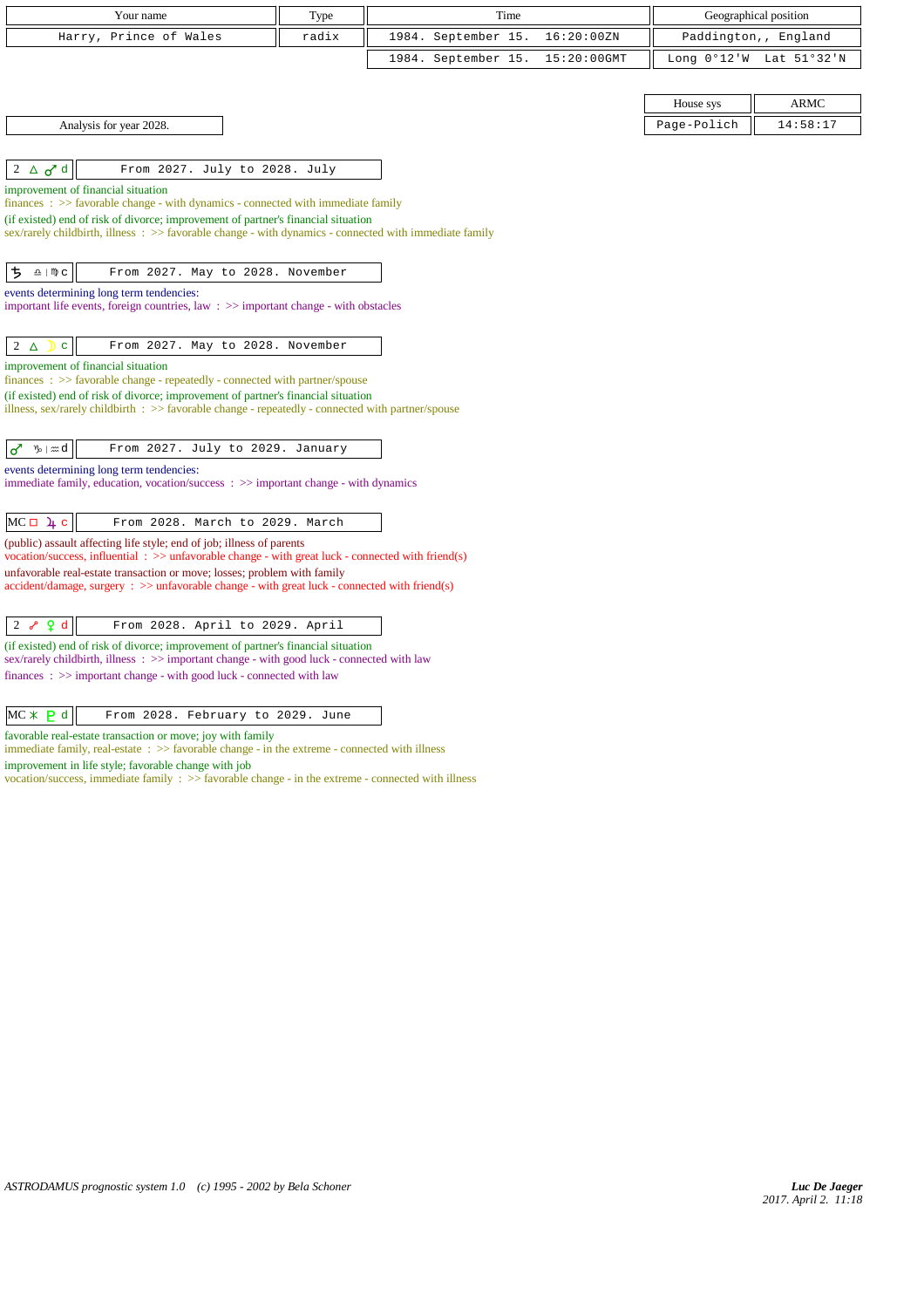| Your name              | Type  | Time                            | Geographical position                     |
|------------------------|-------|---------------------------------|-------------------------------------------|
| Harry, Prince of Wales | radix | 1984. September 15. 16:20:00ZN  | Paddington,, England                      |
|                        |       | 1984. September 15. 15:20:00GMT | Long $0^{\circ}12'W$ Lat $51^{\circ}32'W$ |

 $\|11 \times \text{O} \cdot \|$  From 2028. June to 2029. December

gynecology problem; end of love; problem with child; unpleasantness

love, sex/rarely childbirth : >> important change - with positive final result - connected with work

separation from friends; desires are fulfilled with great difficulties

desire, friend(s) : >> change - with positive final result - connected with work

 $\begin{vmatrix} 3 & \sqrt{\rho} & c \end{vmatrix}$  From 2028. October to 2029. October

foreign travel; favorable law procedure

distant relatives, foreign countries : >> important change - with tension - connected with work communication, immediate family : >> important change - with tension - connected with work

|  |  |  | $\begin{vmatrix} 12 \times 8 & c \end{vmatrix}$ From 2028. October to 2029. October |
|--|--|--|-------------------------------------------------------------------------------------|
|--|--|--|-------------------------------------------------------------------------------------|

health problems, (no hospitalization); unfavorable change with job

work, distant relatives  $\therefore$  >> unfavorable change - unexpectedly - connected with friend(s) problems; health problems, (no hospitalization)

distant relatives, secret :  $\gg$  change - unexpectedly - connected with friend(s)

## $\begin{vmatrix} 3 & \pi & 1 \end{vmatrix}$  From 2029. February to 2030. February

problem with sibling; unfavorable travel; poor school test result; unfavorable communication education, travel : >> unfavorable change - with great luck - connected with friend(s) problem with law; unfavorable foreign travel; poor school test results law, distant relatives :  $\gg$  change - with great luck - connected with friend(s)

## $\boxed{11 \Delta$   $\boxed{d}$  From 2028. December to 2030. June

beginning of new friendship; desire(s), pleasantness

desire, friend(s) :  $\gg$  favorable change - repeatedly - connected with partner/spouse beginning of love; joy with child; pleasantness

child, love : >> favorable change - repeatedly - connected with partner/spouse

|                         | House sys   | <b>ARMC</b> |
|-------------------------|-------------|-------------|
| Analysis for year 2029. | Page-Polich | 14:58:17    |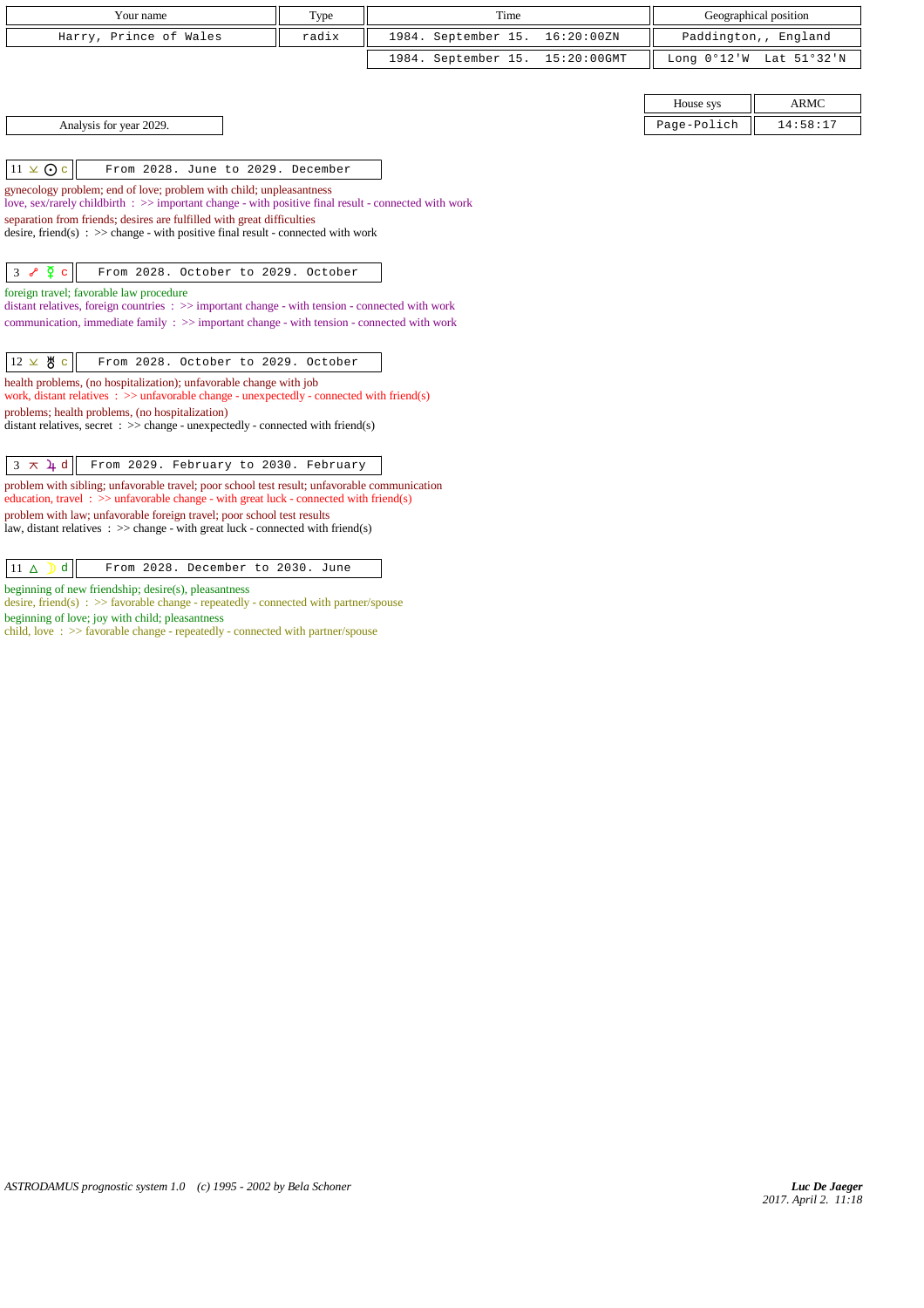| Your name              | Type  | Time                            | Geographical position                     |
|------------------------|-------|---------------------------------|-------------------------------------------|
| Harry, Prince of Wales | radix | 1984. September 15. 16:20:00ZN  | Paddington,, England                      |
|                        |       | 1984. September 15. 15:20:00GMT | Long $0^{\circ}12'W$ Lat $51^{\circ}32'W$ |

House sys ARMC Analysis for year 2030. Page-Polich 14:58:17

 $11 \times$   $c$  From 2030. February to 2031. August

separation from friends; desires are fulfilled with great difficulties desire, friend(s) : >> unfavorable change - repeatedly - connected with partner/spouse

gynecology problem; end of love; problem with child; unpleasantness child, love : >> change - repeatedly - connected with partner/spouse

| $3 \times 4 c$ | From 2030. June to 2031. June |  |  |  |
|----------------|-------------------------------|--|--|--|
|                |                               |  |  |  |

foreign travel; favorable law procedure

law, distant relatives  $\therefore$  >> favorable change - with great luck - connected with friend(s) joy with sibling; domestic travel or examination; favorable communication

education, travel :  $\gg$  favorable change - with great luck - connected with friend(s)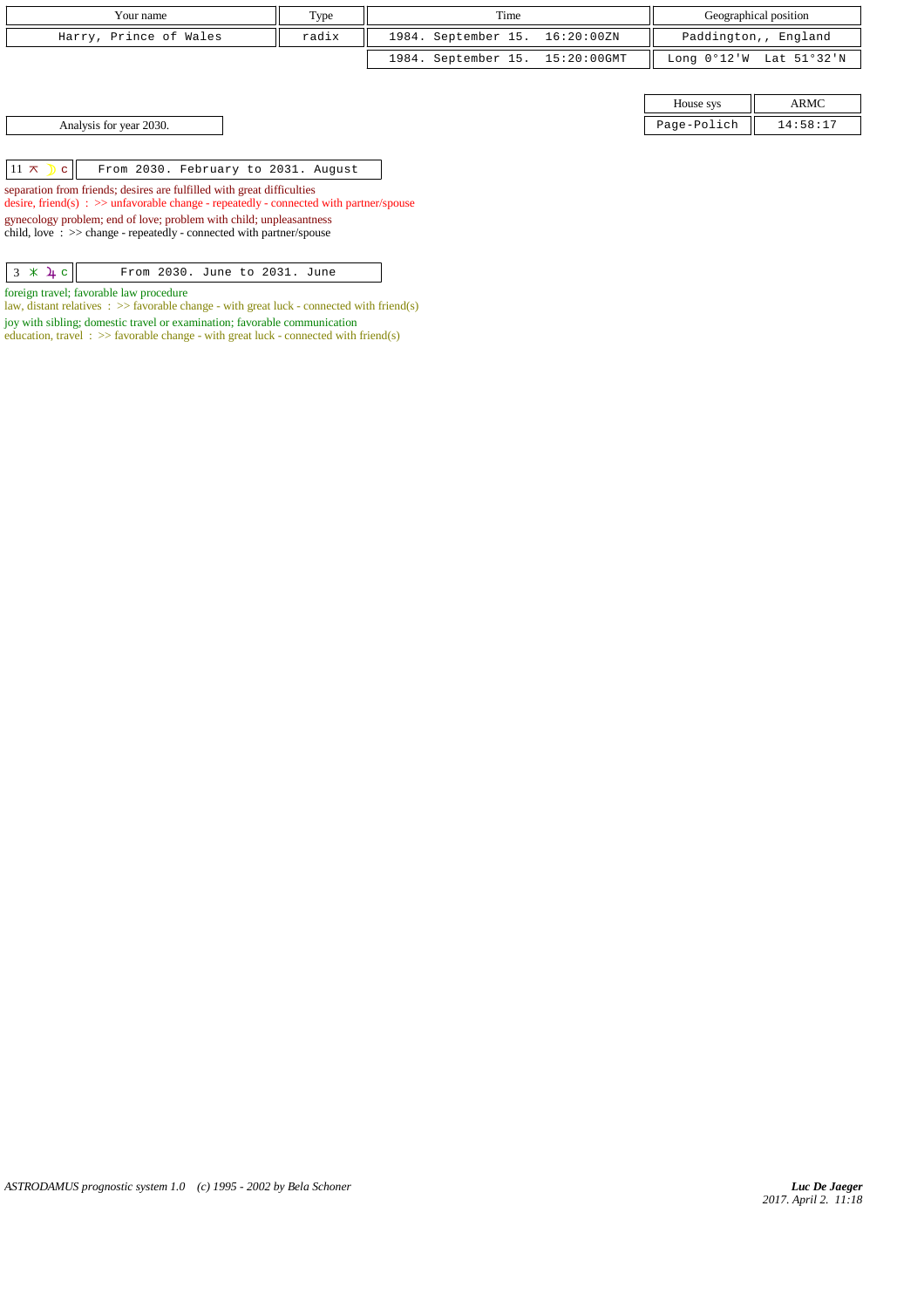| Your name              | Type  | Time                            | Geographical position                     |
|------------------------|-------|---------------------------------|-------------------------------------------|
| Harry, Prince of Wales | radix | 1984. September 15. 16:20:00ZN  | Paddington,, England                      |
|                        |       | 1984. September 15. 15:20:00GMT | Long $0^{\circ}12'W$ Lat $51^{\circ}32'W$ |

| House sys                   |            |
|-----------------------------|------------|
| $D = \alpha - D - i \alpha$ | $-59 - 17$ |

Analysis for year 2031.

 $\|12 \times \mathcal{B}\|$  From 2030. September to 2031. September

favorable change with job or illness

work, distant relatives : >> favorable change - unexpectedly - connected with friend(s) resolution of problems

distant relatives, secret :  $\gg$  favorable change - unexpectedly - connected with friend(s)

 $\begin{vmatrix} 3 & \Box & \tilde{Y} & d \end{vmatrix}$  From 2030. October to 2031. October

problem with sibling; unfavorable travel; poor school test result; unfavorable communication communication, immediate family  $\Rightarrow$  important change - with tension - connected with work problem with law; unfavorable foreign travel; poor school test results  $distance$ , foreign countries  $\Rightarrow$  important change - with tension - connected with work

 $\boxed{11 \Delta \text{ Od}}$  From 2030. July to 2032. January

beginning of new friendship; desire(s), pleasantness

desire, friend(s) :  $\gg$  favorable change - with positive final result - connected with work beginning of love; joy with child; pleasantness

love, sex/rarely childbirth : >> favorable change - with positive final result - connected with work

unfavorable real-estate transaction or move; losses; problem with family immediate family, real-estate : >> change - in the extreme - connected with illness (public) assault affecting life style; end of job; illness of parents

vocation/success, immediate family : >> change - in the extreme - connected with illness

financial decline, incidental expenses

finances : >> important change - with good luck - connected with law

end of love, divorce;

sex/rarely childbirth, illness : >> important change - with good luck - connected with law

improvement in life style; favorable change with job

vocation/success, influential : >> important change - with great luck - connected with friend(s) accident/damage, surgery : >> important change - with great luck - connected with friend(s)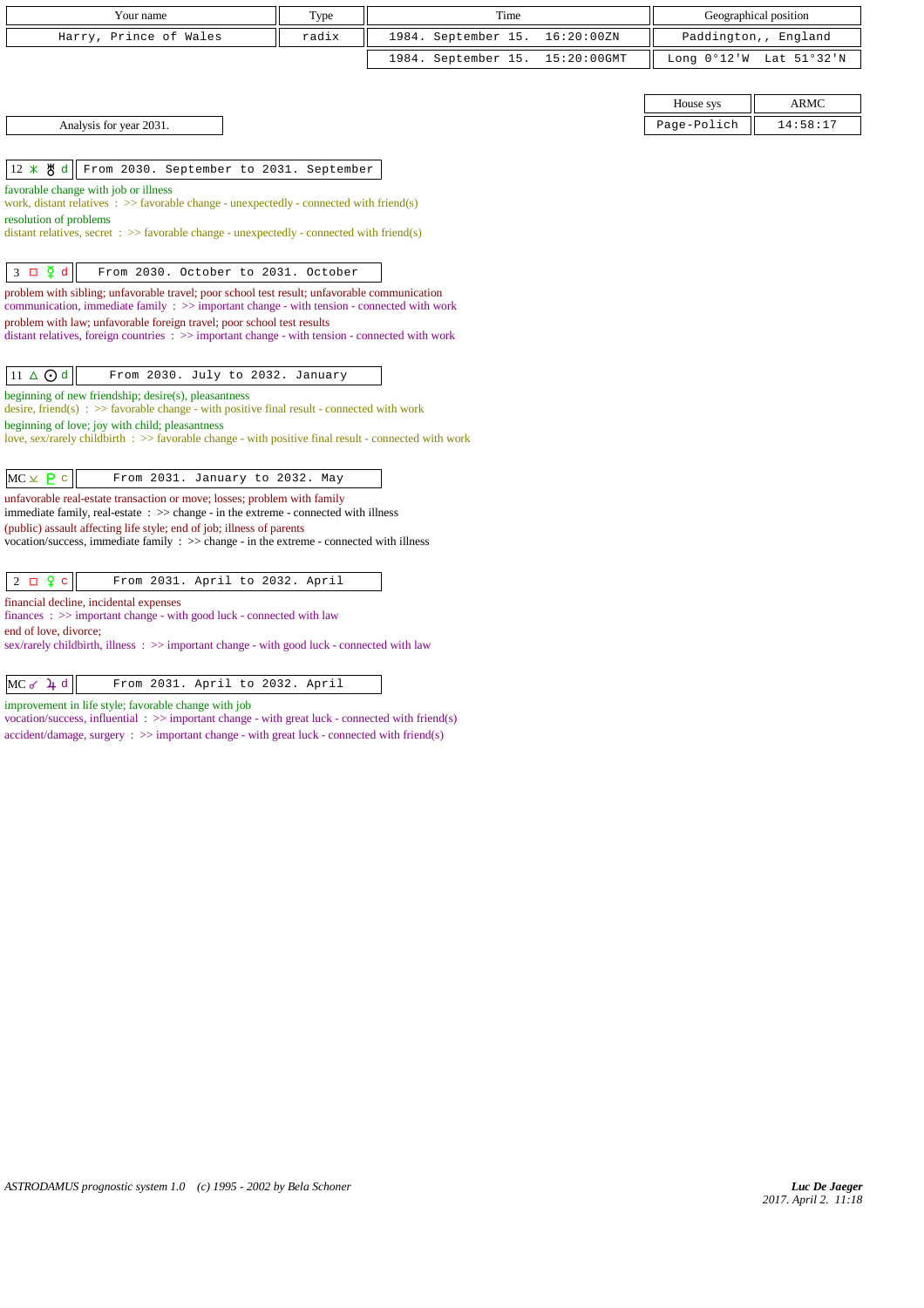| Your name<br>Time<br>Type<br>Harry, Prince of Wales<br>radix<br>1984. September 15.<br>16:20:00ZN<br>Paddington,, England                                                                                                    |                       |  |  |  |  |  |  |  |  |
|------------------------------------------------------------------------------------------------------------------------------------------------------------------------------------------------------------------------------|-----------------------|--|--|--|--|--|--|--|--|
|                                                                                                                                                                                                                              | Geographical position |  |  |  |  |  |  |  |  |
|                                                                                                                                                                                                                              |                       |  |  |  |  |  |  |  |  |
| 1984. September 15.<br>15:20:00GMT<br>Long 0°12'W Lat 51°32'N                                                                                                                                                                |                       |  |  |  |  |  |  |  |  |
|                                                                                                                                                                                                                              |                       |  |  |  |  |  |  |  |  |
| House sys                                                                                                                                                                                                                    | <b>ARMC</b>           |  |  |  |  |  |  |  |  |
| Analysis for year 2032.<br>Page-Polich                                                                                                                                                                                       | 14:58:17              |  |  |  |  |  |  |  |  |
|                                                                                                                                                                                                                              |                       |  |  |  |  |  |  |  |  |
| $\sigma$<br>$M \rvert \triangleq C$<br>From 2031. June to 2032. December                                                                                                                                                     |                       |  |  |  |  |  |  |  |  |
| events determining long term tendencies:                                                                                                                                                                                     |                       |  |  |  |  |  |  |  |  |
| immediate family, education, vocation/success $\Rightarrow$ important change - with dynamics                                                                                                                                 |                       |  |  |  |  |  |  |  |  |
|                                                                                                                                                                                                                              |                       |  |  |  |  |  |  |  |  |
| d<br>From 2031. August to 2033. February<br>$2 \times$                                                                                                                                                                       |                       |  |  |  |  |  |  |  |  |
| end of love, divorce; risk of accident or surgery in immediate environment: (scale: 3)<br>illness, surgery $\therefore$ $\gg$ unfavorable change - repeatedly - connected with partner/spouse                                |                       |  |  |  |  |  |  |  |  |
| financial decline, incidental expenses                                                                                                                                                                                       |                       |  |  |  |  |  |  |  |  |
| finances: >> change - repeatedly - connected with partner/spouse                                                                                                                                                             |                       |  |  |  |  |  |  |  |  |
| ち<br>∡≀ ∿d<br>From 2031. August to 2033. February                                                                                                                                                                            |                       |  |  |  |  |  |  |  |  |
| events determining long term tendencies:                                                                                                                                                                                     |                       |  |  |  |  |  |  |  |  |
| important life events, foreign countries, law $\Rightarrow$ important change - with obstacles                                                                                                                                |                       |  |  |  |  |  |  |  |  |
|                                                                                                                                                                                                                              |                       |  |  |  |  |  |  |  |  |
| From 2032. January to 2033. January<br>$2 \times 7c$                                                                                                                                                                         |                       |  |  |  |  |  |  |  |  |
| end of love, divorce; risk of accident or surgery, death/separation/divorce in immediate environment: (scale: 4)<br>$accident/damage$ , surgery : $\gg$ unfavorable change - with dynamics - connected with immediate family |                       |  |  |  |  |  |  |  |  |
| financial decline, incidental expenses                                                                                                                                                                                       |                       |  |  |  |  |  |  |  |  |
| $finances : \gg change - with dynamics - connected with immediate family$                                                                                                                                                    |                       |  |  |  |  |  |  |  |  |
| $\text{Asc} \times \Psi d$<br>From 2031. December to 2033. April                                                                                                                                                             |                       |  |  |  |  |  |  |  |  |
| favorable change with marriage or partnership                                                                                                                                                                                |                       |  |  |  |  |  |  |  |  |
| law, education: >> favorable change - with irregularity - connected with secret<br>favorable change related to self                                                                                                          |                       |  |  |  |  |  |  |  |  |

finances, isolation, secret : >> favorable change - with irregularity - connected with distant relatives

 $\boxed{ \rho \quad \text{N} \mid \text{Q} \text{c}}$  From 2032. March to 2033. September

events determining long term tendencies:

real-estate, immediate family, foreign countries, law : >> important change - with good luck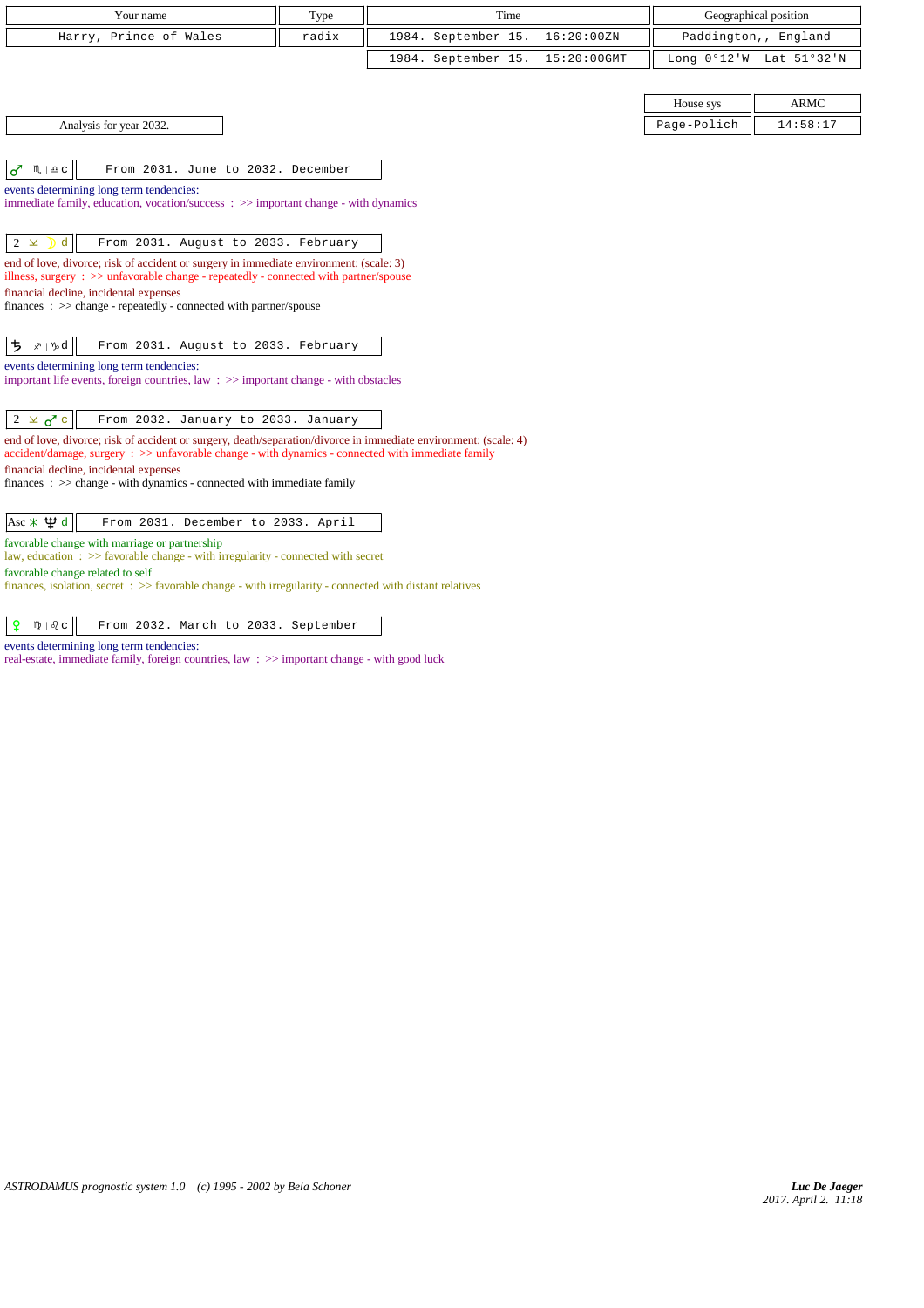| Your name                                                                                                                                                                                |       | Time                |             |             |                         |  |  |  |
|------------------------------------------------------------------------------------------------------------------------------------------------------------------------------------------|-------|---------------------|-------------|-------------|-------------------------|--|--|--|
|                                                                                                                                                                                          | Type  |                     |             |             | Geographical position   |  |  |  |
| Harry, Prince of Wales                                                                                                                                                                   | radix | 1984. September 15. | 16:20:00ZN  |             | Paddington,, England    |  |  |  |
|                                                                                                                                                                                          |       | 1984. September 15. | 15:20:00GMT |             | Long 0°12'W Lat 51°32'N |  |  |  |
|                                                                                                                                                                                          |       |                     |             |             |                         |  |  |  |
|                                                                                                                                                                                          |       |                     |             | House sys   | <b>ARMC</b>             |  |  |  |
| Analysis for year 2033.                                                                                                                                                                  |       |                     |             | Page-Polich | 14:58:17                |  |  |  |
|                                                                                                                                                                                          |       |                     |             |             |                         |  |  |  |
| $MC \triangle \n\begin{bmatrix} 0 \\ 4 \end{bmatrix}$ d<br>From 2032. December to 2033. December                                                                                         |       |                     |             |             |                         |  |  |  |
| improvement in life style; favorable change with job                                                                                                                                     |       |                     |             |             |                         |  |  |  |
| immediate family, vocation/success $\Rightarrow$ Savorable change - with tension - connected with work                                                                                   |       |                     |             |             |                         |  |  |  |
| favorable real-estate transaction or move; joy with family<br>immediate family, real-estate : >> favorable change - with tension - connected with work                                   |       |                     |             |             |                         |  |  |  |
|                                                                                                                                                                                          |       |                     |             |             |                         |  |  |  |
| MC $\Box$ Фс<br>From 2033. January to 2034. May                                                                                                                                          |       |                     |             |             |                         |  |  |  |
| (public) assault affecting life style; end of job; illness of parents                                                                                                                    |       |                     |             |             |                         |  |  |  |
| authority, vocation/success: >> unfavorable change - with irregularity - connected with secret                                                                                           |       |                     |             |             |                         |  |  |  |
| unfavorable real-estate transaction or move; losses; problem with family<br>accident/damage, death/divorce: >> unfavorable change - with irregularity - connected with distant relatives |       |                     |             |             |                         |  |  |  |
|                                                                                                                                                                                          |       |                     |             |             |                         |  |  |  |
| From 2032. December to 2034. June<br>Asc $\angle$ $\odot$ c                                                                                                                              |       |                     |             |             |                         |  |  |  |
| favorable change with marriage or partnership                                                                                                                                            |       |                     |             |             |                         |  |  |  |
| love, sex/rarely childbirth : >> favorable change - with positive final result - connected with work                                                                                     |       |                     |             |             |                         |  |  |  |
| favorable change related to self<br>illness, sex/rarely childbirth $\Rightarrow$ Savorable change - with positive final result - connected with work                                     |       |                     |             |             |                         |  |  |  |
|                                                                                                                                                                                          |       |                     |             |             |                         |  |  |  |
| $3 \triangle P$<br>From 2033. April to 2034. August                                                                                                                                      |       |                     |             |             |                         |  |  |  |
| joy with sibling; domestic travel or examination; favorable communication                                                                                                                |       |                     |             |             |                         |  |  |  |
| immediate family, education : >> favorable change - in the extreme - connected with illness                                                                                              |       |                     |             |             |                         |  |  |  |
| foreign travel; favorable law procedure<br>law, foreign countries $\Rightarrow$ > favorable change - in the extreme - connected with illness                                             |       |                     |             |             |                         |  |  |  |
|                                                                                                                                                                                          |       |                     |             |             |                         |  |  |  |

| From 2033. June to 2034. June |  |
|-------------------------------|--|
|-------------------------------|--|

favorable change with job or illness

work, illness :  $\gg$  favorable change - with tension - connected with child

beginning of secret love (or attempt); resolution of problems distant relatives, isolation : >> favorable change - with tension - connected with work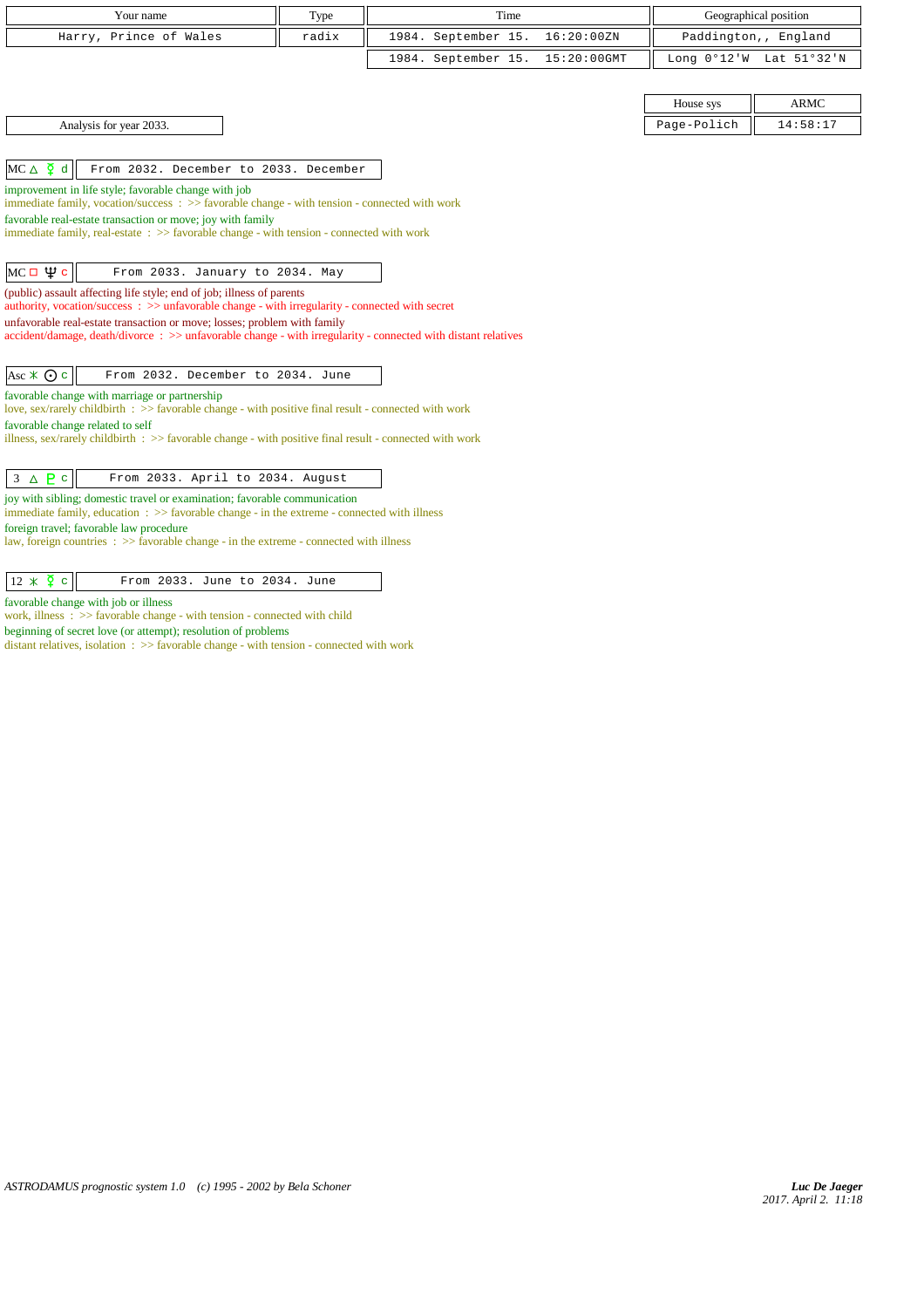| Your name                                                                                                                                                       | Type<br>Time |                     |             | Geographical position |             |  |  |  |
|-----------------------------------------------------------------------------------------------------------------------------------------------------------------|--------------|---------------------|-------------|-----------------------|-------------|--|--|--|
| Harry, Prince of Wales                                                                                                                                          | radix        | 1984. September 15. | 16:20:00ZN  | Paddington,, England  |             |  |  |  |
|                                                                                                                                                                 |              | 1984. September 15. | 15:20:00GMT | Long $0°12'W$         | Lat 51°32'N |  |  |  |
|                                                                                                                                                                 |              |                     |             |                       |             |  |  |  |
|                                                                                                                                                                 |              |                     |             | House sys             | ARMC        |  |  |  |
| Analysis for year 2034.                                                                                                                                         |              |                     |             | Page-Polich           | 14:58:17    |  |  |  |
|                                                                                                                                                                 |              |                     |             |                       |             |  |  |  |
| $2 \times Qd$<br>From 2033. April to 2034. October                                                                                                              |              |                     |             |                       |             |  |  |  |
| financial decline, incidental expenses                                                                                                                          |              |                     |             |                       |             |  |  |  |
| finances : >> important change - with positive final result - connected with death/divorce                                                                      |              |                     |             |                       |             |  |  |  |
| end of love, divorce; risk of accident or surgery, death/separation/divorce in immediate environment: (scale: 4)                                                |              |                     |             |                       |             |  |  |  |
| $death/divorce, surgery : >> change - with positive final result - connected with immediate family$                                                             |              |                     |             |                       |             |  |  |  |
|                                                                                                                                                                 |              |                     |             |                       |             |  |  |  |
| $12 \square 5d$<br>From 2033. August to 2034. December                                                                                                          |              |                     |             |                       |             |  |  |  |
| problems; health problems, (possible hospitalization)<br>death/divorce, accident/damage: >> unfavorable change - with obstacles - connected with elderly person |              |                     |             |                       |             |  |  |  |
| health problems, (possible hospitalization); unfavorable change with job                                                                                        |              |                     |             |                       |             |  |  |  |
| illness, work : $\gg$ unfavorable change - with obstacles - connected with death/divorce                                                                        |              |                     |             |                       |             |  |  |  |
|                                                                                                                                                                 |              |                     |             |                       |             |  |  |  |
| $11 \times 9$ c<br>From 2033. December to 2034. December                                                                                                        |              |                     |             |                       |             |  |  |  |
| beginning of new friendship; desire(s), pleasantness<br>desire, friend(s) : $\gg$ important change - with good luck - connected with law                        |              |                     |             |                       |             |  |  |  |
| love, sex/rarely childbirth $\Rightarrow$ important change - with good luck - connected with law                                                                |              |                     |             |                       |             |  |  |  |
|                                                                                                                                                                 |              |                     |             |                       |             |  |  |  |

|  | Asc $\Delta$ $\overline{P}$ d $\overline{P}$ From 2033. October to 2035. February |  |  |  |
|--|-----------------------------------------------------------------------------------|--|--|--|
|--|-----------------------------------------------------------------------------------|--|--|--|

favorable change related to self

vocation/success, immediate family, foreign countries, law : >> favorable change - in the extreme - connected with illness

favorable change with marriage or partnership

sex/rarely childbirth, law :  $\gg$  favorable change - in the extreme - connected with illness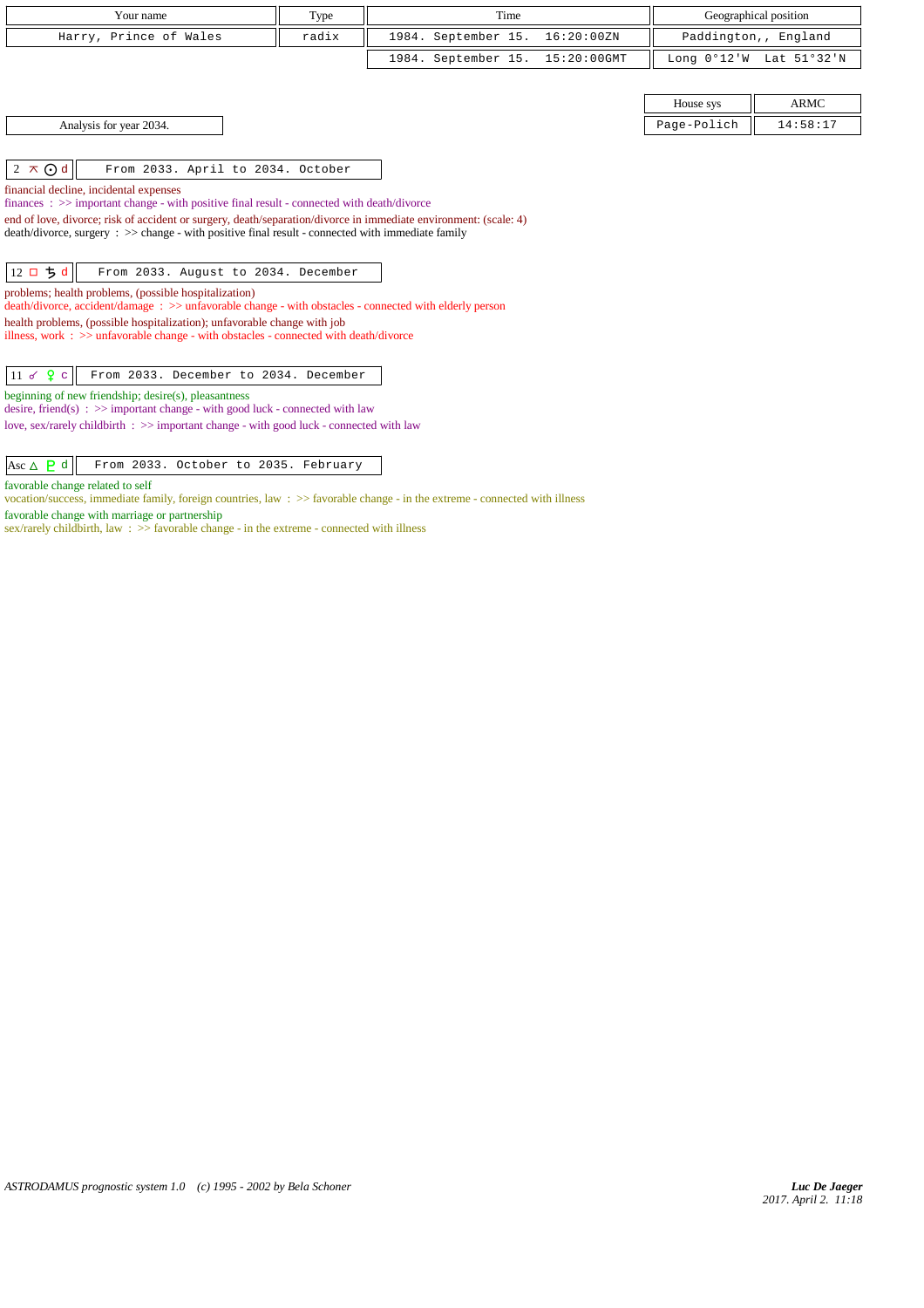| Your name              | T <sub>VDE</sub> | Time                            | Geographical position                                       |
|------------------------|------------------|---------------------------------|-------------------------------------------------------------|
| Harry, Prince of Wales | radix            | 1984. September 15. 16:20:00ZN  | Paddington,, England                                        |
|                        |                  | 1984. September 15. 15:20:00GMT | Long $0^{\circ}12^{\prime}$ W Lat $51^{\circ}32^{\prime}$ N |

|  | Analysis for year 2035. |  |
|--|-------------------------|--|
|--|-------------------------|--|

 $\|11 \times \sigma^r c\|$  From 2034. September to 2035. September

beginning of love; joy with child; pleasantness

love, luck : >> favorable change - with dynamics - connected with immediate family

beginning of new friendship; desire(s), pleasantness

desire, friend(s) : >> favorable change - with dynamics - connected with immediate family

Asc  $\delta$  c  $\parallel$  From 2034. July to 2036. January

favorable change with marriage or partnership

partner/spouse, publicity :  $\gg$  important change - repeatedly - connected with immediate family

partner/spouse, external environment, real-estate, immediate family : >> important change - repeatedly - connected with publicity

|--|--|--|--|--|--|--|--|

events determining long term tendencies:

desire, friend(s) :  $\gg$  important change - unexpectedly

 $\boxed{12 \times \mathcal{L} \subset \mathbb{F}$  From 2035. February to 2036. February

favorable change with job or illness

work, distant relatives : >> favorable change - with great luck - connected with friend(s) resolution of problems

isolation, secret : >> favorable change - with great luck - connected with friend(s)

| $3 \times \Psi$ c<br>From 2035. March to 2036. July |  |
|-----------------------------------------------------|--|
|-----------------------------------------------------|--|

## foreign travel; favorable law procedure

distant relatives, law : >> favorable change - with irregularity - connected with secret joy with sibling; domestic travel or examination; favorable communication travel, education : >> favorable change - with irregularity - connected with secret

| $3$ $\sqrt[3]{8}$ d<br>From 2035. May to 2036. May |  |
|----------------------------------------------------|--|
|----------------------------------------------------|--|

foreign travel; favorable law procedure

law, foreign countries  $\Rightarrow$  important change - unexpectedly - connected with friend(s) travel, education :  $\gg$  important change - unexpectedly - connected with friend(s)

|                         | House sys   | <b>ARMC</b> |
|-------------------------|-------------|-------------|
| Analysis for year 2035. | Page-Polich | 14:58:17    |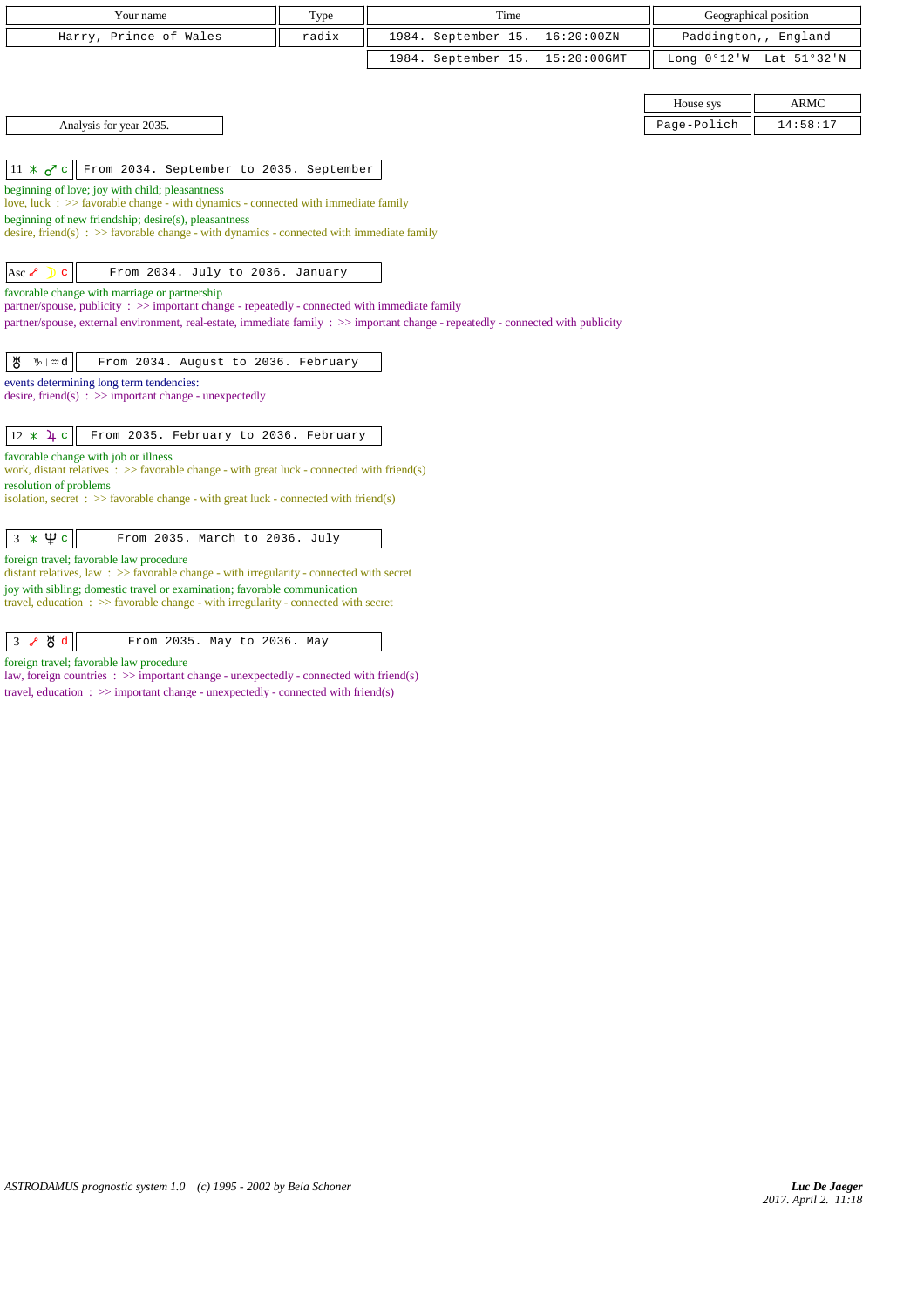| Your name              | Type  | Time                            | Geographical position                     |
|------------------------|-------|---------------------------------|-------------------------------------------|
| Harry, Prince of Wales | radix | 1984. September 15. 16:20:00ZN  | Paddington,, England                      |
|                        |       | 1984. September 15. 15:20:00GMT | Long $0^{\circ}12'W$ Lat $51^{\circ}32'W$ |

| House sys                   |                                   |
|-----------------------------|-----------------------------------|
| $D = \alpha - D - i \alpha$ | $\Lambda$ $\cdot$ 5.9 $\cdot$ 1.7 |

Analysis for year 2036. Page-Polich 14:58:17 Page-Polich 14:58:17 Page-Polich 14:58:17 Page-Polich 14:58:17 Page-Polich 14:58:17 Page - Polich 14:58:17 Page - Polich 14:58:17 Page - Polich 14:58:17 Page - Polich 14:58:17 P

 $|\gamma|$  From 2035. August to 2037. August

events determining long term tendencies:

partner/spouse, external environment, real-estate, immediate family : >> important change - repeatedly

| $2 * 5 c$<br>From 2036. January to 2037. May |  |
|----------------------------------------------|--|
|----------------------------------------------|--|

(if existed) end of risk of divorce; improvement of partner's financial situation

illness, sex/rarely childbirth : >> favorable change - with obstacles - connected with important life events

improvement of financial situation

finances :  $\gg$  favorable change - with obstacles - connected with illness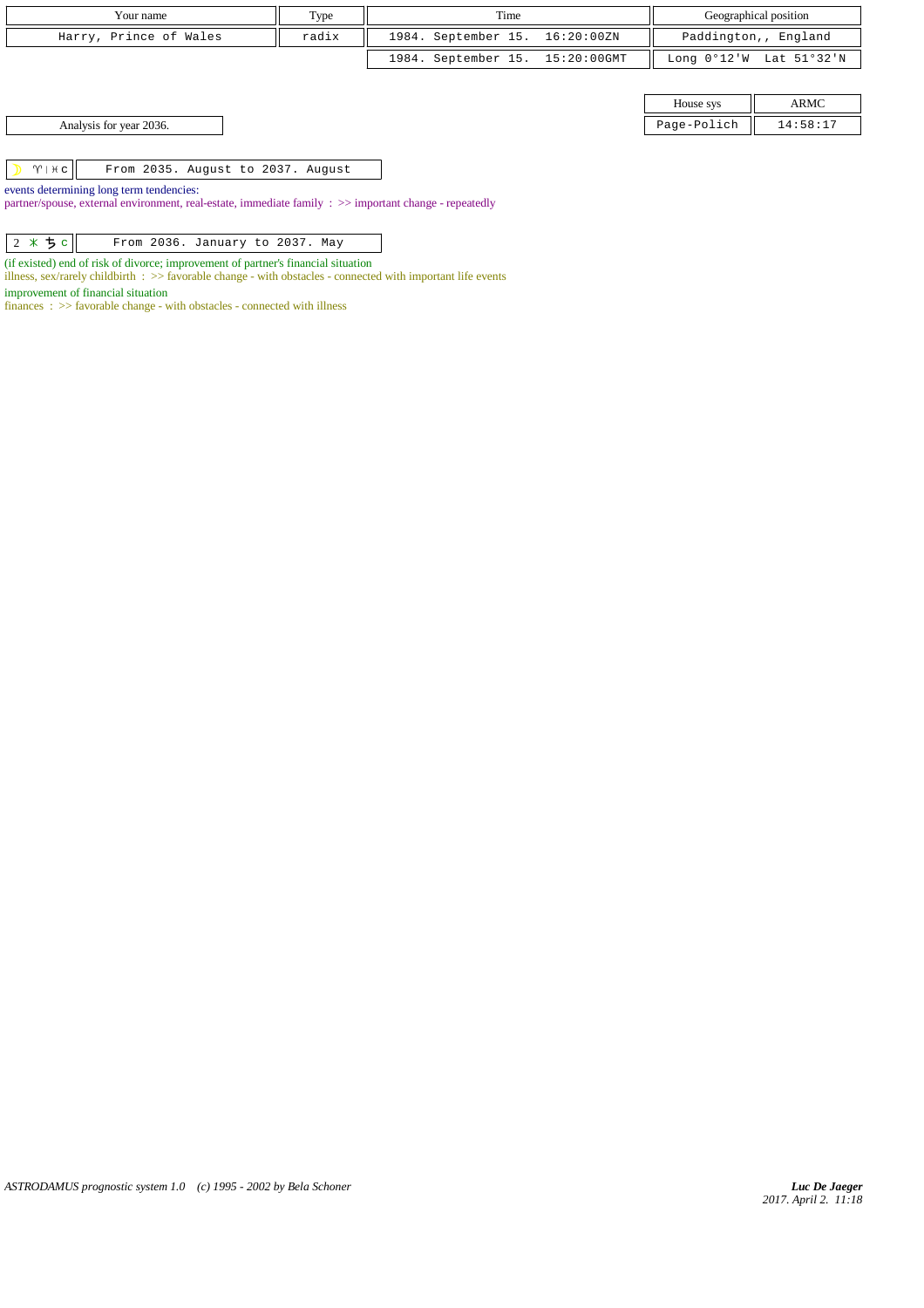| Your name              | Type  | Time                            | Geographical position                                     |
|------------------------|-------|---------------------------------|-----------------------------------------------------------|
| Harry, Prince of Wales | radix | 1984. September 15. 16:20:00ZN  | Paddington,, England                                      |
|                        |       | 1984. September 15. 15:20:00GMT | Long $0^{\circ}12^{\prime}W$ Lat $51^{\circ}32^{\prime}N$ |

House sys ARMC Analysis for year 2037. 2007.

|  | $11 \times \Psi d$ |  |  |  |  |  | From 2036. June to 2037. October |  |
|--|--------------------|--|--|--|--|--|----------------------------------|--|
|--|--------------------|--|--|--|--|--|----------------------------------|--|

gynecology problem; end of love; problem with child; unpleasantness luck, love : >> unfavorable change - with irregularity - connected with secret

separation from friends; desires are fulfilled with great difficulties desire, friend(s)  $\Rightarrow$  > change - with irregularity - connected with secret

|  |  | $\overline{Asc * 4d}$ From 2036. December to 2037. December |  |  |
|--|--|-------------------------------------------------------------|--|--|

favorable change with marriage or partnership

law, education :  $\gg$  favorable change - with great luck - connected with friend(s) favorable change related to self

finances, desire, friend(s) :  $\gg$  favorable change - with great luck - connected with work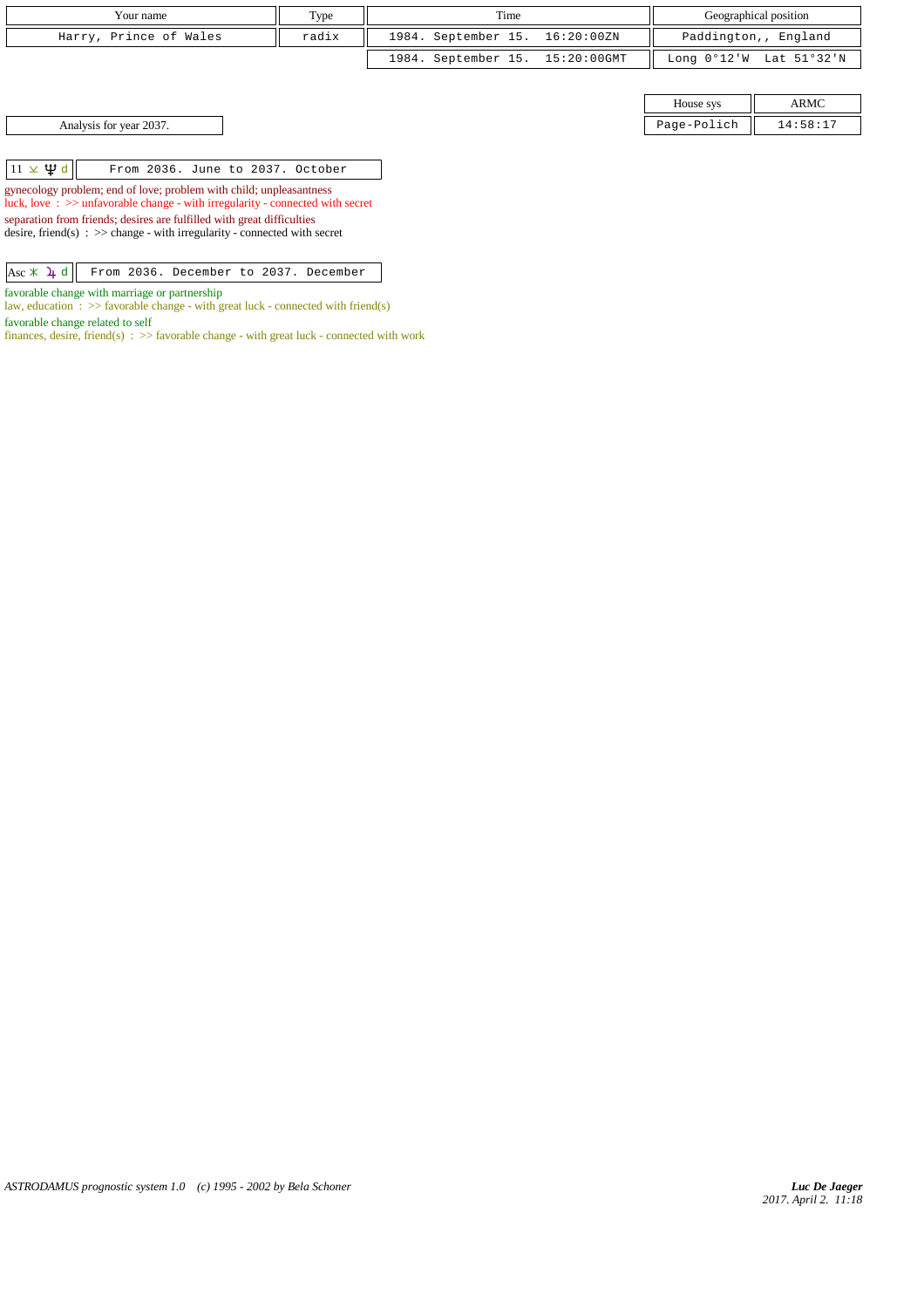| Your name                                                                                                                                                                                           | Type  | Time                               |                       | Geographical position |  |  |  |
|-----------------------------------------------------------------------------------------------------------------------------------------------------------------------------------------------------|-------|------------------------------------|-----------------------|-----------------------|--|--|--|
| Harry, Prince of Wales                                                                                                                                                                              | radix | 1984. September 15.<br>16:20:00ZN  |                       | Paddington,, England  |  |  |  |
|                                                                                                                                                                                                     |       | 1984. September 15.<br>15:20:00GMT | Long $0^{\circ}12$ 'W | Lat 51°32'N           |  |  |  |
|                                                                                                                                                                                                     |       |                                    |                       |                       |  |  |  |
|                                                                                                                                                                                                     |       |                                    | House sys             | <b>ARMC</b>           |  |  |  |
| Analysis for year 2038.                                                                                                                                                                             |       |                                    | Page-Polich           | 14:58:17              |  |  |  |
|                                                                                                                                                                                                     |       |                                    |                       |                       |  |  |  |
| MC 노 쁑 d<br>From 2037. August to 2038. August                                                                                                                                                       |       |                                    |                       |                       |  |  |  |
| unfavorable real-estate transaction or move; losses; problem with family<br>real-estate, immediate family : $\gg$ unfavorable change - unexpectedly - connected with friend(s)                      |       |                                    |                       |                       |  |  |  |
| (public) assault affecting life style; end of job; illness of parents                                                                                                                               |       |                                    |                       |                       |  |  |  |
| authority, vocation/success : $\gg$ change - unexpectedly - connected with friend(s)                                                                                                                |       |                                    |                       |                       |  |  |  |
| $\odot$<br>From 2037. March to 2039. March                                                                                                                                                          |       |                                    |                       |                       |  |  |  |
| events determining long term tendencies:                                                                                                                                                            |       |                                    |                       |                       |  |  |  |
| accident/damage, surgery, death/divorce: >> important change - with positive final result                                                                                                           |       |                                    |                       |                       |  |  |  |
|                                                                                                                                                                                                     |       |                                    |                       |                       |  |  |  |
| $12 \times \sigma$ <sup>d</sup><br>From 2037. October to 2038. October                                                                                                                              |       |                                    |                       |                       |  |  |  |
| favorable change with job or illness<br>illness, work $\div$ $\Rightarrow$ favorable change - with dynamics - connected with immediate family                                                       |       |                                    |                       |                       |  |  |  |
| resolution of problems                                                                                                                                                                              |       |                                    |                       |                       |  |  |  |
| distant relatives, isolation $\Rightarrow$ > favorable change - with dynamics - connected with authority                                                                                            |       |                                    |                       |                       |  |  |  |
| 12 $\sigma$ $P$ $C$<br>From 2037. December to 2039. April                                                                                                                                           |       |                                    |                       |                       |  |  |  |
| resolution of problems                                                                                                                                                                              |       |                                    |                       |                       |  |  |  |
| secret, distant relatives : >> important change - in the extreme - connected with illness<br>illness, work : $\gg$ important change - in the extreme - connected with sex/rarely childbirth         |       |                                    |                       |                       |  |  |  |
|                                                                                                                                                                                                     |       |                                    |                       |                       |  |  |  |
| $3 \times 5d$<br>From 2038. April to 2039. August                                                                                                                                                   |       |                                    |                       |                       |  |  |  |
| problem with sibling; unfavorable travel; poor school test result; unfavorable communication<br>education, immediate family : >> unfavorable change - with obstacles - connected with death/divorce |       |                                    |                       |                       |  |  |  |
| problem with law; unfavorable foreign travel; poor school test results<br>law, foreign countries : >> change - with obstacles - connected with death/divorce                                        |       |                                    |                       |                       |  |  |  |
|                                                                                                                                                                                                     |       |                                    |                       |                       |  |  |  |
| Asc $\times$ $\frac{6}{5}$ c<br>From 2038. May to 2039. May                                                                                                                                         |       |                                    |                       |                       |  |  |  |
| risk of divorce, end of love; health problem of partner (scale: 1)                                                                                                                                  |       |                                    |                       |                       |  |  |  |
| law, publicity : $\gg$ change - with good luck - connected with love<br>health problems;                                                                                                            |       |                                    |                       |                       |  |  |  |
| real-estate, immediate family, foreign countries, law: >> change - with good luck - connected with publicity                                                                                        |       |                                    |                       |                       |  |  |  |

separation from friends; desires are fulfilled with great difficulties

desire, friend(s)  $\Rightarrow$  > important change - in the extreme - connected with illness

gynecology problem; end of love; problem with child; unpleasantness

sex/rarely childbirth, love :  $\gg$  important change - in the extreme - connected with illness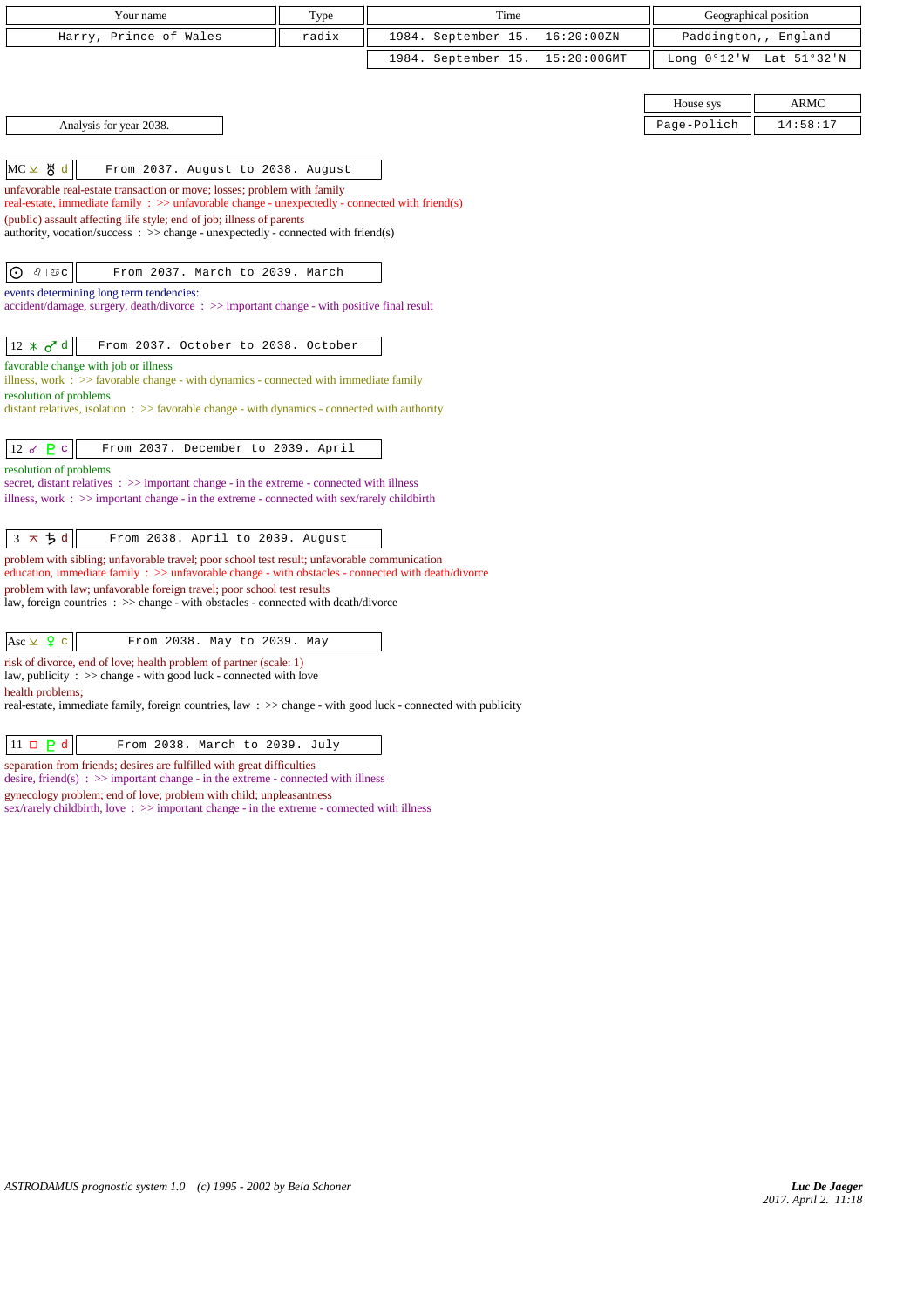| Your name                                                                                                                                                                                                                               | Type                                                                | Time                |             |                       | Geographical position |  |  |
|-----------------------------------------------------------------------------------------------------------------------------------------------------------------------------------------------------------------------------------------|---------------------------------------------------------------------|---------------------|-------------|-----------------------|-----------------------|--|--|
| Harry, Prince of Wales                                                                                                                                                                                                                  | radix                                                               | 1984. September 15. | 16:20:00ZN  |                       | Paddington,, England  |  |  |
|                                                                                                                                                                                                                                         |                                                                     | 1984. September 15. | 15:20:00GMT | Long $0^{\circ}12$ 'W | Lat 51°32'N           |  |  |
|                                                                                                                                                                                                                                         |                                                                     |                     |             |                       |                       |  |  |
|                                                                                                                                                                                                                                         |                                                                     |                     |             | House sys             | <b>ARMC</b>           |  |  |
| Analysis for year 2039.                                                                                                                                                                                                                 |                                                                     |                     |             | Page-Polich           | 14:58:17              |  |  |
|                                                                                                                                                                                                                                         |                                                                     |                     |             |                       |                       |  |  |
| $12 \triangle \varphi d$<br>From 2038. July to 2039. July                                                                                                                                                                               |                                                                     |                     |             |                       |                       |  |  |
| resolution of problems<br>distant relatives, secret $\Rightarrow$ >> favorable change - with good luck - connected with law                                                                                                             |                                                                     |                     |             |                       |                       |  |  |
| favorable change with job or illness                                                                                                                                                                                                    |                                                                     |                     |             |                       |                       |  |  |
| work, distant relatives : >> favorable change - with good luck - connected with law                                                                                                                                                     |                                                                     |                     |             |                       |                       |  |  |
| Asc $\sqrt{2}$ d<br>From 2038. August to 2039. August                                                                                                                                                                                   |                                                                     |                     |             |                       |                       |  |  |
| favorable change with marriage or partnership                                                                                                                                                                                           |                                                                     |                     |             |                       |                       |  |  |
| love, sex/rarely childbirth : >> important change - with tension - connected with work<br>love, child, work, illness : $\gg$ important change - with tension - connected with accident/damage                                           |                                                                     |                     |             |                       |                       |  |  |
|                                                                                                                                                                                                                                         |                                                                     |                     |             |                       |                       |  |  |
| $11 \times 5c$<br>From 2038. September to 2040. January                                                                                                                                                                                 |                                                                     |                     |             |                       |                       |  |  |
|                                                                                                                                                                                                                                         | gynecology problem; end of love; problem with child; unpleasantness |                     |             |                       |                       |  |  |
| sex/rarely childbirth, love : >> unfavorable change - with obstacles - connected with death/divorce<br>separation from friends; desires are fulfilled with great difficulties                                                           |                                                                     |                     |             |                       |                       |  |  |
| desire, friend(s) : $\gg$ change - with obstacles - connected with death/divorce                                                                                                                                                        |                                                                     |                     |             |                       |                       |  |  |
| $MC \propto Q$ $c$<br>From 2038. July to 2040. January                                                                                                                                                                                  |                                                                     |                     |             |                       |                       |  |  |
| improvement in life style; favorable change with job                                                                                                                                                                                    |                                                                     |                     |             |                       |                       |  |  |
| vocation/success, immediate family : >> important change - with positive final result - connected with work<br>surgery, accident/damage $\Rightarrow$ > important change - with positive final result - connected with immediate family |                                                                     |                     |             |                       |                       |  |  |
|                                                                                                                                                                                                                                         |                                                                     |                     |             |                       |                       |  |  |
| $2 \times 8$ c<br>From 2039. January to 2040. January                                                                                                                                                                                   |                                                                     |                     |             |                       |                       |  |  |
| end of love, divorce;                                                                                                                                                                                                                   |                                                                     |                     |             |                       |                       |  |  |
| sex/rarely childbirth, illness $\therefore$ > unfavorable change - unexpectedly - connected with friend(s)<br>financial decline, incidental expenses                                                                                    |                                                                     |                     |             |                       |                       |  |  |
| finances : $\gg$ change - unexpectedly - connected with friend(s)                                                                                                                                                                       |                                                                     |                     |             |                       |                       |  |  |
|                                                                                                                                                                                                                                         |                                                                     |                     |             |                       |                       |  |  |
| From 2039. February to 2040. February<br>Asc $\times$ $\sigma$ <sup>7</sup> c<br>risk of divorce, end of love; health problem of partner (scale: 4)                                                                                     |                                                                     |                     |             |                       |                       |  |  |
| education, love : >> unfavorable change - with dynamics - connected with immediate family                                                                                                                                               |                                                                     |                     |             |                       |                       |  |  |
| health problems; risk of accident or surgery, death/separation/divorce in immediate environment: (scale: 4)<br>immediate family, education, vocation/success: >> change - with dynamics - connected with authority                      |                                                                     |                     |             |                       |                       |  |  |
|                                                                                                                                                                                                                                         |                                                                     |                     |             |                       |                       |  |  |
| $2 \Delta \Psi d$<br>From 2039. February to 2040. June                                                                                                                                                                                  |                                                                     |                     |             |                       |                       |  |  |
| improvement of financial situation<br>$finances : \gg$ favorable change - with irregularity - connected with secret                                                                                                                     |                                                                     |                     |             |                       |                       |  |  |

(if existed) end of risk of divorce; improvement of partner's financial situation illness, sex/rarely childbirth : >> favorable change - with irregularity - connected with secret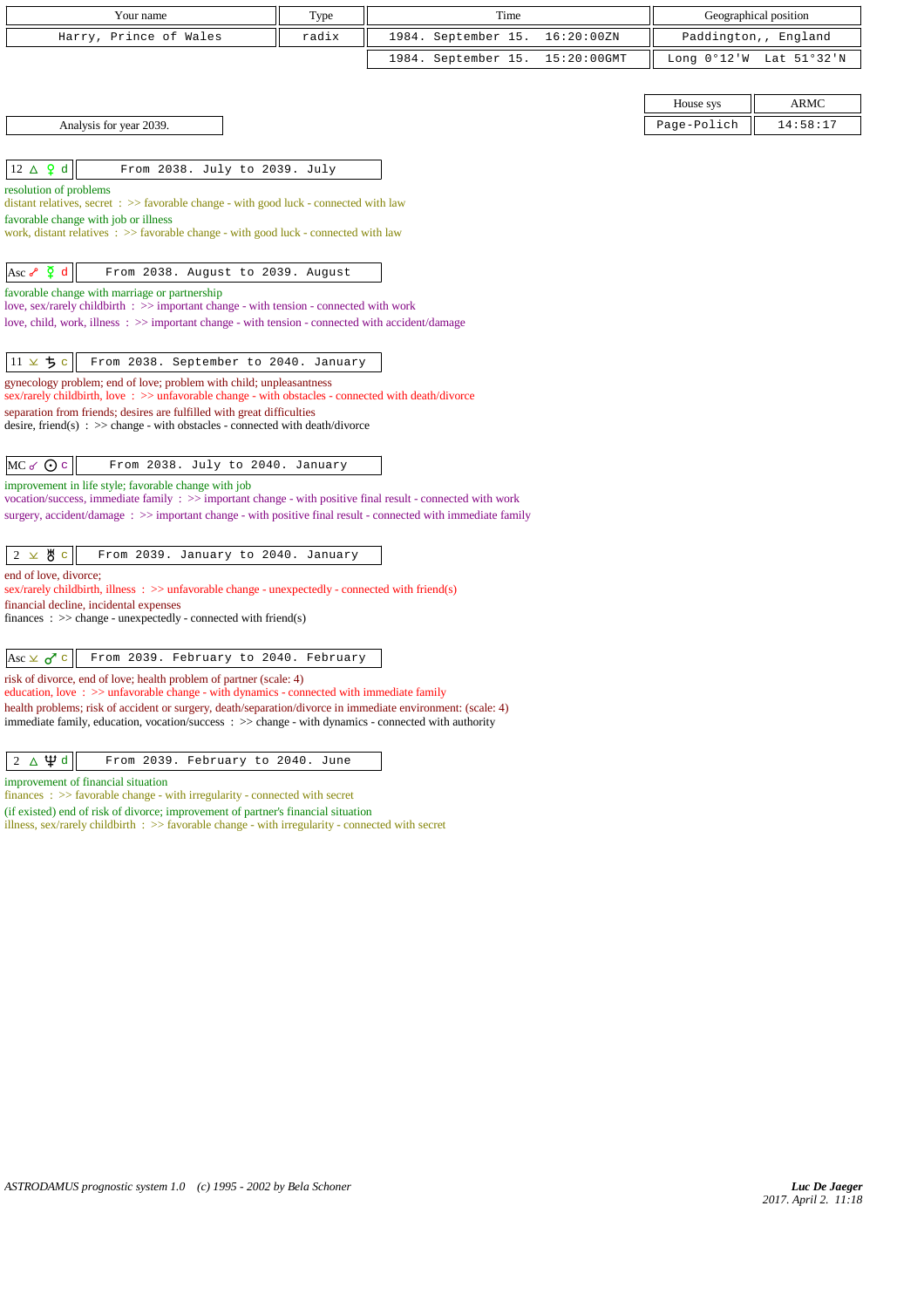| Your name              | Type  | Time                            | Geographical position                                     |
|------------------------|-------|---------------------------------|-----------------------------------------------------------|
| Harry, Prince of Wales | radix | 1984. September 15. 16:20:00ZN  | Paddington,, England                                      |
|                        |       | 1984. September 15. 15:20:00GMT | Long $0^{\circ}12^{\prime}W$ Lat $51^{\circ}32^{\prime}N$ |

House sys ARMC Analysis for year 2040. Page-Polich 14:58:17

 $\boxed{\phi}$   $\boxed{\text{m.d}}$  From 2039. April to 2040. October

events determining long term tendencies: love, child, work, illness : >> important change - with tension

 $\boxed{12 \times \Psi c}$  From 2039. December to 2041. April

favorable change with job or illness

distant relatives, work : >> favorable change - with irregularity - connected with secret

resolution of problems

secret, isolation :  $\gg$  favorable change - with irregularity - connected with distant relatives

 $MC \triangle$   $c$  From 2040. March to 2041. September

improvement in life style; favorable change with job

immediate family, vocation/success : >> favorable change - repeatedly - connected with partner/spouse favorable real-estate transaction or move; joy with family

immediate family, real-estate : >> favorable change - repeatedly - connected with partner/spouse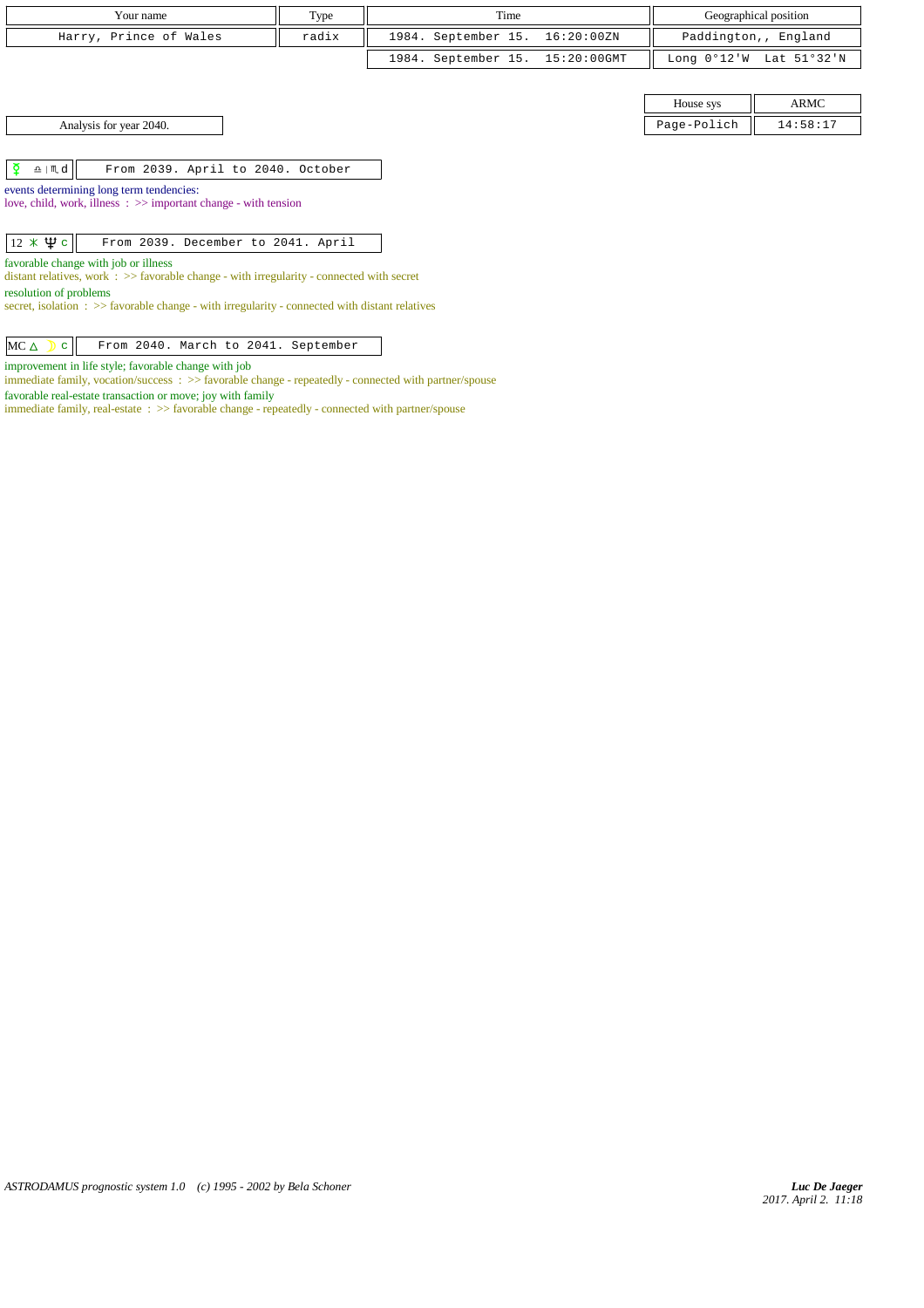| Your name                                                                                                                                                                                                 | Type  | Time                |                | Geographical position   |             |
|-----------------------------------------------------------------------------------------------------------------------------------------------------------------------------------------------------------|-------|---------------------|----------------|-------------------------|-------------|
| Harry, Prince of Wales                                                                                                                                                                                    | radix | 1984. September 15. | 16:20:00ZN     | Paddington,, England    |             |
|                                                                                                                                                                                                           |       | 1984. September 15. | $15:20:00$ GMT | Long 0°12'W Lat 51°32'N |             |
|                                                                                                                                                                                                           |       |                     |                |                         |             |
|                                                                                                                                                                                                           |       |                     |                | House sys               | <b>ARMC</b> |
| Analysis for year 2041.                                                                                                                                                                                   |       |                     |                | Page-Polich             | 14:58:17    |
|                                                                                                                                                                                                           |       |                     |                |                         |             |
| $MC*$ $5d$<br>From 2040. June to 2041. October                                                                                                                                                            |       |                     |                |                         |             |
| favorable real-estate transaction or move; joy with family<br>real-estate, immediate family : >> favorable change - with obstacles - connected with illness                                               |       |                     |                |                         |             |
| improvement in life style; favorable change with job                                                                                                                                                      |       |                     |                |                         |             |
| vocation/success, influential: >> favorable change - with obstacles - connected with illness                                                                                                              |       |                     |                |                         |             |
|                                                                                                                                                                                                           |       |                     |                |                         |             |
| $3 \times 0c$<br>From 2040. October to 2042. April                                                                                                                                                        |       |                     |                |                         |             |
| problem with sibling; unfavorable travel; poor school test result; unfavorable communication<br>immediate family, administration : >> important change - with positive final result - connected with work |       |                     |                |                         |             |
| problem with law; unfavorable foreign travel; poor school test results                                                                                                                                    |       |                     |                |                         |             |
| authority, law : $\gg$ change - with positive final result - connected with work                                                                                                                          |       |                     |                |                         |             |
| From 2040. November to 2042. March<br>2 $\sim$ P d                                                                                                                                                        |       |                     |                |                         |             |
| (if existed) end of risk of divorce; improvement of partner's financial situation                                                                                                                         |       |                     |                |                         |             |
| sex/rarely childbirth, illness : >> important change - in the extreme - connected with over reach                                                                                                         |       |                     |                |                         |             |
| $finances : \gg important change - in the extreme - connected with illness$                                                                                                                               |       |                     |                |                         |             |
|                                                                                                                                                                                                           |       |                     |                |                         |             |
| From 2040. November to 2042. May<br>$\frac{1}{4}$ $\approx$ $+$ $+$ d                                                                                                                                     |       |                     |                |                         |             |
| events determining long term tendencies:<br>finances, desire, friend(s) : $\gg$ important change - with great luck                                                                                        |       |                     |                |                         |             |

 $\boxed{11 \times 1$  d From 2041. May to 2042. May

gynecology problem; end of love; problem with child; unpleasantness child, love  $\therefore$  >> unfavorable change - with great luck - connected with friend(s) separation from friends; desires are fulfilled with great difficulties friend(s), desire : >> change - with great luck - connected with death/divorce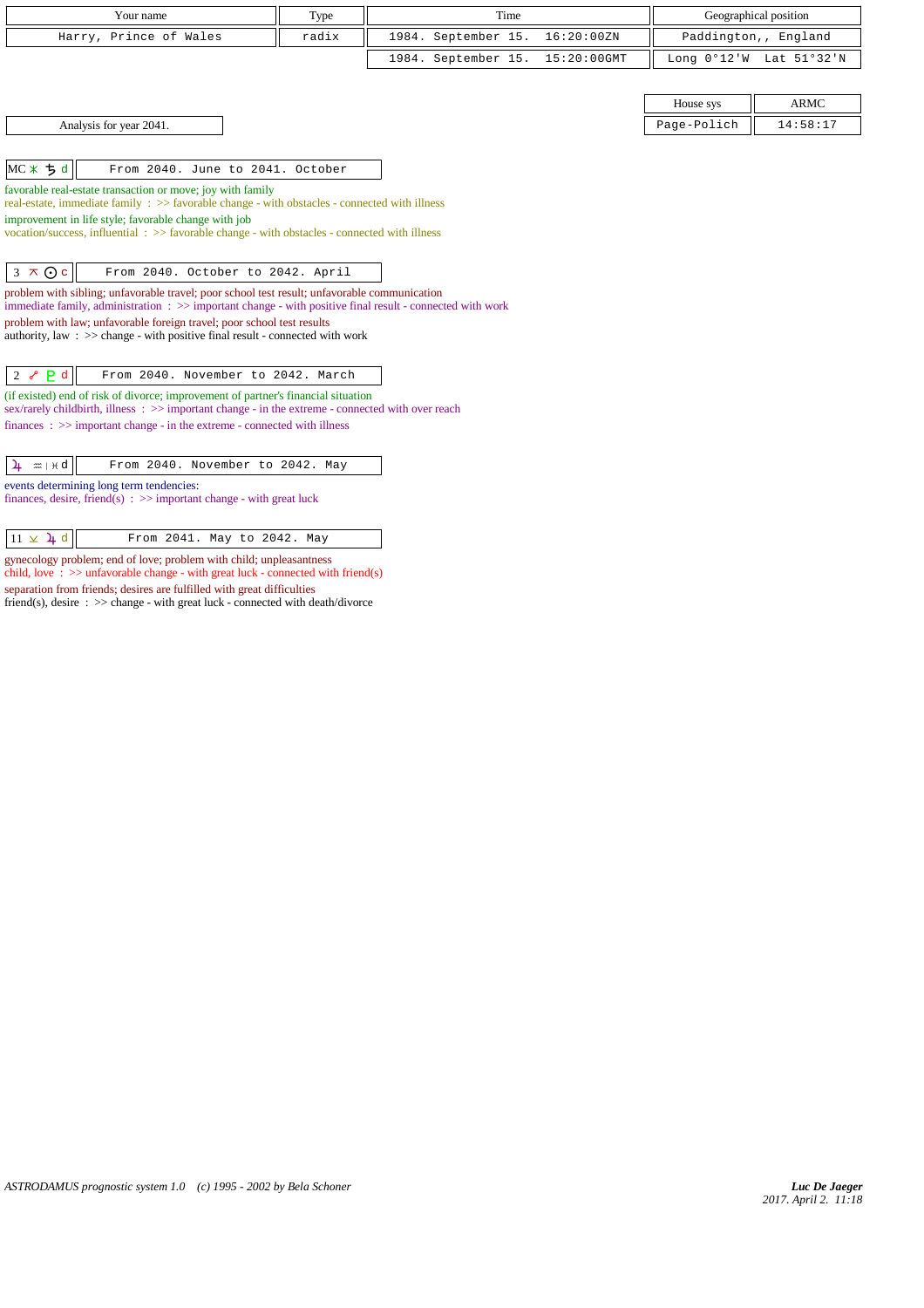| Your name              | Type  | Time                            | Geographical position                     |
|------------------------|-------|---------------------------------|-------------------------------------------|
| Harry, Prince of Wales | radix | 1984. September 15. 16:20:00ZN  | Paddington,, England                      |
|                        |       | 1984. September 15. 15:20:00GMT | Long $0^{\circ}12'W$ Lat $51^{\circ}32'W$ |

House sys  $\parallel$  ARMC Analysis for year 2042. 2004.

 $11 \times 8$  c From 2041. October to 2042. October

beginning of love; joy with child; pleasantness

luck, love : >> favorable change - unexpectedly - connected with friend(s)

beginning of new friendship; desire(s), pleasantness

friend(s), desire :  $\gg$  favorable change - unexpectedly - connected with law

 $\boxed{12 \Box \Box \Box \Box}$  d  $\boxed{\qquad \text{From } 2041. \text{ November to } 2043. \text{ May}}$ 

beginning of secret love (or attempt); problems; health problems, (possible hospitalization) surgery, accident/damage :  $\gg$  unfavorable change - repeatedly - connected with partner/spouse health problems, (possible hospitalization); unfavorable change with job illness, work : >> unfavorable change - repeatedly - connected with partner/spouse

 $\begin{array}{|c|c|c|c|c|}\n\hline\n3 & \mathcal{S} & \mathcal{O}^{\mathsf{T}} & \mathcal{O} & \mathcal{O} & \mathcal{O} & \mathcal{O} & \mathcal{O} & \mathcal{O} & \mathcal{O} & \mathcal{O} & \mathcal{O} & \mathcal{O} & \mathcal{O} & \mathcal{O} & \mathcal{O} & \mathcal{O} & \mathcal{O} & \mathcal{O} & \mathcal{O} & \mathcal{O} & \mathcal{O} & \mathcal{O} & \mathcal{O} & \mathcal{O} & \mathcal{O} & \mathcal{O} & \mathcal{O} & \$ 

foreign travel; favorable law procedure

authority, law : >> important change - with dynamics - connected with immediate family immediate family, travel : >> important change - with dynamics - connected with death/divorce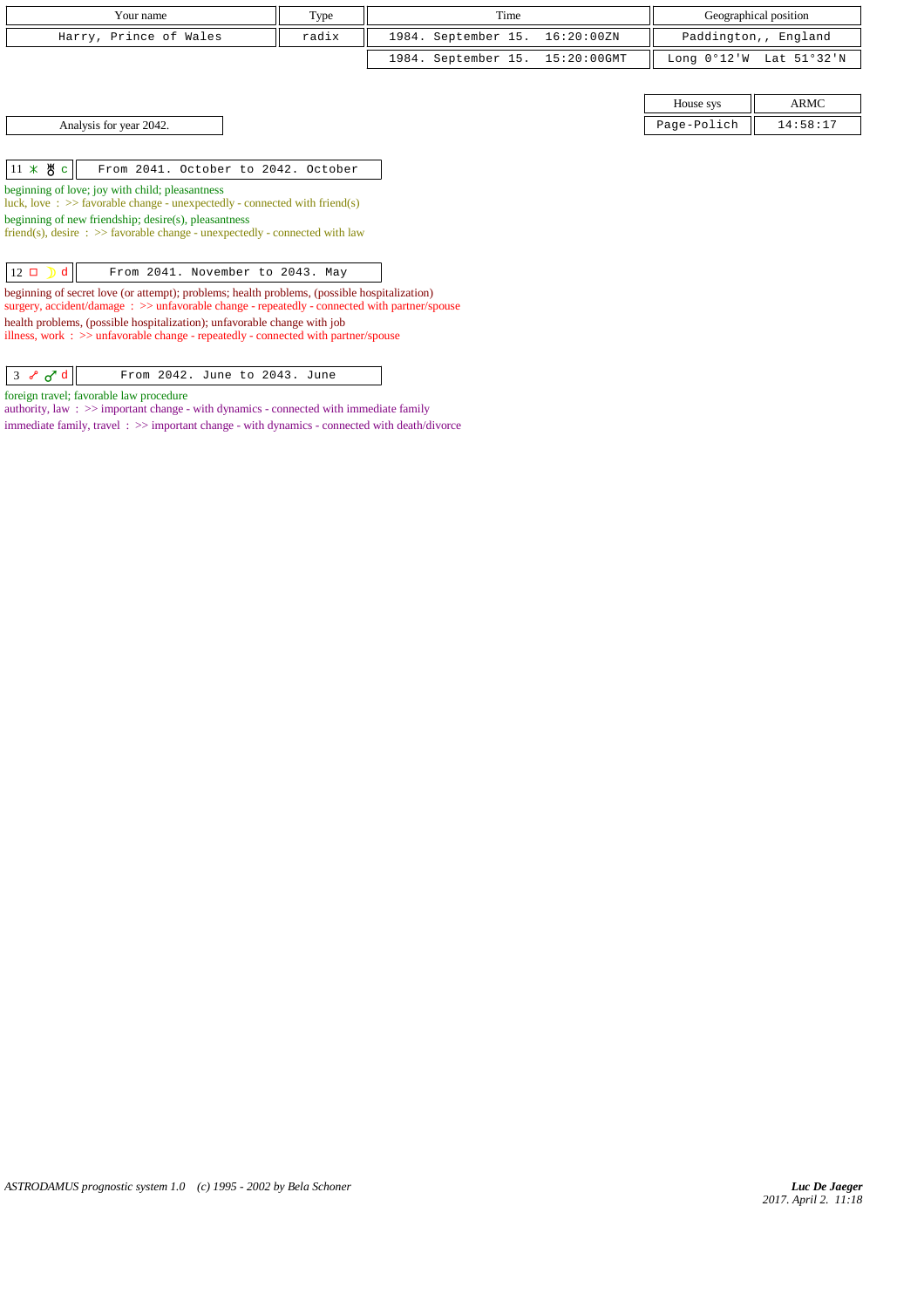| Your name                                                                                                                                                                                                                                                                                                                                                                                                                                                                        | Type  |                     | Time |             |                       | Geographical position |
|----------------------------------------------------------------------------------------------------------------------------------------------------------------------------------------------------------------------------------------------------------------------------------------------------------------------------------------------------------------------------------------------------------------------------------------------------------------------------------|-------|---------------------|------|-------------|-----------------------|-----------------------|
| Harry, Prince of Wales                                                                                                                                                                                                                                                                                                                                                                                                                                                           | radix | 1984. September 15. |      | 16:20:00ZN  |                       | Paddington,, England  |
|                                                                                                                                                                                                                                                                                                                                                                                                                                                                                  |       | 1984. September 15. |      | 15:20:00GMT | Long $0^{\circ}12$ 'W | Lat 51°32'N           |
|                                                                                                                                                                                                                                                                                                                                                                                                                                                                                  |       |                     |      |             |                       |                       |
|                                                                                                                                                                                                                                                                                                                                                                                                                                                                                  |       |                     |      |             | House sys             | <b>ARMC</b>           |
| Analysis for year 2043.                                                                                                                                                                                                                                                                                                                                                                                                                                                          |       |                     |      |             | Page-Polich           | 14:58:17              |
|                                                                                                                                                                                                                                                                                                                                                                                                                                                                                  |       |                     |      |             |                       |                       |
| $3\Box$<br>From 2042. May to 2043. November<br>$\mathbf{C}$                                                                                                                                                                                                                                                                                                                                                                                                                      |       |                     |      |             |                       |                       |
| problem with sibling; unfavorable travel; poor school test result; unfavorable communication<br>immediate family, travel $\Rightarrow$ unfavorable change - repeatedly - connected with partner/spouse                                                                                                                                                                                                                                                                           |       |                     |      |             |                       |                       |
| problem with law; unfavorable foreign travel; poor school test results                                                                                                                                                                                                                                                                                                                                                                                                           |       |                     |      |             |                       |                       |
| law, foreign countries : >> unfavorable change - repeatedly - connected with partner/spouse                                                                                                                                                                                                                                                                                                                                                                                      |       |                     |      |             |                       |                       |
| $11 \times \overline{2}$ d<br>From 2043. January to 2044. January                                                                                                                                                                                                                                                                                                                                                                                                                |       |                     |      |             |                       |                       |
| separation from friends; desires are fulfilled with great difficulties                                                                                                                                                                                                                                                                                                                                                                                                           |       |                     |      |             |                       |                       |
| desire, friend(s) : $\gg$ change - with tension - connected with work                                                                                                                                                                                                                                                                                                                                                                                                            |       |                     |      |             |                       |                       |
| gynecology problem; end of love; problem with child; unpleasantness<br>child, love: >> change - with tension - connected with work                                                                                                                                                                                                                                                                                                                                               |       |                     |      |             |                       |                       |
|                                                                                                                                                                                                                                                                                                                                                                                                                                                                                  |       |                     |      |             |                       |                       |
| $3 \Delta$ 9 d<br>From 2043. March to 2044. March                                                                                                                                                                                                                                                                                                                                                                                                                                |       |                     |      |             |                       |                       |
| joy with sibling; domestic travel or examination; favorable communication<br>immediate family, education : >> favorable change - with good luck - connected with law                                                                                                                                                                                                                                                                                                             |       |                     |      |             |                       |                       |
| foreign travel; favorable law procedure                                                                                                                                                                                                                                                                                                                                                                                                                                          |       |                     |      |             |                       |                       |
| law, foreign countries $\Rightarrow$ 5 > 5 > 5 > 5 $\Rightarrow$ 5 $\Rightarrow$ 5 $\Rightarrow$ 5 $\Rightarrow$ 5 $\Rightarrow$ 5 $\Rightarrow$ 5 $\Rightarrow$ 5 $\Rightarrow$ 5 $\Rightarrow$ 5 $\Rightarrow$ 5 $\Rightarrow$ 5 $\Rightarrow$ 5 $\Rightarrow$ 5 $\Rightarrow$ 5 $\Rightarrow$ 5 $\Rightarrow$ 5 $\Rightarrow$ 5 $\Rightarrow$ 5 $\Rightarrow$ 5 $\Rightarrow$ 5 $\Rightarrow$ 5 $\Rightarrow$ 5 $\Rightarrow$ 5 $\Rightarrow$ 5 $\Rightarrow$ 5 $\Rightarrow$ |       |                     |      |             |                       |                       |
|                                                                                                                                                                                                                                                                                                                                                                                                                                                                                  |       |                     |      |             |                       |                       |
| Asc 口 5 d<br>From 2043. March to 2044. March<br>health problems;                                                                                                                                                                                                                                                                                                                                                                                                                 |       |                     |      |             |                       |                       |
| friend(s), desire $\Rightarrow$ >> unfavorable change - unexpectedly - connected with law                                                                                                                                                                                                                                                                                                                                                                                        |       |                     |      |             |                       |                       |
| risk of divorce, end of love; health problem of partner (scale: 1)<br>law, education : $\gg$ unfavorable change - unexpectedly - connected with friend(s)                                                                                                                                                                                                                                                                                                                        |       |                     |      |             |                       |                       |
|                                                                                                                                                                                                                                                                                                                                                                                                                                                                                  |       |                     |      |             |                       |                       |
| Asc $\sigma$ $\frac{1}{2}$ c<br>From 2043. February to 2044. June                                                                                                                                                                                                                                                                                                                                                                                                                |       |                     |      |             |                       |                       |
| unfavorable change related to self                                                                                                                                                                                                                                                                                                                                                                                                                                               |       |                     |      |             |                       |                       |
| important life events, foreign countries, law $\Rightarrow$ important change - with obstacles - connected with death/divorce<br>law, sex/rarely childbirth : >> important change - with obstacles - connected with death/divorce                                                                                                                                                                                                                                                 |       |                     |      |             |                       |                       |
|                                                                                                                                                                                                                                                                                                                                                                                                                                                                                  |       |                     |      |             |                       |                       |

 $\boxed{\Psi \quad \text{M} \mid \text{a-c}}$  From 2043. February to 2044. August

events determining long term tendencies:

finances, isolation, secret :  $\gg$  important change - with irregularity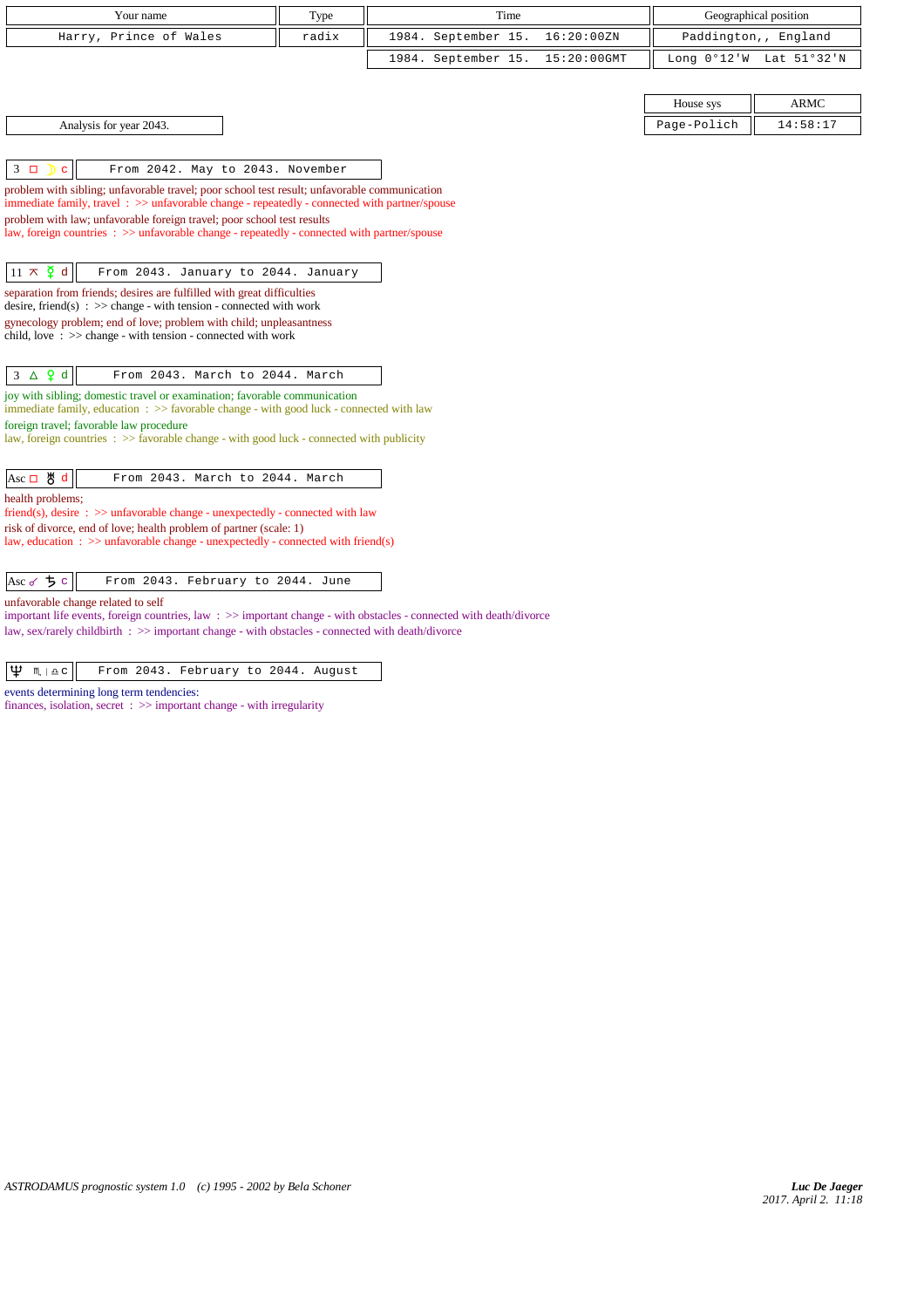| Your name                                                                                                                                                                              | Type  | Time                |             |             | Geographical position   |
|----------------------------------------------------------------------------------------------------------------------------------------------------------------------------------------|-------|---------------------|-------------|-------------|-------------------------|
| Harry, Prince of Wales                                                                                                                                                                 | radix | 1984. September 15. | 16:20:00ZN  |             | Paddington,, England    |
|                                                                                                                                                                                        |       | 1984. September 15. | 15:20:00GMT |             | Long 0°12'W Lat 51°32'N |
|                                                                                                                                                                                        |       |                     |             |             |                         |
|                                                                                                                                                                                        |       |                     |             | House sys   | <b>ARMC</b>             |
| Analysis for year 2044.                                                                                                                                                                |       |                     |             | Page-Polich | 14:58:17                |
|                                                                                                                                                                                        |       |                     |             |             |                         |
| $2\Delta \Phi$ c<br>From 2043. September to 2044. September                                                                                                                            |       |                     |             |             |                         |
| improvement of financial situation                                                                                                                                                     |       |                     |             |             |                         |
| finances : $\gg$ favorable change - with tension - connected with work                                                                                                                 |       |                     |             |             |                         |
| (if existed) end of risk of divorce; improvement of partner's financial situation<br>illness, sex/rarely childbirth : $\gg$ favorable change - with tension - connected with work      |       |                     |             |             |                         |
|                                                                                                                                                                                        |       |                     |             |             |                         |
| $12 \pi Q d$<br>From 2043. July to 2045. January                                                                                                                                       |       |                     |             |             |                         |
| problems; health problems, (possible hospitalization)                                                                                                                                  |       |                     |             |             |                         |
| surgery, accident/damage: >> important change - with positive final result - connected with immediate family                                                                           |       |                     |             |             |                         |
| health problems, (possible hospitalization); unfavorable change with job<br>work, illness $\Rightarrow$ >> change - with positive final result - connected with surgery                |       |                     |             |             |                         |
|                                                                                                                                                                                        |       |                     |             |             |                         |
| $MC \times 9$ c<br>From 2044. January to 2045. January                                                                                                                                 |       |                     |             |             |                         |
| unfavorable real-estate transaction or move; losses; problem with family                                                                                                               |       |                     |             |             |                         |
| real-estate, immediate family : >> change - with good luck - connected with law                                                                                                        |       |                     |             |             |                         |
| (public) assault affecting life style; end of job; illness of parents<br>immediate family, authority : >> change - with good luck - connected with law                                 |       |                     |             |             |                         |
|                                                                                                                                                                                        |       |                     |             |             |                         |
| $2\Delta\mu d$<br>From 2044. January to 2045. January                                                                                                                                  |       |                     |             |             |                         |
| improvement of financial situation                                                                                                                                                     |       |                     |             |             |                         |
| finances : $\gg$ favorable change - with great luck - connected with friend(s)                                                                                                         |       |                     |             |             |                         |
| (if existed) end of risk of divorce; improvement of partner's financial situation<br>illness, sex/rarely childbirth : >> favorable change - with great luck - connected with friend(s) |       |                     |             |             |                         |
|                                                                                                                                                                                        |       |                     |             |             |                         |

| $P \times \mathcal{P}$<br>From 2043. November to 2045. May |  |
|------------------------------------------------------------|--|
|------------------------------------------------------------|--|

events determining long term tendencies:

vocation/success, immediate family, foreign countries, law : >> important change - in the extreme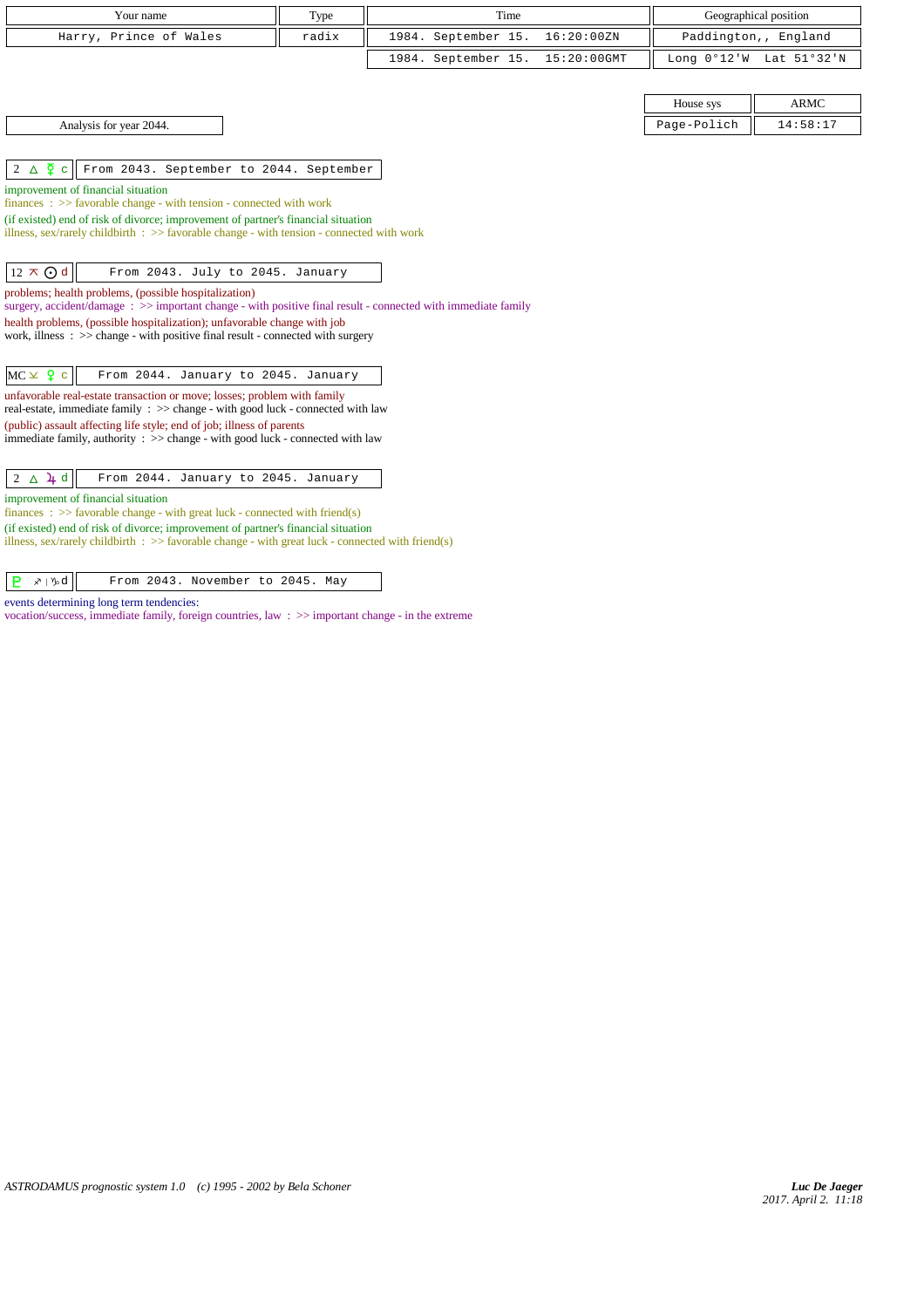| Your name              | Type  | Time                            | Geographical position   |
|------------------------|-------|---------------------------------|-------------------------|
| Harry, Prince of Wales | radix | 1984. September 15. 16:20:00ZN  | Paddington,, England    |
|                        |       | 1984. September 15. 15:20:00GMT | Long 0°12'W Lat 51°32'N |

Analysis for year 2045. Page-Polich 14:58:17

 $MC \times d$  d From 2044. August to 2045. August

unfavorable real-estate transaction or move; losses; problem with family

immediate family, death/divorce : >> unfavorable change - with dynamics - connected with travel

(public) assault affecting life style; end of job; illness of parents

immediate family, authority : >> change - with dynamics - connected with death/divorce

 $MC \Box \overline{O'} c$  From 2044. October to 2045. October

(public) assault affecting life style; end of job; illness of parents immediate family, authority : >> unfavorable change - with dynamics - connected with death/divorce

unfavorable real-estate transaction or move; losses; problem with family immediate family, death/divorce : >> unfavorable change - with dynamics - connected with travel

 $\boxed{\mathsf{P}}$   $\mathsf{m}$  |  $\mathbb{Q}$  From 2045. January to 2046. July

events determining long term tendencies:

vocation/success, immediate family, foreign countries, law : >> important change - in the extreme

 $\begin{array}{|c|c|c|c|c|}\n\hline\n2 & d & \text{if } c & \text{if } c & \text{if } c & \text{if } c & \text{if } c & \text{if } c & \text{if } c & \text{if } c & \text{if } c & \text{if } c & \text{if } c & \text{if } c & \text{if } c & \text{if } c & \text{if } c & \text{if } c & \text{if } c & \text{if } c & \text{if } c & \text{if } c & \text{if } c & \text{if } c & \text{if } c & \text{if } c & \text{if } c & \text{if } c & \text{if } c & \text{if }$ 

improvement of financial situation

finances : >> important change - with great luck - connected with friend(s)

illness, death/divorce : >> important change - with great luck - connected with friend(s)

| $MC \Box Q d$<br>From 2045. May to 2046. May |
|----------------------------------------------|
|----------------------------------------------|

(public) assault affecting life style; end of job; illness of parents

immediate family, authority : >> important change - with good luck - connected with law unfavorable real-estate transaction or move; losses; problem with family

real-estate, immediate family : >> important change - with good luck - connected with law

House sys  $\parallel$  ARMC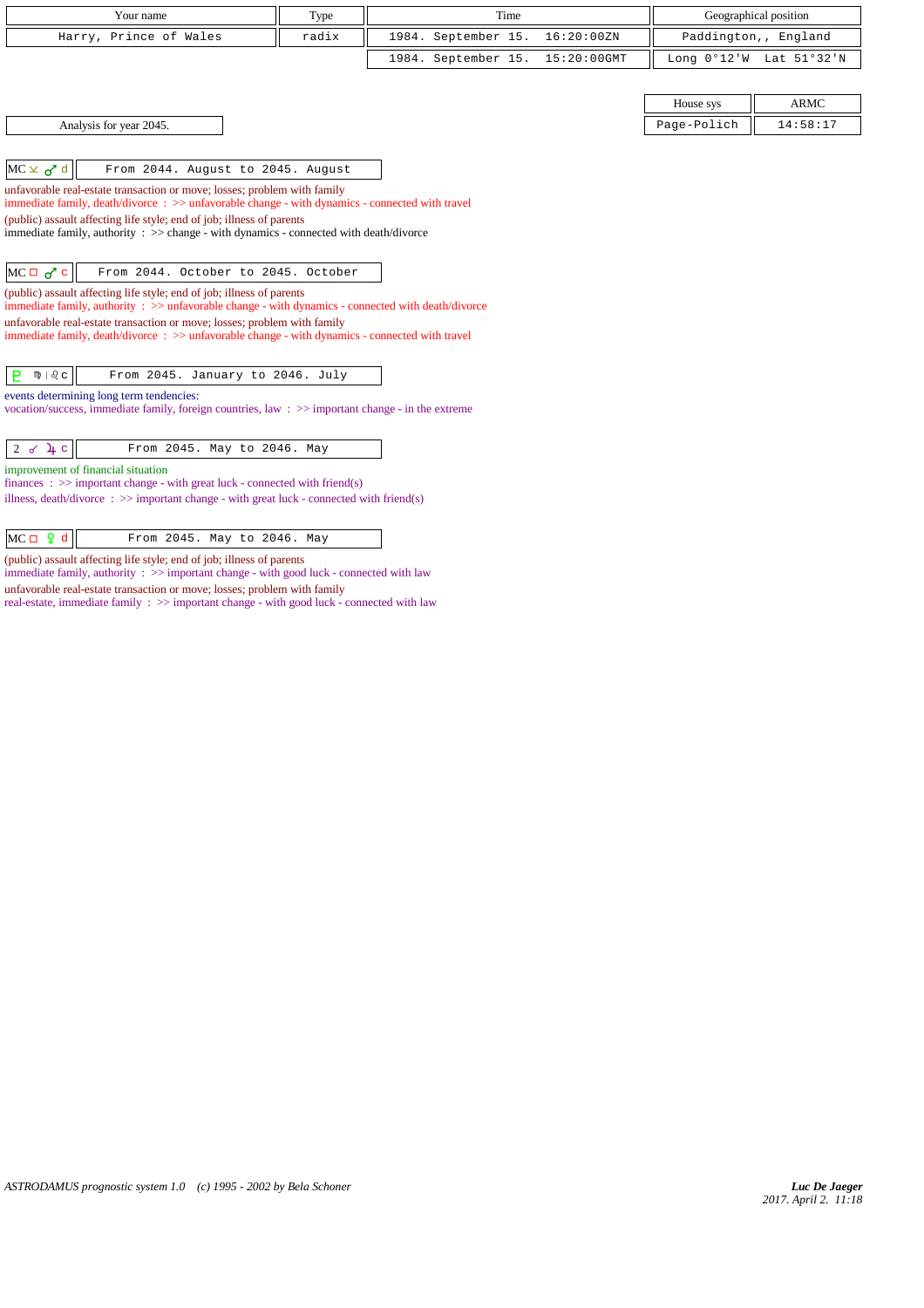| Your name                                                                                                                                                                         | Type  |                     | Time |             |              | Geographical position |
|-----------------------------------------------------------------------------------------------------------------------------------------------------------------------------------|-------|---------------------|------|-------------|--------------|-----------------------|
| Harry, Prince of Wales                                                                                                                                                            | radix | 1984. September 15. |      | 16:20:00ZN  | Paddington,, | England               |
|                                                                                                                                                                                   |       | 1984. September 15. |      | 15:20:00GMT | Long 0°12'W  | Lat 51°32'N           |
|                                                                                                                                                                                   |       |                     |      |             |              |                       |
|                                                                                                                                                                                   |       |                     |      |             | House sys    | <b>ARMC</b>           |
| Analysis for year 2046.                                                                                                                                                           |       |                     |      |             | Page-Polich  | 14:58:17              |
|                                                                                                                                                                                   |       |                     |      |             |              |                       |
| $12 \times ①$ c<br>From 2045. June to 2046. December                                                                                                                              |       |                     |      |             |              |                       |
| health problems, (possible hospitalization); unfavorable change with job<br>work, illness $\Rightarrow$ >> important change - with positive final result - connected with surgery |       |                     |      |             |              |                       |
| problems; health problems, (possible hospitalization)                                                                                                                             |       |                     |      |             |              |                       |
| surgery, accident/damage $\therefore$ $\gg$ change - with positive final result - connected with immediate family                                                                 |       |                     |      |             |              |                       |
|                                                                                                                                                                                   |       |                     |      |             |              |                       |
| $2 \triangle \frac{5}{4}$ d<br>From 2045. September to 2046. September                                                                                                            |       |                     |      |             |              |                       |
| improvement of financial situation<br>$finances : \gg$ favorable change - with tension - connected with work                                                                      |       |                     |      |             |              |                       |
| (if existed) end of risk of divorce; improvement of partner's financial situation                                                                                                 |       |                     |      |             |              |                       |
| illness, sex/rarely childbirth $\therefore$ >> favorable change - with tension - connected with work                                                                              |       |                     |      |             |              |                       |
| Ψ<br>From 2045. October to 2047. April<br>$m + d$                                                                                                                                 |       |                     |      |             |              |                       |
| events determining long term tendencies:                                                                                                                                          |       |                     |      |             |              |                       |
| finances, isolation, secret $\Rightarrow$ important change - with irregularity                                                                                                    |       |                     |      |             |              |                       |
| Asc △ ち d<br>From 2046. February to 2047. June                                                                                                                                    |       |                     |      |             |              |                       |
| favorable change related to self                                                                                                                                                  |       |                     |      |             |              |                       |
| important life events, foreign countries, law $\Rightarrow$ Savorable change - with obstacles - connected with illness                                                            |       |                     |      |             |              |                       |
| favorable change with marriage or partnership<br>law, sex/rarely childbirth $\Rightarrow$ Savorable change - with obstacles - connected with illness                              |       |                     |      |             |              |                       |
|                                                                                                                                                                                   |       |                     |      |             |              |                       |
| $Asc \times \overset{\mathsf{M}}{\mathsf{S}} \circ$<br>From 2046. March to 2047. March                                                                                            |       |                     |      |             |              |                       |
| risk of divorce, end of love; health problem of partner (scale: 1)                                                                                                                |       |                     |      |             |              |                       |
| law, education : $\gg$ unfavorable change - unexpectedly - connected with friend(s)<br>health problems;                                                                           |       |                     |      |             |              |                       |
| friend(s), desire $\Rightarrow$ >> change - unexpectedly - connected with law                                                                                                     |       |                     |      |             |              |                       |
|                                                                                                                                                                                   |       |                     |      |             |              |                       |
| $3 \Delta$ $2 c$<br>From 2046. March to 2047. March                                                                                                                               |       |                     |      |             |              |                       |
| joy with sibling; domestic travel or examination; favorable communication<br>immediate family, education : >> favorable change - with good luck - connected with law              |       |                     |      |             |              |                       |
| foreign travel; favorable law procedure                                                                                                                                           |       |                     |      |             |              |                       |
| law, foreign countries $\Rightarrow$ > favorable change - with good luck - connected with publicity                                                                               |       |                     |      |             |              |                       |

 $\boxed{11 \times \Sigma$  c From 2046. May to 2047. May

gynecology problem; end of love; problem with child; unpleasantness child, love : >> change - with tension - connected with work

separation from friends; desires are fulfilled with great difficulties

desire, friend(s)  $\therefore$  >> change - with tension - connected with work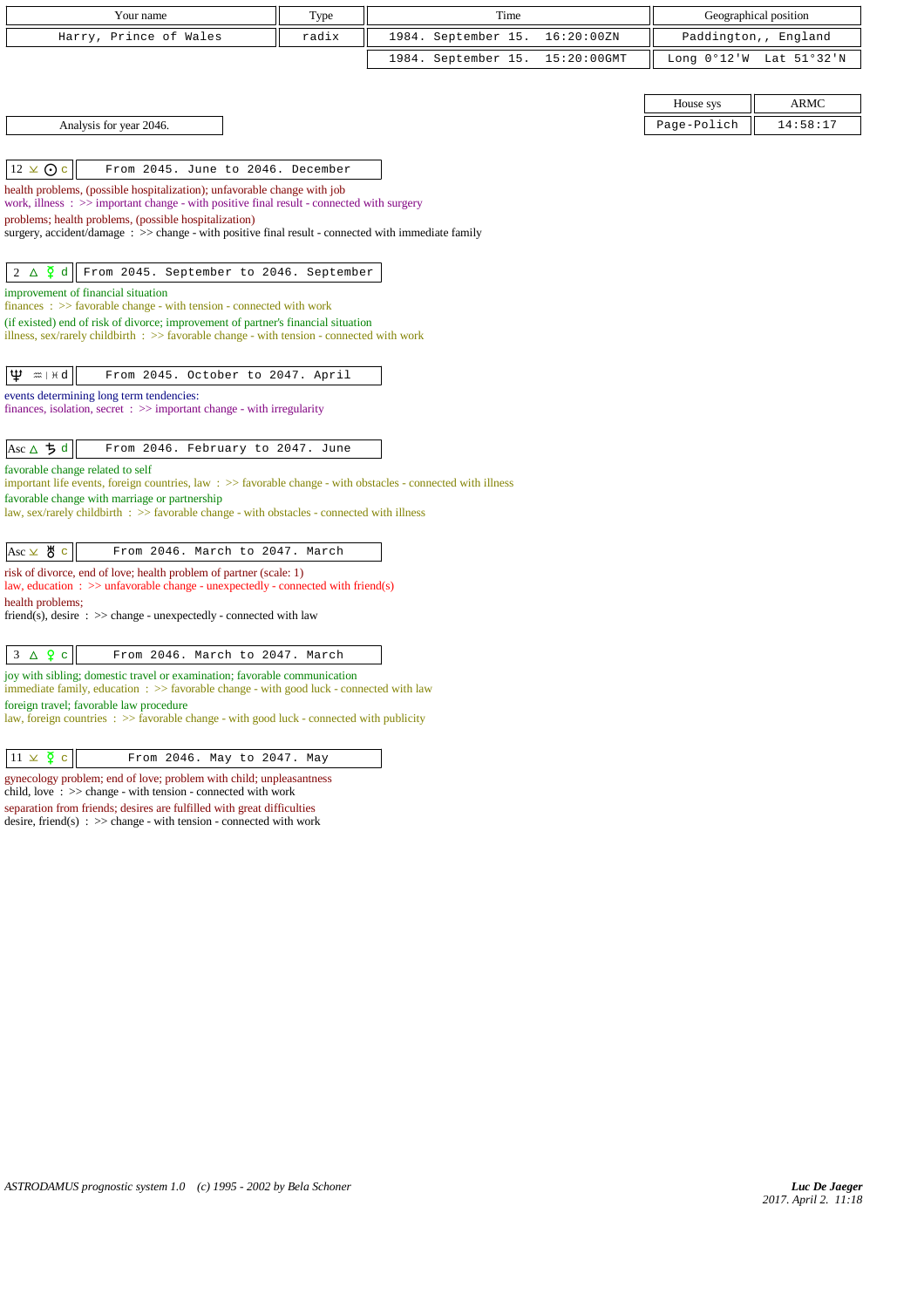| Your name                                          | Type  | Time                            |             | Geographical position   |
|----------------------------------------------------|-------|---------------------------------|-------------|-------------------------|
| Harry, Prince of Wales                             | radix | 1984. September 15. 16:20:00ZN  |             | Paddington,, England    |
|                                                    |       | 1984. September 15. 15:20:00GMT |             | Long 0°12'W Lat 51°32'N |
|                                                    |       |                                 |             |                         |
|                                                    |       |                                 | House sys   | ARMC                    |
| Analysis for year 2047.                            |       |                                 | Page-Polich | 14:58:17                |
|                                                    |       |                                 |             |                         |
| $3 \times$ d  <br>From 2046. July to 2048. January |       |                                 |             |                         |

problem with law; unfavorable foreign travel; poor school test results

law, foreign countries : >> unfavorable change - repeatedly - connected with partner/spouse problem with sibling; unfavorable travel; poor school test result; unfavorable communication immediate family, travel : >> change - repeatedly - connected with partner/spouse

 $3 \times \sigma$  c From 2046. December to 2047. December

foreign travel; favorable law procedure

authority, law : >> favorable change - with dynamics - connected with immediate family joy with sibling; domestic travel or examination; favorable communication immediate family, travel : >> favorable change - with dynamics - connected with authority

 $\boxed{12 \times \ }$  C From 2047. January to 2048. July

beginning of secret love (or attempt); problems; health problems, (possible hospitalization) surgery, accident/damage : >> unfavorable change - repeatedly - connected with partner/spouse health problems, (possible hospitalization); unfavorable change with job illness, work : >> change - repeatedly - connected with partner/spouse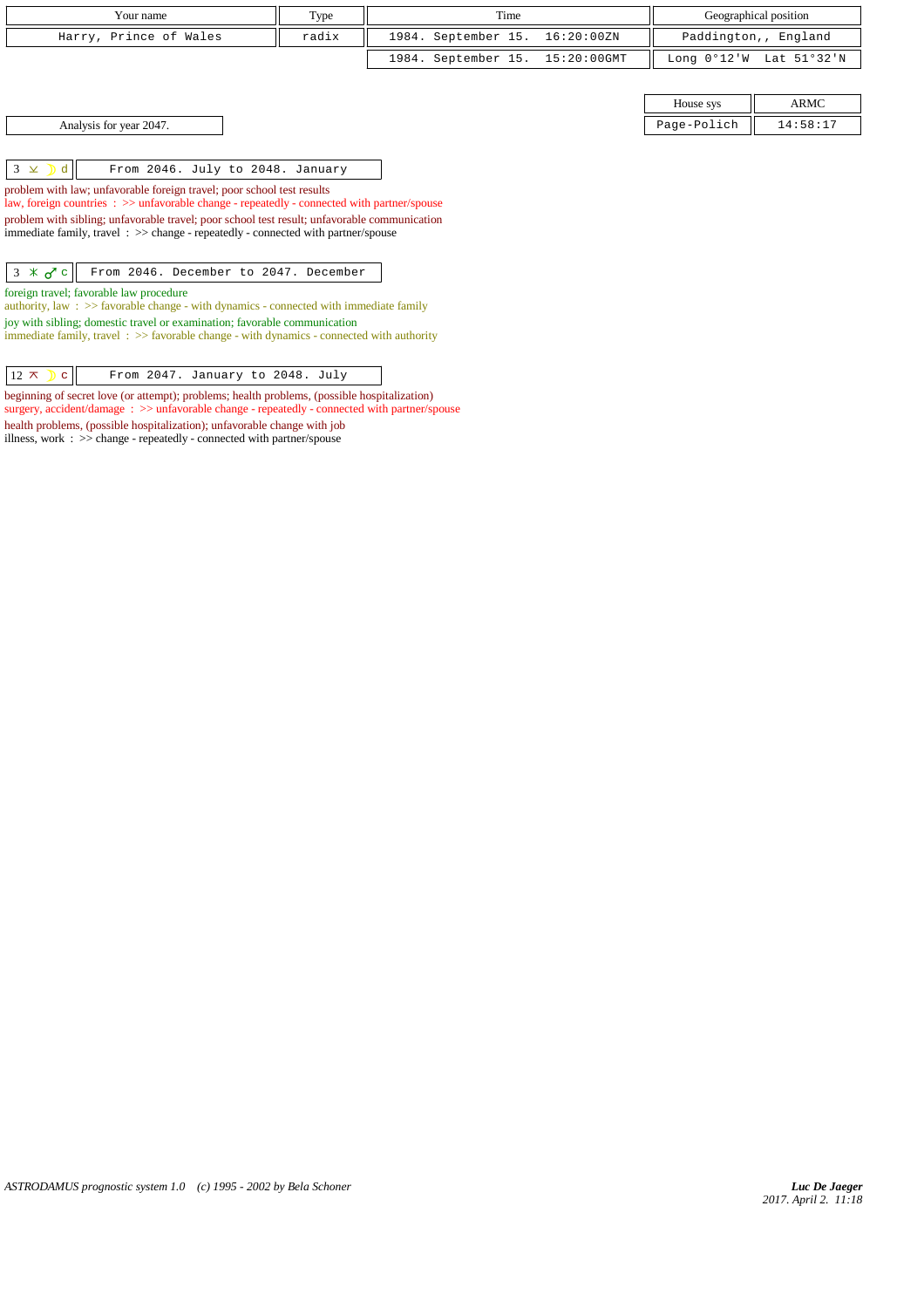| Your name              | Type  | Time                            | Geographical position                     |
|------------------------|-------|---------------------------------|-------------------------------------------|
| Harry, Prince of Wales | radix | 1984. September 15. 16:20:00ZN  | Paddington,, England                      |
|                        |       | 1984. September 15. 15:20:00GMT | Long $0^{\circ}12'W$ Lat $51^{\circ}32'W$ |
|                        |       |                                 |                                           |
|                        |       |                                 | <b>ARMC</b><br>House sys                  |

Analysis for year 2048. Page-Polich 2018.

 $\left|11 \times \mathcal{B} \text{ d}\right|$  From 2047. August to 2048. August

beginning of love; joy with child; pleasantness

luck, love : >> favorable change - unexpectedly - connected with friend(s)

beginning of new friendship; desire(s), pleasantness

friend(s), desire :  $\gg$  favorable change - unexpectedly - connected with law

 $\boxed{11 \Box \Delta t \Box}$  From 2048. January to 2049. January

separation from friends; desires are fulfilled with great difficulties friend(s), desire : >> unfavorable change - with great luck - connected with death/divorce

gynecology problem; end of love; problem with child; unpleasantness

child, love :  $>$  unfavorable change - with great luck - connected with friend(s)

| $\frac{1}{4}$ $m \neq c$ | From 2048. January to 2049. July |  |  |
|--------------------------|----------------------------------|--|--|

events determining long term tendencies:

finances, desire, friend(s) :  $\gg$  important change - with great luck

| $2 \times P c$ |  | From 2048. March to 2049. July |
|----------------|--|--------------------------------|
|----------------|--|--------------------------------|

(if existed) end of risk of divorce; improvement of partner's financial situation

sex/rarely childbirth, illness : >> favorable change - in the extreme - connected with over reach improvement of financial situation

finances : >> favorable change - in the extreme - connected with illness

 $3 \bigcup 3$   $\bigcup$  d  $\bigcup$  From 2048. February to 2049. August

problem with sibling; unfavorable travel; poor school test result; unfavorable communication immediate family, administration : >> important change - with positive final result - connected with work problem with law; unfavorable foreign travel; poor school test results

authority, law : >> important change - with positive final result - connected with work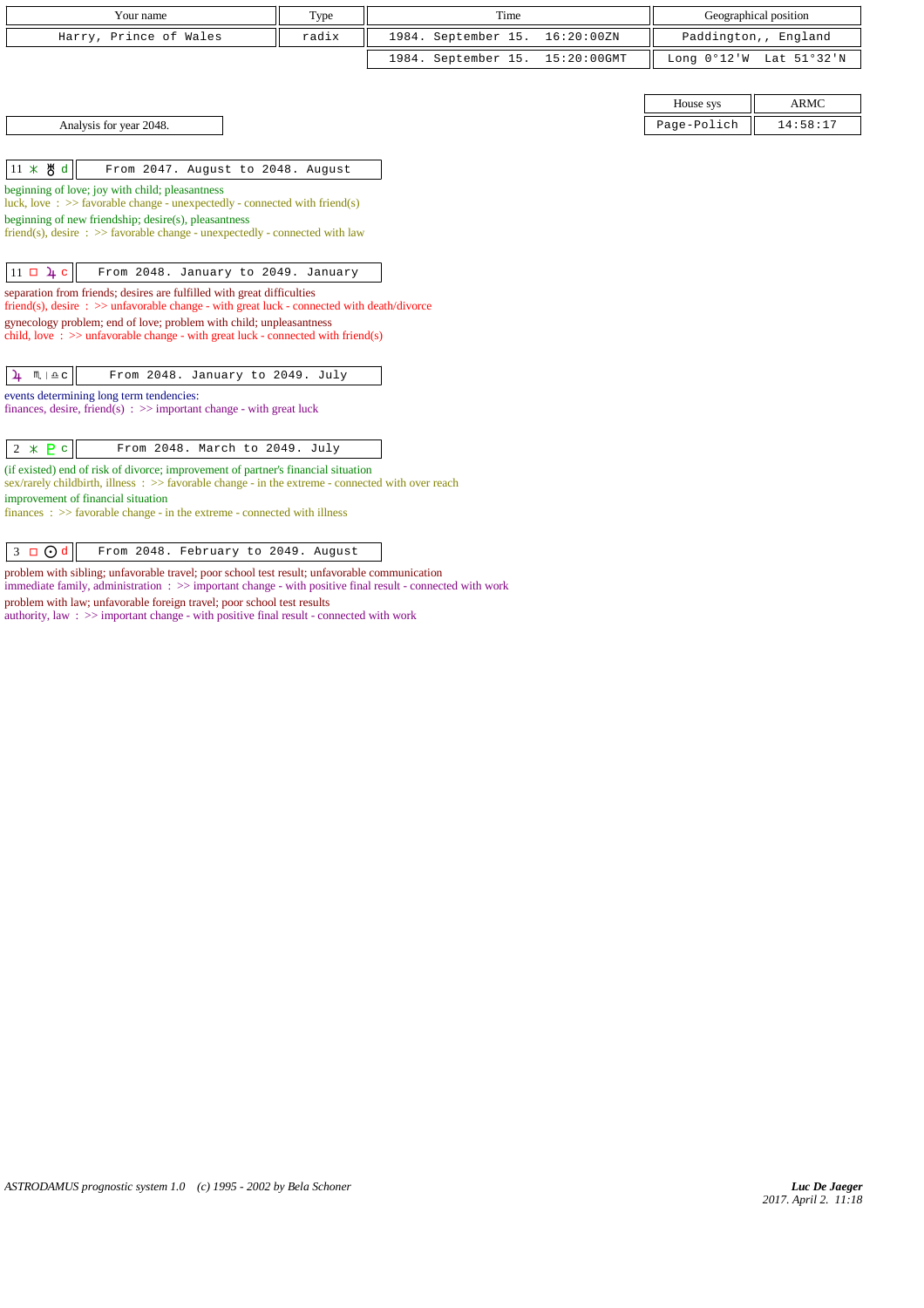| Your name                                                                                                                                                      | Type  | Time                |             | Geographical position                |          |  |  |
|----------------------------------------------------------------------------------------------------------------------------------------------------------------|-------|---------------------|-------------|--------------------------------------|----------|--|--|
| Harry, Prince of Wales                                                                                                                                         | radix | 1984. September 15. | 16:20:00ZN  | Paddington,, England                 |          |  |  |
|                                                                                                                                                                |       | 1984. September 15. | 15:20:00GMT | Long $0^{\circ}12$ 'W<br>Lat 51°32'N |          |  |  |
|                                                                                                                                                                |       |                     |             |                                      |          |  |  |
|                                                                                                                                                                |       |                     |             | House sys                            | ARMC     |  |  |
| Analysis for year 2049.                                                                                                                                        |       |                     |             | Page-Polich                          | 14:58:17 |  |  |
|                                                                                                                                                                |       |                     |             |                                      |          |  |  |
| $MC * 5 c$<br>From 2048. October to 2050. February                                                                                                             |       |                     |             |                                      |          |  |  |
| favorable real-estate transaction or move; joy with family<br>real-estate, immediate family : >> favorable change - with obstacles - connected with illness    |       |                     |             |                                      |          |  |  |
| improvement in life style; favorable change with job<br>vocation/success, influential $\Rightarrow$ Savorable change - with obstacles - connected with illness |       |                     |             |                                      |          |  |  |
|                                                                                                                                                                |       |                     |             |                                      |          |  |  |
| $MC \triangle$<br>From 2048. September to 2050. March<br>d                                                                                                     |       |                     |             |                                      |          |  |  |
| improvement in life style; favorable change with job                                                                                                           |       |                     |             |                                      |          |  |  |

immediate family, vocation/success : >> favorable change - repeatedly - connected with partner/spouse

favorable real-estate transaction or move; joy with family immediate family, real-estate : >> favorable change - repeatedly - connected with partner/spouse

 $\sqrt{12 \times \Psi d}$  From 2049. April to 2050. August

favorable change with job or illness

distant relatives, work : >> favorable change - with irregularity - connected with secret resolution of problems

secret, isolation : >> favorable change - with irregularity - connected with distant relatives